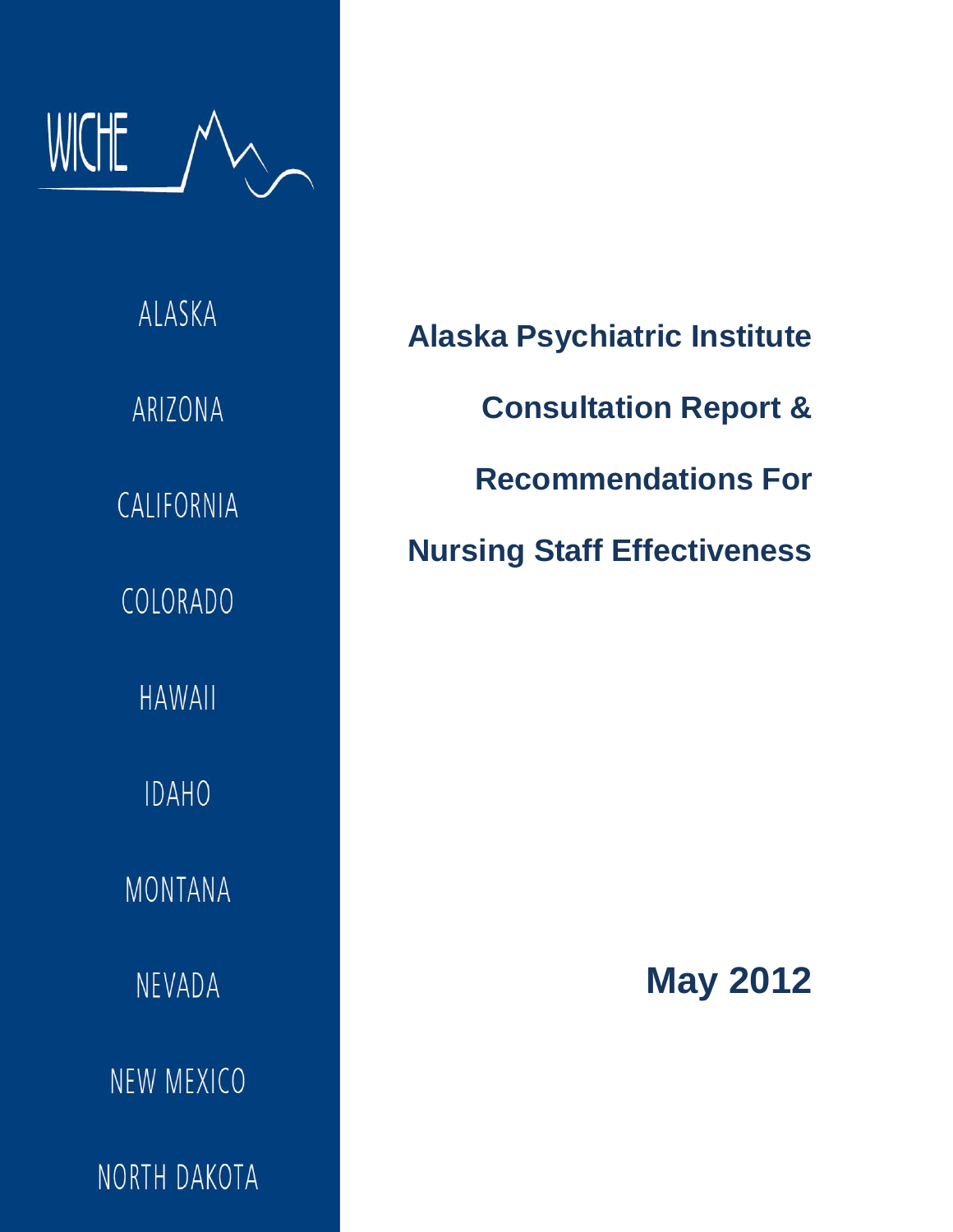# **TABLE OF CONTENTS**

| Page |
|------|
| 3    |
| 4    |
| 5    |
| 6    |
| 9    |
| 11   |
| 12   |
| 13   |
| 15   |
| 16   |
| 25   |
| 26   |
| 36   |
|      |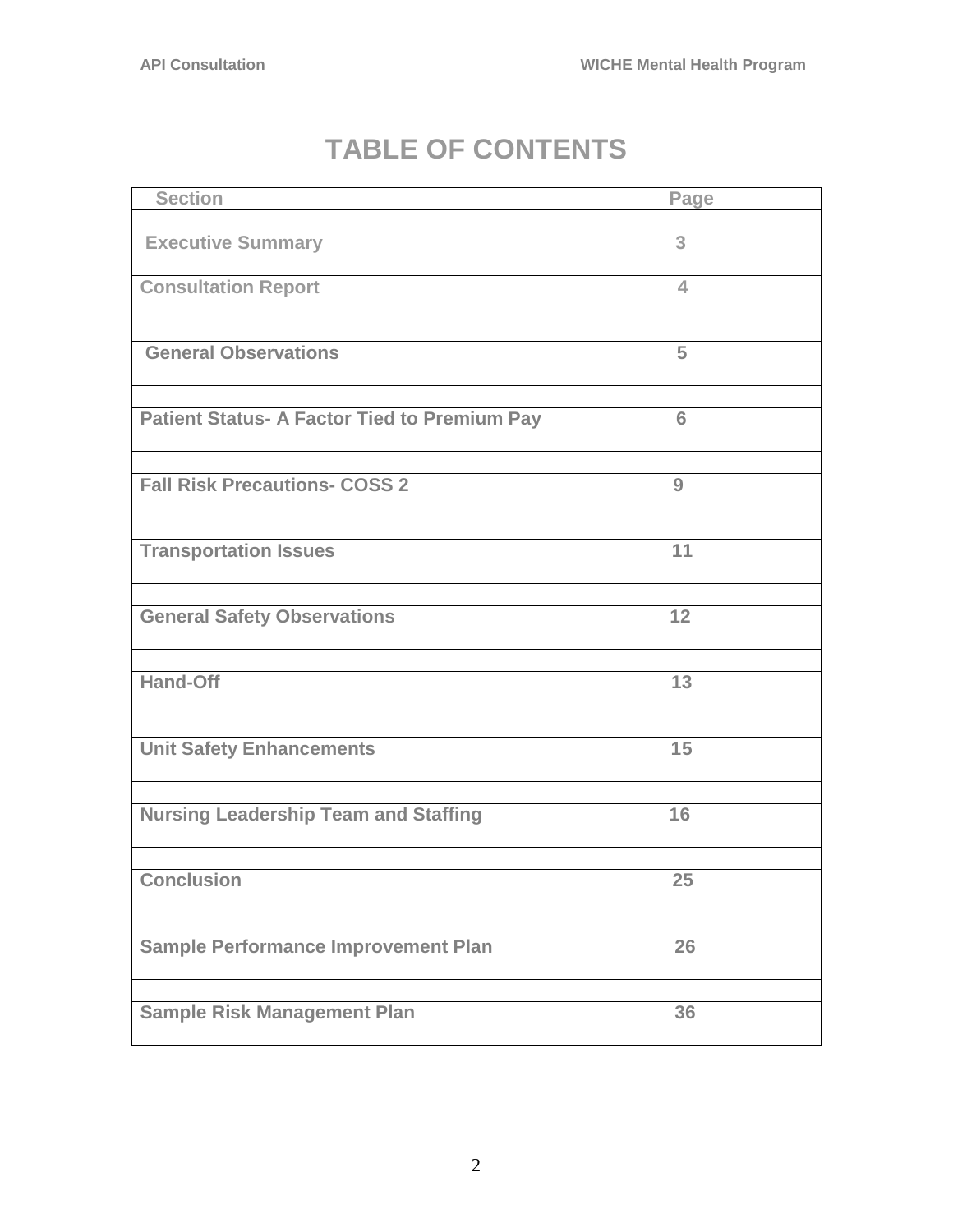## **EXECUTIVE SUMMARY**

 The Mental Health Program of the Western Interstate Commission for Higher Education (WICHE) has been providing consultation services to the Alaska Psychiatric Institute (API) / Department of Health and Social Services (DHSS) since FY 2011.

 This particular report was commissioned through WICHE to examine issues relating to Nurse Staffing Effectiveness practices, patterns and premium pay usage at API and to offer recommendations to improve the overall efficiency in staffing and its relationship to patient safety.

 WICHE staff engaged in several project-planning calls with the API leadership staff; met with key informants from API leadership as well as other staff. The documentation review included staffing patterns, weekly staffing effectiveness grids, financial documents, performance improvement, risk management data, policies and other administrative documents. A tour of the new state-of-the-art hospital was also conducted. Several themes emerged throughout the process of conducting interviews with staff and document reviews. The themes include the need for:

- Role clarification amongst the Nursing Leadership Team
- Improved Collaboration and Transparency amongst Senior Management Team Members
- Building a Culture of Safety
- Cost-Effectiveness and Efficiency of Work Schedules
- Better Anticipated Discharge Planning
- Training specifically focused on alternatives to Restraint and Seclusion as well as alternatives to Special Precautions
- Accountability of Senior Nursing Leadership to initiate and follow the Performance Improvement (PI) process through to problem resolution as it relates to audit findings and medication management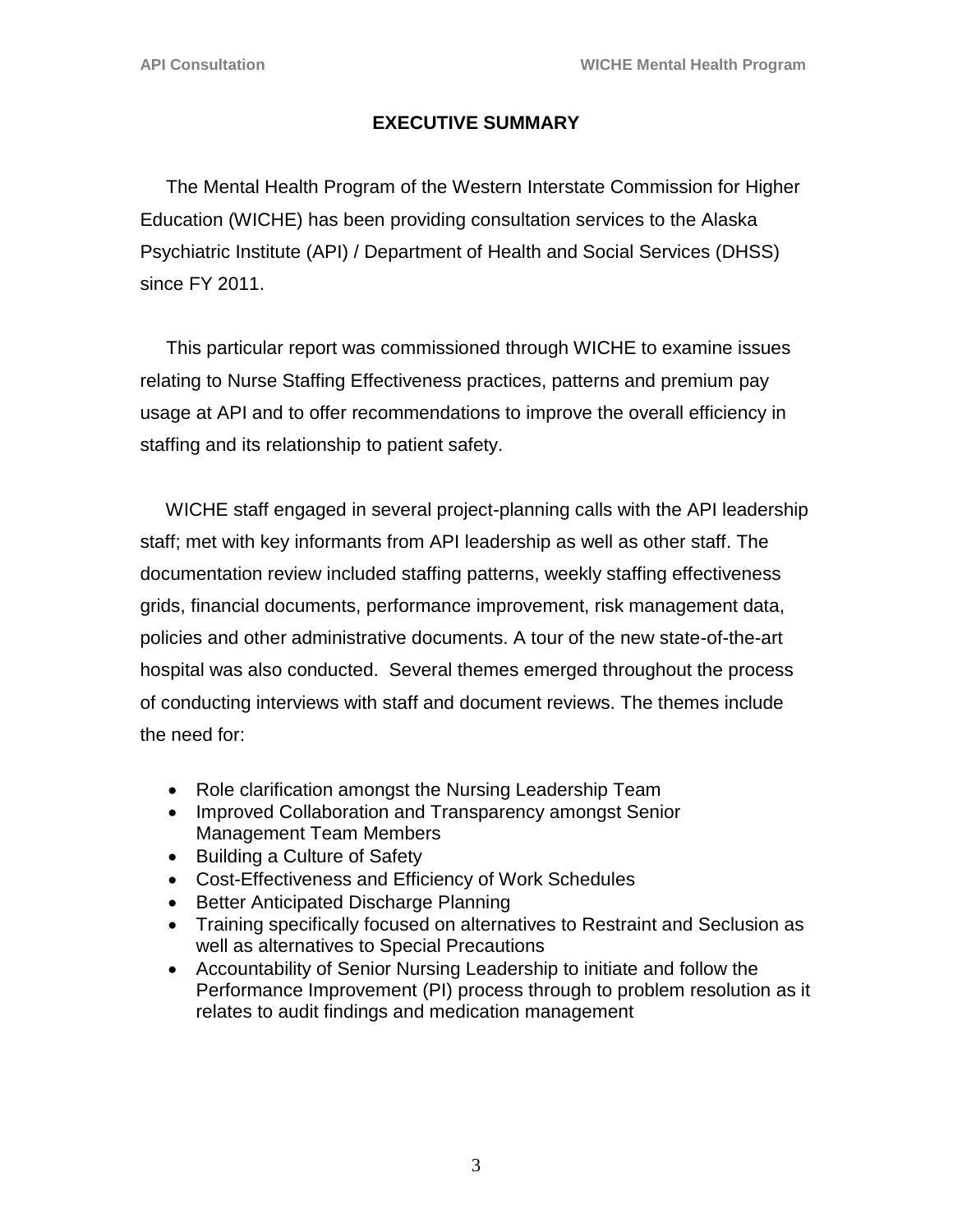## **Consultation Report**

The Western Interstate Commission for Higher Education's Mental Health Program has been providing consultative services to the Alaska Department of Health and Social Services/ Alaska Psychiatric Institute since FY 2011.

 The objective of this consultation was to look at Nurse Staffing Effectiveness and its relation to patient-safety, nurse-patient ratios, nursing leadership structure, varied nurse work shifts and compliance issues. WICHE consultative staff was specifically asked to develop recommendations for clinical nursing and nursing leadership. As of recent, nursing staff allocation has exceeded its budget and has used increasing premium pay for staffing due to high workers compensation and family medical leave volume, high acuity and special precautions and the facilities desired core staffing.

Consulting Participants:

Deb Kupfer, M.H.S. WICHE Lead Staff

Valerie Devereaux, DNP, MS Nurse Consultant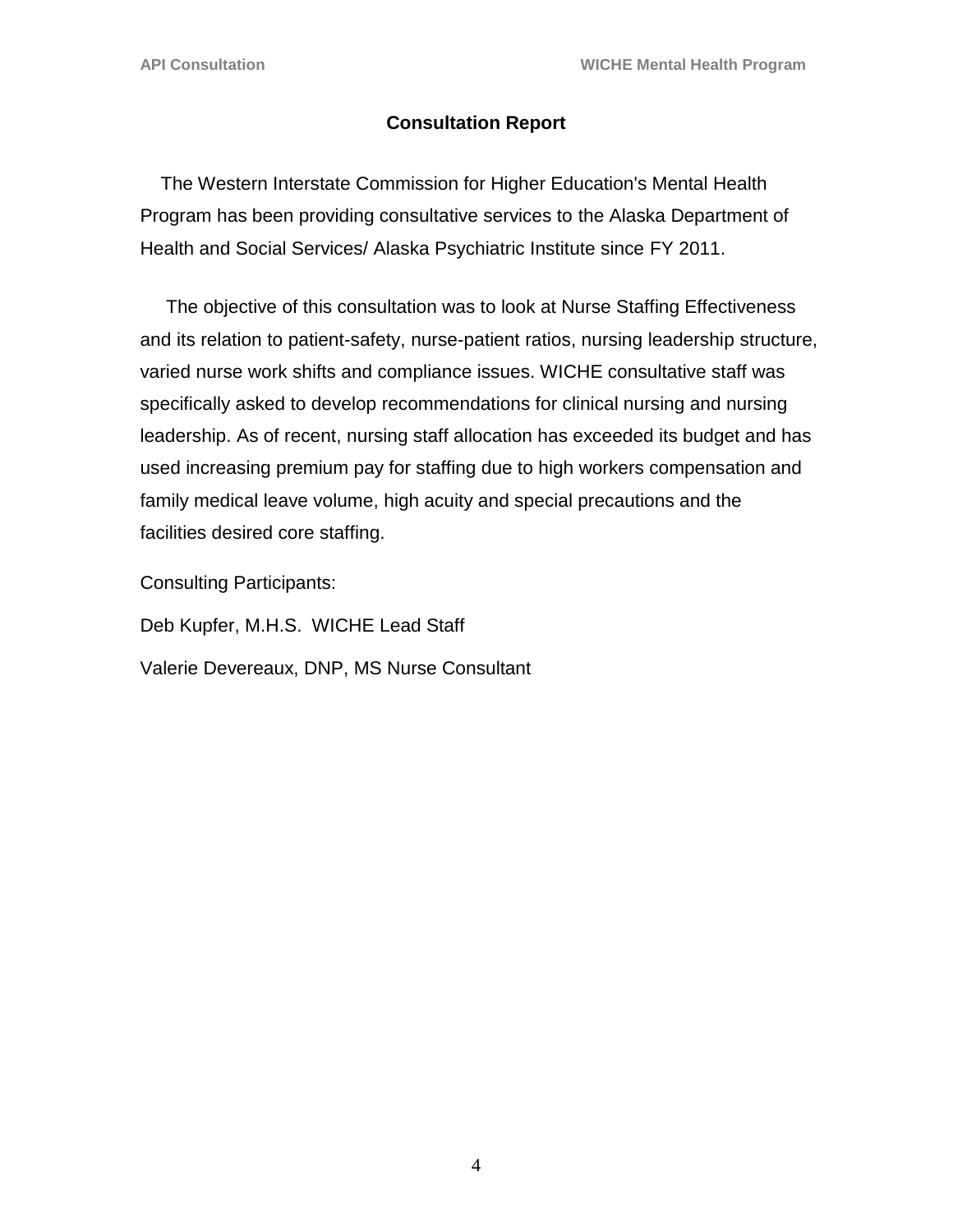#### *General Observations*

The hospitals' unique contemporary design was obviously selected to promote efficiency and to provide an open line-of-sight in patient care areas. The facility is spacious and bright. Each unit has two large dayroom areas giving patients plenty of room without a sense of being crowded. There is a therapeutic ambiance throughout the building which is also tastefully decorated with beautiful art work. All units are carpeted, which no doubt adds to the quietness observed throughout the facility. A huge gym was located off the hallway to the patient care areas.

 The five (5) units are designed with a central open nurses' station equipped with closed circuit televisions (CCTV) for viewing patient care hallways. There is a large room available for staff and is considered the central documentation/charting and patient record area. The front wall is glassed to promote visualization of the unit. The facility is equipped with an electronic medical record (EMR). A small but functional medication room connects with the large charting area and has a window that opens for medication administration yet provides a nice barrier for safety. Each unit is equipped with one Oak Room for time-out, seclusion and /or restraint, and the larger unit has two. There are three 10 bed units, and 24 and 26 bed admission units. All staff encountered were friendly and professional.

 Administrative staff are located on a second floor level. The Director of Nursing, Assistant Director of Nursing and Nursing Supervisors offices are all located on this second level. The administrative assistant to the Nursing Department is responsible for creating monthly schedules, which are then adjusted for acuity by nursing supervisor staff. The nursing office has a system to identify any staff that are approaching premium pay status. The on-call staff submit their availability on a monthly basis. They are scheduled to work prior to API using premium pay staff as needs arise.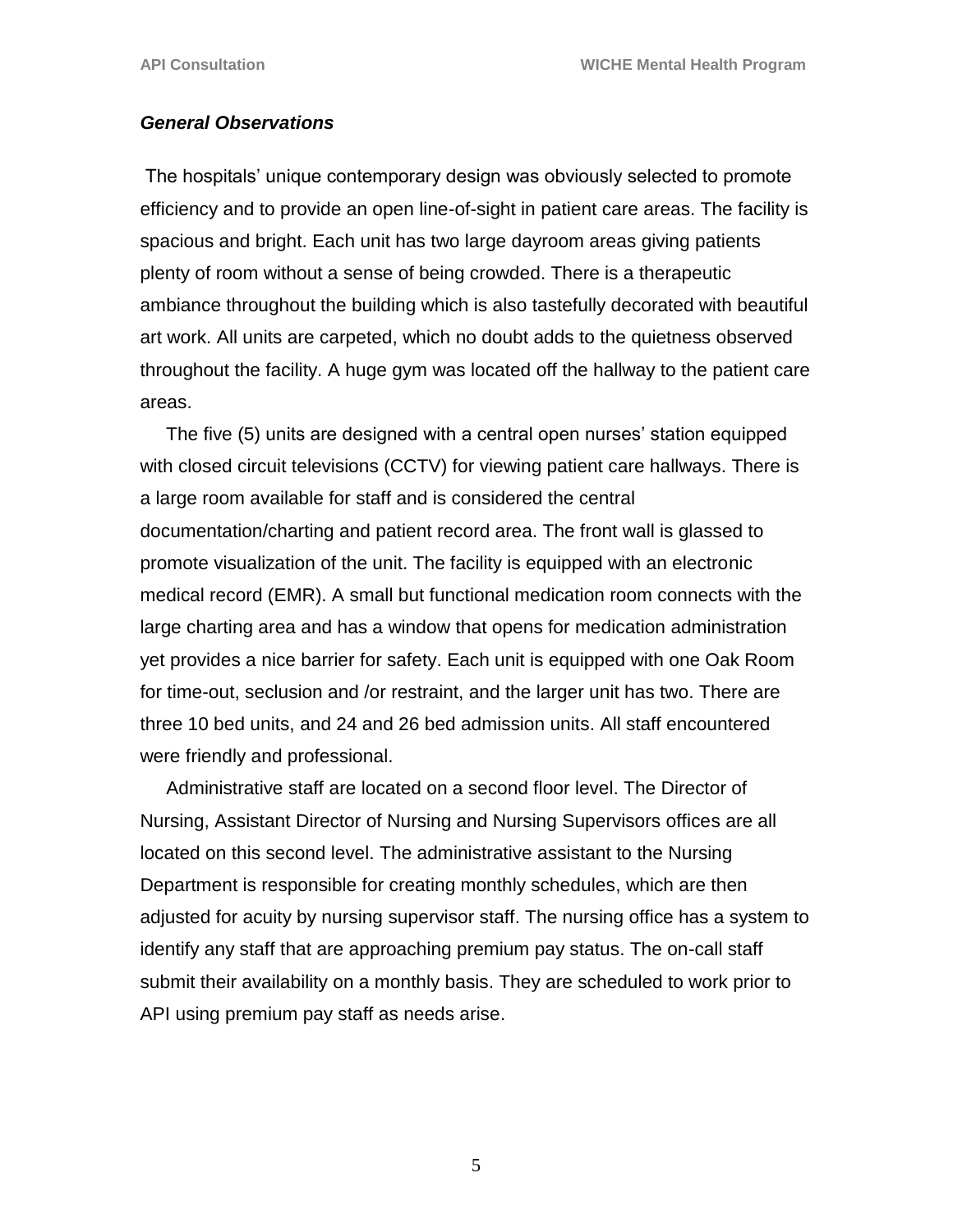Alaska has unique staffing challenges, no doubt far above other rural communities. Staffing agencies are not readily available to provide experienced psychiatric nurses. API went through a period of using frequent mandatory overtime due to the severe staff shortages. The current nurse leader was able to turn that around having waged a campaign for recruitment, she developed a successful mentoring program and to date has retained that pool of nurses. Although not completely without ongoing nurse staffing challenges, API has done an excellent job in this area.

#### *Patient Status (COSS 2) A Factor Tied To Staffing*

 While attempts are made to treat individuals in the least restrictive manner, it is necessary on occasion to protect an individual from behaviors that may be harmful to themselves or others. Close Observation Status Scale (COSS) 2 at API is one of the highest levels of staffing used to monitor patients' behavior. While this formal high level of observation consumes nursing resources, the efficacy of this practice to reduce patient risk and provide therapeutic benefit remains unclear. To date no randomized controlled studies could be identified. The existing qualitative research fails to demonstrate a direct correlation between close observation and prevention of adverse patient outcomes.

 This precaution status is used somewhat frequently at API and recent data show 1:1s ranging up to three to four some days throughout the weeks. This level of precaution is essential for some but also quite costly and as such requires aggressive daily management. 1:1s are costly not just because of the dedicated staff but this can also create the need to use premium pay staff.

 Patients under increased precautions or COSS 2 monitoring should be either very ill or whose presentation exhibits potential imminent danger to self or others. It therefore follows that the most acute patient who requires a 1:1 observation should be evaluated every day by a psychiatrist and / or an advanced nurse practitioner to determine any change in condition and whether the continued need for such an extreme patient-staff ratio is still required.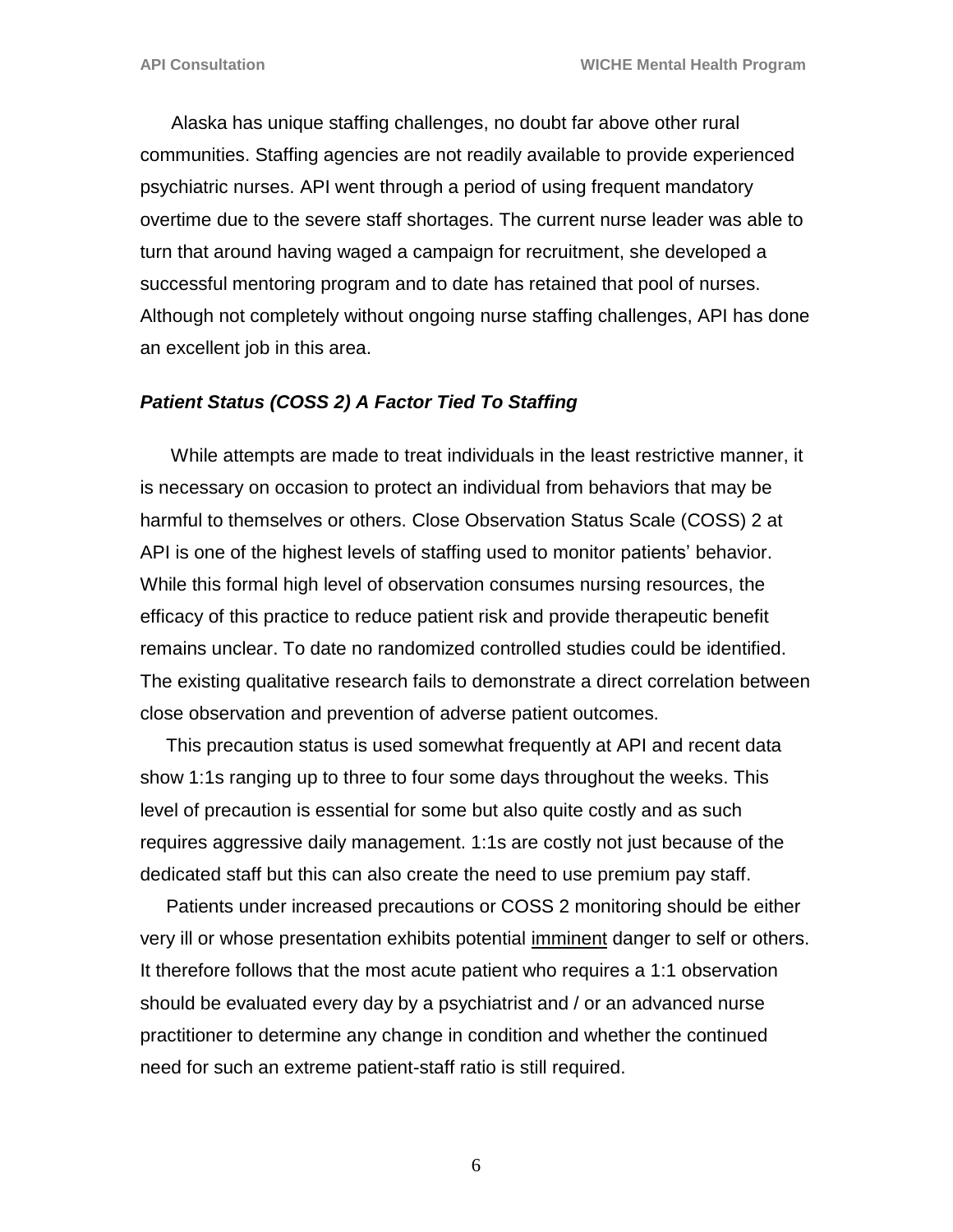At API management of the COSS 2 should be more aggressive. Patients are placed on COSS 2 perhaps as an over-precaution in many cases. Even those with legitimate need may not come off as swiftly as possible. The perceived clinician orientation toward the use of COSS 2 needs to be sharpened. The facility would benefit from educating clinicians to be more fiscally minded in their approach to special precautions. Additionally, such close observation is very intrusive for the patients and for this reason should not be used unnecessarily.

 Patients are placed on high levels of precaution often because of risk for suicide or aggression. Aggressive episodes frighten other patients and staff. Interventions used as an alternative to restraints and seclusions are most often applicable. Aggressive behavior on psychiatric units is common and does not always need to be reacted to with a change in level of precaution or a 1:1. The multidisciplinary team needs to address the behavior however beneficial for the patient and others.

 Debriefings are helpful for staff and patients and are generally most effective when this occurs as immediately following the aggressive episode as possible. API is fortunate to have CCTV's and this tool is extremely beneficial in reviewing the aggressive episode and antecedents in preparation for discussion with patients and staff. Placing patients on COSS 2 for a history of aggressive episodes is not necessarily the most optimum intervention.

 During the visit "staff fear" was raised and in a psychiatric hospital setting where staff are vocalizing fear and concerns around safety, it is not uncommon that staff request additional staff be added often through 1:1 coverage. Physician/ Provider staff need not so readily respond to this plea by granting the 1:1. A more beneficial approach would be for Risk Management and Nursing to team up and study the aggressive events within the context of the patient-safety culture. It is effective when leaders invite staff to review the information available and video available on the incident in a non-punitive manner, but as "lessons learned" quality management approach. The focus in the milieu must be on early identification of agitation accompanied by swift low-level interventions to avoid the frightening aggressive acting out by patients.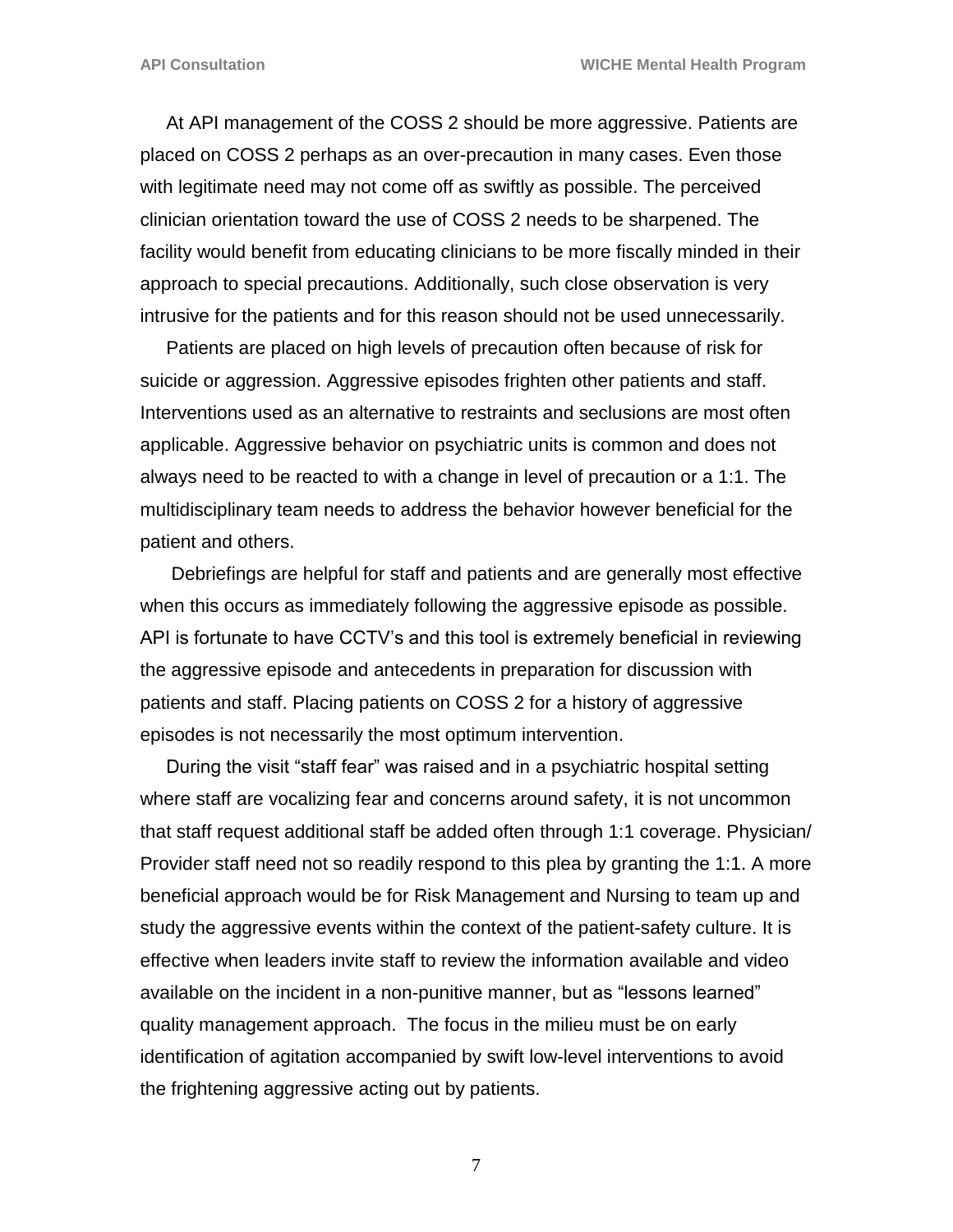An Aggression Reduction Committee can be beneficial as a performance improvement initiative where staff are charged with drilling down on aggression and bringing newly learned information back to their respective units. As staff become more skilled and observe leaderships' focus on safety they manage their units with greater confidence and less need for over-staffing.

 Level of observation of patients, although ordered by the physician, should be viewed and managed through a partnership between the multidisciplinary team and the patient. To assist in achieving this partnership, *the reasons for, and the process of* the increased need for observation should be transparent to all parties.

 Discussing the continued need for high level observation amongst the team members, may highlight information to support decreasing the level of COSS or how to manage observation through other means, such as while in program activities. At API the PNAs are customarily the staff who observe the patients on COSS 2. If the PNAs on a COSS 2 assignment are not documenting 15 minute observations of patient behaviors on flow sheets and, the PNAs are not present in the morning team debriefing, valuable information regarding the patient's safety in support of stepping down the precaution can be lost.

 Physicians should be encouraged through policy and medical staff rules to evaluate the patients on COSS 2 level of care every 24 hours. Along with the order renewal if applicable, the medical record should reflect the case severity and the rationale for continued use of this highest level of precaution. If a patient remains on 1:1 for 48 hours, an independent evaluation should be conducted by the Chief Nursing Officer (CNO) and the Chief Psychiatrist. This evaluation should be conducted to verify that staff have considered alternative resources for COSS 2 and that the documentation for use of COSS 2 reflects actual imminent potential for danger and not simply for anticipated problems. COSS 2 level of observation cases should be identified through an indicator for professional peer review, which will provide baseline data for the Joint Commission's Professional Practice Evaluation.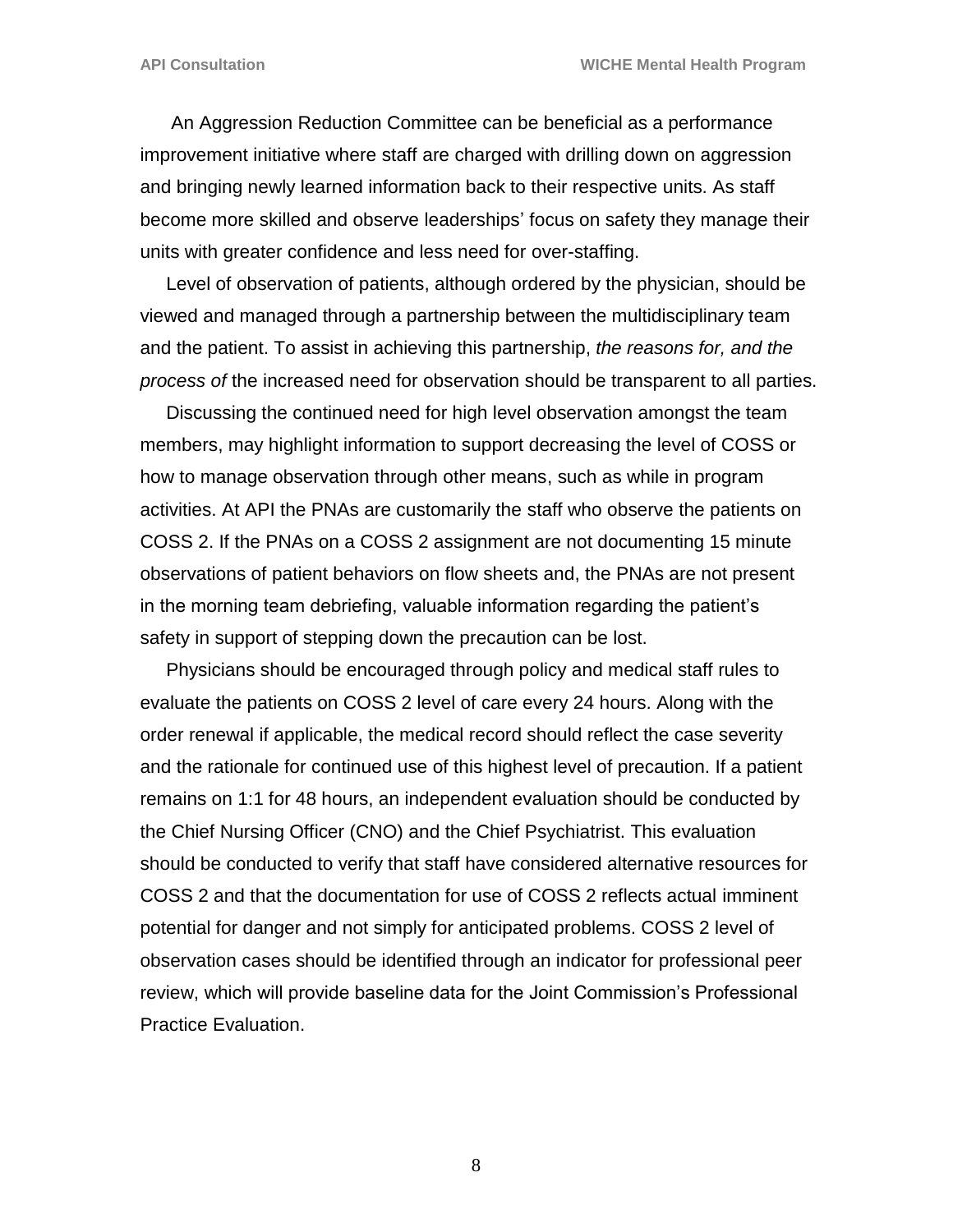#### **Recommendations:**

- **Implement daily evaluations for patients on COSS 2 as a high level priority**
- **Initiate Executive Leadership's presence and participation in review of ongoing cases COSS 2 to communicate the priority.**
- **Ensure COSS 2 documentation is present and clearly defines the potential risk.**
- **Develop processes for the multidisciplinary team to have input on patients on COSS 2. Decisions should not be deferred to one or two team members.**
- **Use Behavioral Plans for complex patients who create on-going safety concerns.**
- **Develop Aggression Reduction activities to bring to light information missed, which can be used as a jumping off point for PI initiatives.**
- **Follow all episodes of aggression with multidisciplinary debriefings.**
- **Develop a comprehensive Safety Plan to guide all through the transition to an evidence-based safety culture. ( safety plan attached)**

## *Fall Risk Precautions and COSS 2*

 Falls precautions are most effective as a part of an evidence-informed organizational safety culture. Many organizations treat adverse incidents as technical challenges, however, the larger challenge exists in transforming the patterns and behaviors of staff that have developed in the workplace. An organizational patient safety culture arises when the organizations' leaders view safety as the highest priority. Best practice strategies should be aimed at increasing awareness and making a business-case for safety.

 One opportunity to further enhance API's culture of safety could be through the development of an ad-hoc falls committee that could begin by drilling down on all falls data. This could provide valuable insight into how, where and why people fall at API. Within this culture of safety, staff would view patients at risk for falls through a different lens. Patients do fall, and although all attempts are made to avoid this occurrence, a 1:1 COSS level 2 is not always the best and most efficacious intervention to be implemented. Understanding why people fall and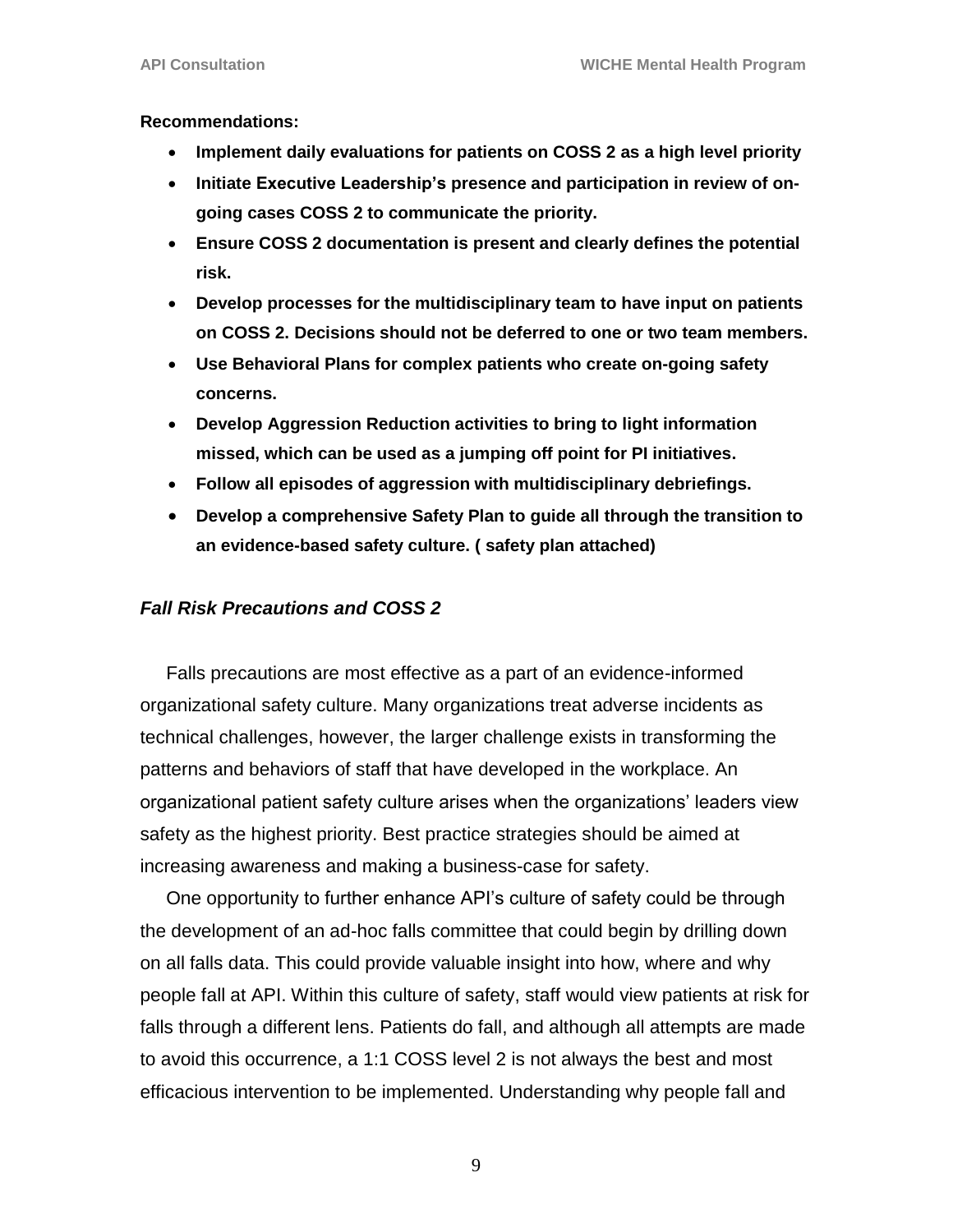minimizing injury is central to a quality falls prevention program. Additionally, staff should have specific age appropriate training including but not limited to, understanding dementia: what works and what doesn't.

 The Veterans Administration and the National Patient Safety Center as well as the Agency for Healthcare Research and Quality (AHRQ), Nurses Handbook, offer excellent evidence-based information and tool-kits for falls assessment and prevention programs. These organizations cite the Morse Falls Scale and the Hendrichs II assessment as the most sensitive, valid and reliable tools to use for fall assessment. These tools in combination with the get-up-and-go test are referenced as best-practice in the industry.

 On occasion API assigns a precautions status of COSS 2 for those at "risk of falling". This precaution should only be used as a last resort measure. Staff monitoring patients on 1:1 for fall precautions are not always able to stop or break a fall and can be injured themselves. Using the patient safety culture paradigm, emphasis should be placed on minimizing the severity of injury. Hip pads, helmets, bed and chair alarms are examples of useful tools which are available and inexpensive.

 Staff need to be constantly vigilant identifying contributing environmental factors as well as assuring that patient's have proper foot wear, glasses on when they are required for vision and other assistive aids which are often identified as the root cause of falls. For a successful falls prevention program, staff must be reminded daily during hand-off of all patients at risk of falling.

 Psychotropic medication and benzodiazepines are frequently administered to individuals that fall. That being said, pharmacy staff should have a major role in falls prevention. All patient profiles, especially those at risk for falls, should be analyzed for potential drug-drug interactions that may hasten a fall and when identified, a risk-benefit discussion should be held between pharmacy and the prescribing providers. To date, pharmacy staff have never been contacted to report a fall. The evidence is strong supporting the fact that high numbers of falls relate back to medication so, it follows that pharmacy involvement should not only be required but highly desired.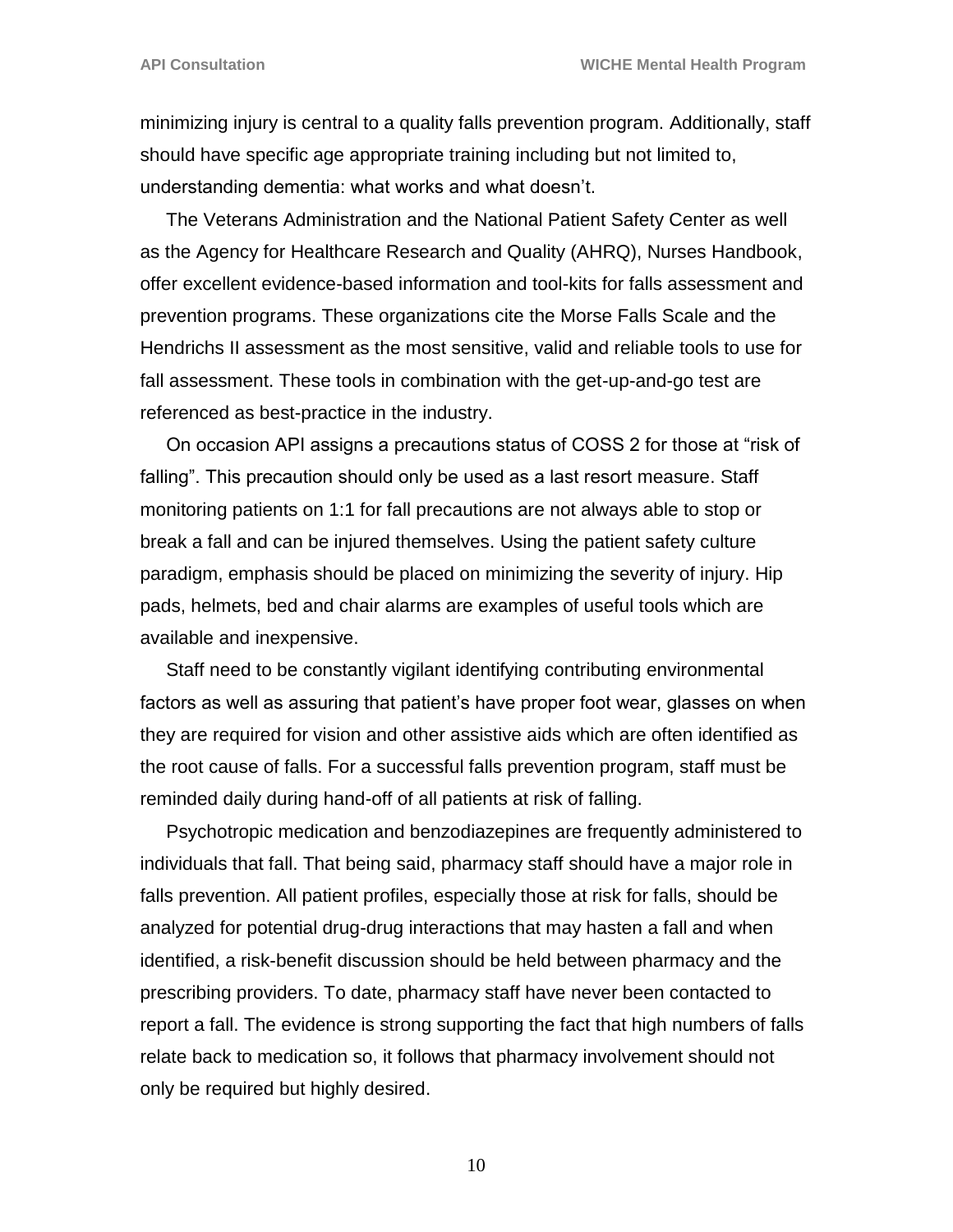#### **Recommendations:**

- **Develop a falls ad-hoc committee drilling down on all past falls 6 months – 1 year to identify root causes of falls.**
- **Use Falls Tool Kits mentioned above include posters and visual aids as staff reminders.**
- **Have available hip pads, bed/ chair alarms etc. aids to alert staff timely and minimize injury.**
- **Consider whether current fall assessment tool is best-practice.**
- **Institute follow-up by nursing leadership's on all falls to determine appropriateness of interventions.**
- **Implement staff training on age-specific issues including dementia: what works and what does not work.**
- **Partner Nursing and the falls reduction process with Pharmacy staff.**

### *Transportation of Discharges- Tied to Premium Pay or Unit Staff*

An additional challenge for API nurse staffing revolves around discharge. This process was identified during several staff interviews and described as a "labor intensive" institutional stressor. Many patients who arrive at API are not easily discharged due to API's unique transport and geographical issues. In fact, approximately 15-20% *o*f the discharge population may require air transportation. Apparently, this is not routinely a scheduled service so staff are pulled without prior notice to provide escorts to airports, sometime waiting hours. API allegedly receives sudden alerts of aviation availability for a discharge to a particular location. A helpful exercise may include a performance improvement data drill down to determine if there are any patterns of transport hours that emerge for better planning.

#### **Recommendations:**

 **Improve reporting efforts of all anticipated potential discharges and assure information is entered into the EMR system daily report.**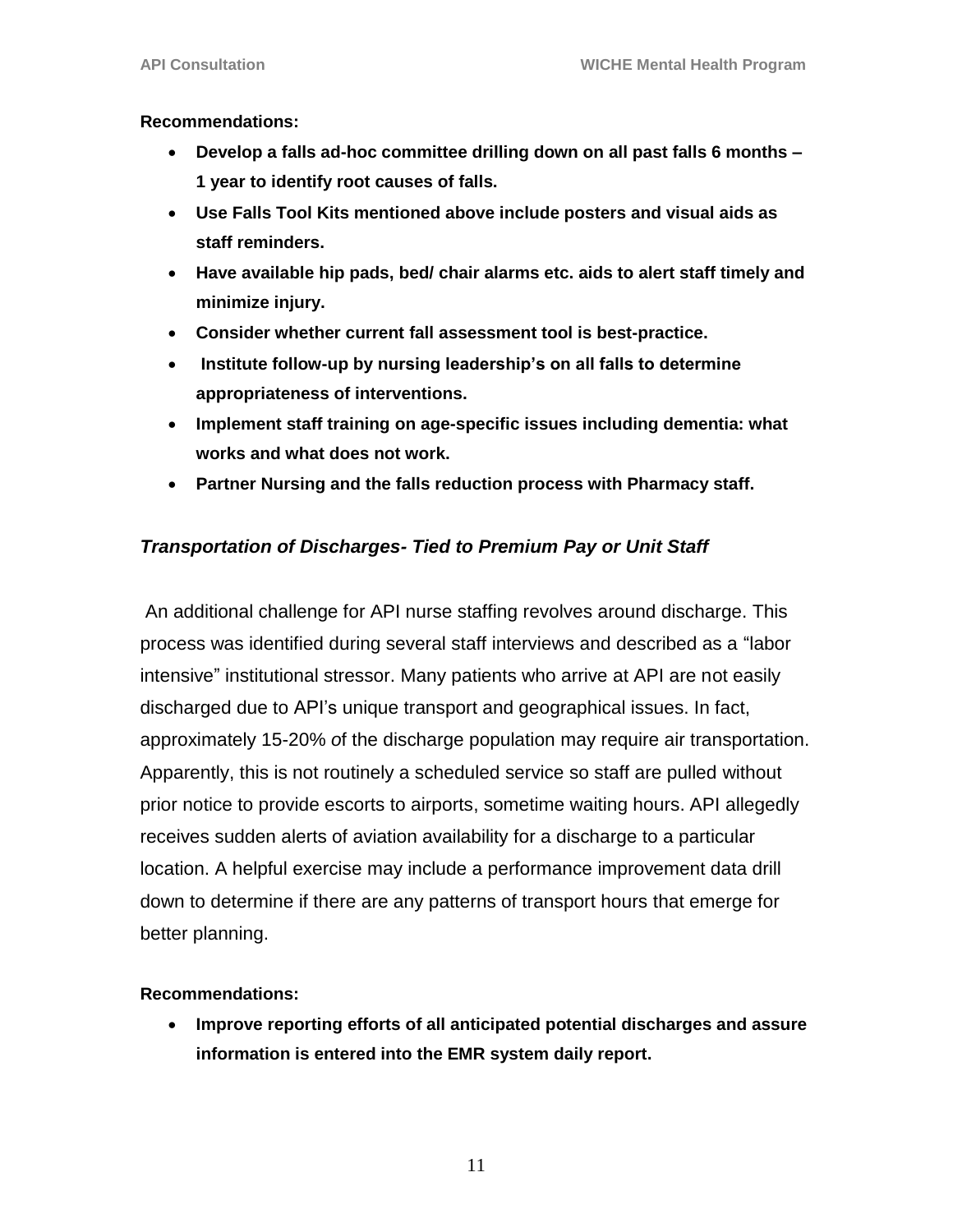- **Conduct focused discussions at all AM team multidisciplinary rounds for upcoming discharges, not just for the present day.**
- **Dedicate RN overlap time to Discharge Readiness activities.**
- **Conduct an in-house study looking for areas of improvement in the discharge process.**
- **Consider a float position with primary duty for transport if supported by analysis of discharge data. This may need to be re-evaluated following the development of the Admission's Office, as the new admissions process may allow for better scheduling of both admission and discharge transports.**

#### *General Safety Considerations*

 Staff at API have expressed concerns over safety. An all out effort to address these concerns is critical. Safety committee meetings should include all levels of staff, especially those providing direct care. Focused safety seminars with small groups of staff are valuable sessions to elicit concerns across all shifts. Plans for corrective action following such meetings should be developed and acted upon immediately. Often, concerns can be ameliorated with simple low dollar solutions. The importance of staff competence in the areas of low-level verbal interventions cannot be under-stated, and can have a very positive impact on unit safety for both the patients and staff.

 The evidence-based Team Stepps Program that incorporates unit-based safety coaches is a powerful program designed for healthcare professionals to enhance patient safety. It is sponsored through AHRQ and the Department of Defense (DoD). Training is free of charge to eligible individual institutions. They use the train-the-trainer method so over time a good proportion of staff are well versed in their methodology for safety. Information can be found at the AHRQ home page.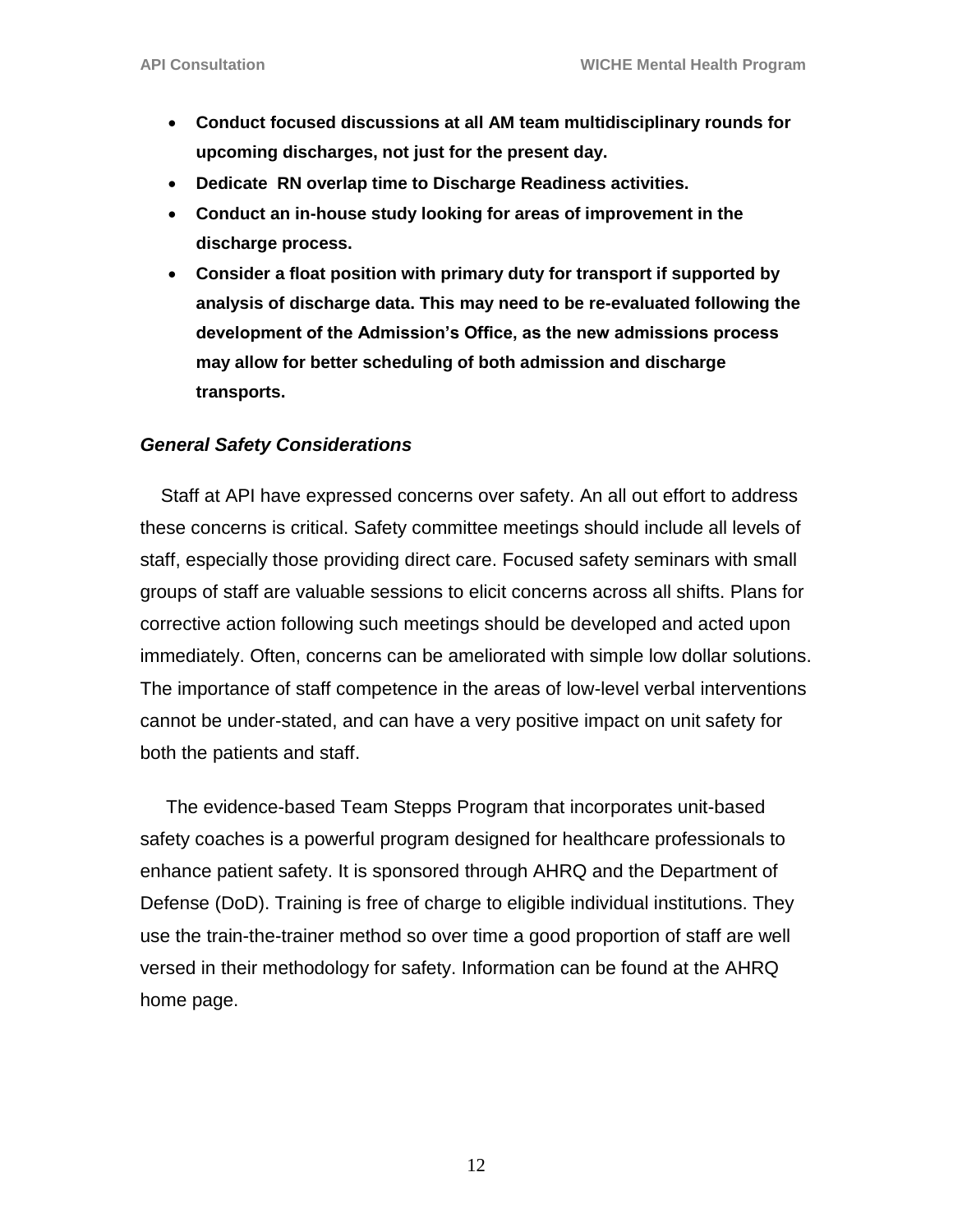#### **Recommendations:**

- **Develop a comprehensive risk management / safety program (sample attached).**
- **Obtain membership in the American Society for Healthcare Risk managers ( ASHRM ). They provide excellent resources.**
- **Review information on ASHRM Pearls for Psychiatric Hospitals @ ASHRM bookstore.**

#### *Hand-Off Communication and Patient Observation*

 According to the Joint Commission (2010), an estimated eighty percent (80%) of serious medical errors involve miscommunication or communication failures between caregivers when transfer of patient responsibility (hand-off) occurs. This hand-off process is necessary and designed as an opportunity to provide a report of critical information about the patients' current status, history or other noteworthy findings. Hand-off provides an opportunity for questions and clarification between providers.

 Healthcare organizations have struggled with the process of passing critical information about patients along at the change-of-shift or when they transfer patients within their system of care. The evidence demonstrates communication failures in healthcare are one of the greatest sources of medical errors. The consequences for miscommunication during hand-off can be critical and include delays in treatment, adverse events, patient harm, omissions in care and, in psychiatric hospitals, communication failures often result in employee injuries.

 API has its own challenges when it comes to hand-off. Psychiatric Nurse Assistants (PNAs) work 8.0 hour shifts with a 30 minute break. (This issue is spelled out clearly in a previous WICHE report to API, Nov. 2011). PNAs work 37.5 hours per week, which does not allow for shift overlap or meaningful time for hand-off report. Nursing staff work 10 hour shifts and have a two (2) hour overlap, per nurse per shift. Hand-off report for the PNAs has been delegated to the more senior PNA IV.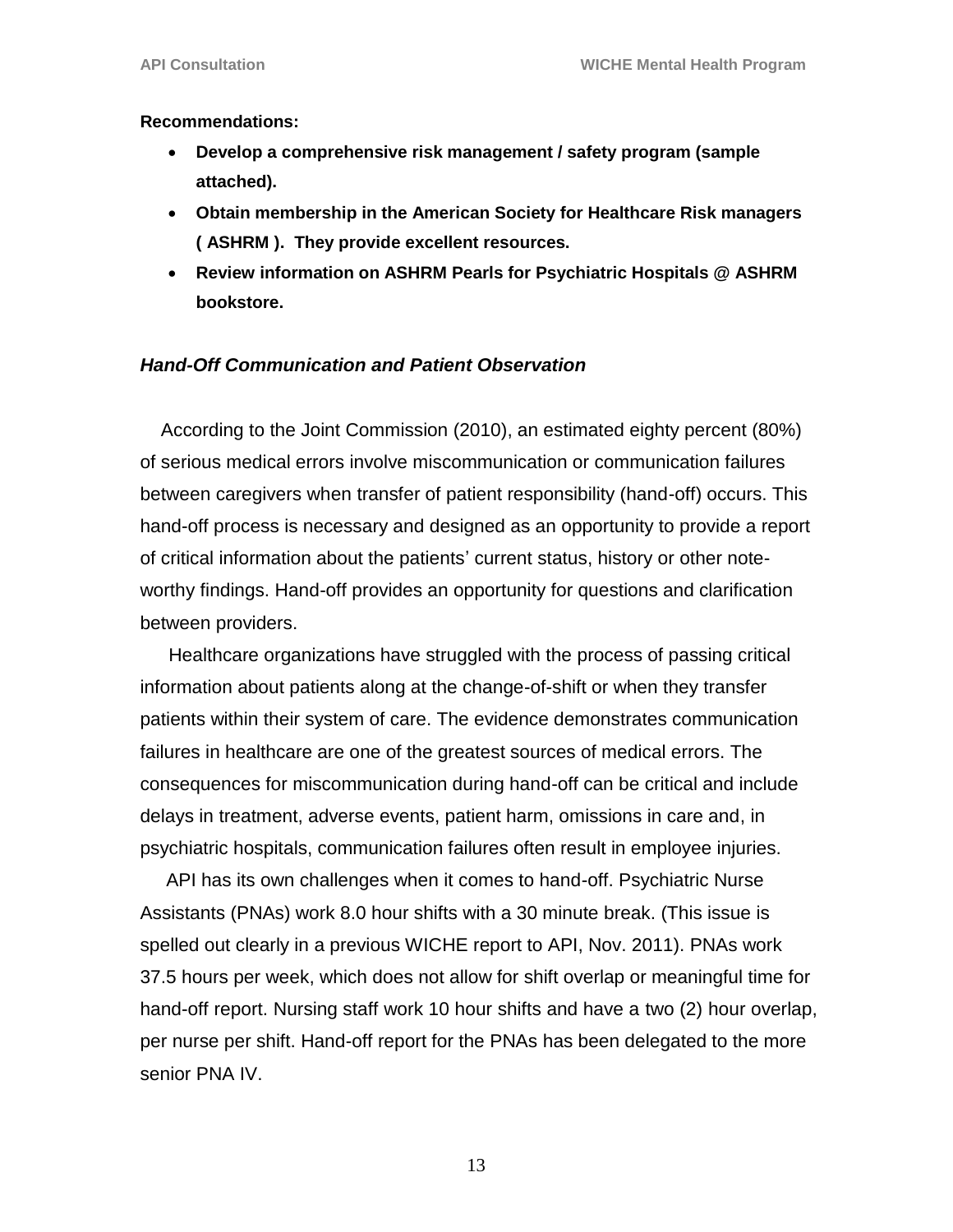The PNA IV arrives one-half hour before the other PNAs on the unit's team. The PNA IV receives hand-off from a nurse currently on duty. Shortly thereafter the PNA IV provides hand-off to PNA colleagues coming on duty. This hand-off was observed on one of the two acute admission units. It is assumed that this was a typical PNA hand-off practice. During this process, the PNA IV stood before his PNA colleagues in front of a board with pictures that identify patients. The report was extremely brief and predominantly touched on discharges planned. There was a newly admitted patient on the unit for which little meaningful information was exchanged. All PNAs stood through this few minute report and no questions were asked. This important process took place in the busy charting area where other staff were talking and at work. This hand-off was less than ideal and direct care staff could not have been prepared with necessary knowledge about the patients they were to supervise and treat.

#### **Recommendations:**

- **Develop a process for adequate shift hand-off communication.**
	- o **The previous WICHE report (Nov. 2011) detailed the cost associated with the increase of PNA hours from 8 to 8.5 allowing for a 30 minute shift change. It would not be ethical or safe given all the evidencebased information available on the importance of hand-off to allow PNAs to report for duty without adequate prepping of needs and risks.**
	- o **The 30 minute overlap allows for hand-off while patients remain under supervision. One suggestion is while registered nurses are on 10 hour shifts, they most certainly could relieve the PNA's on the unit and one nurse at a time gives the PNAs a proper report.**
- **Conduct effective hand-offs in a quiet area where staff can listen and ask questions. A three-ring binders or Kardex could contain necessary information like precautions and patient safety plans for PNA and other staff reference.**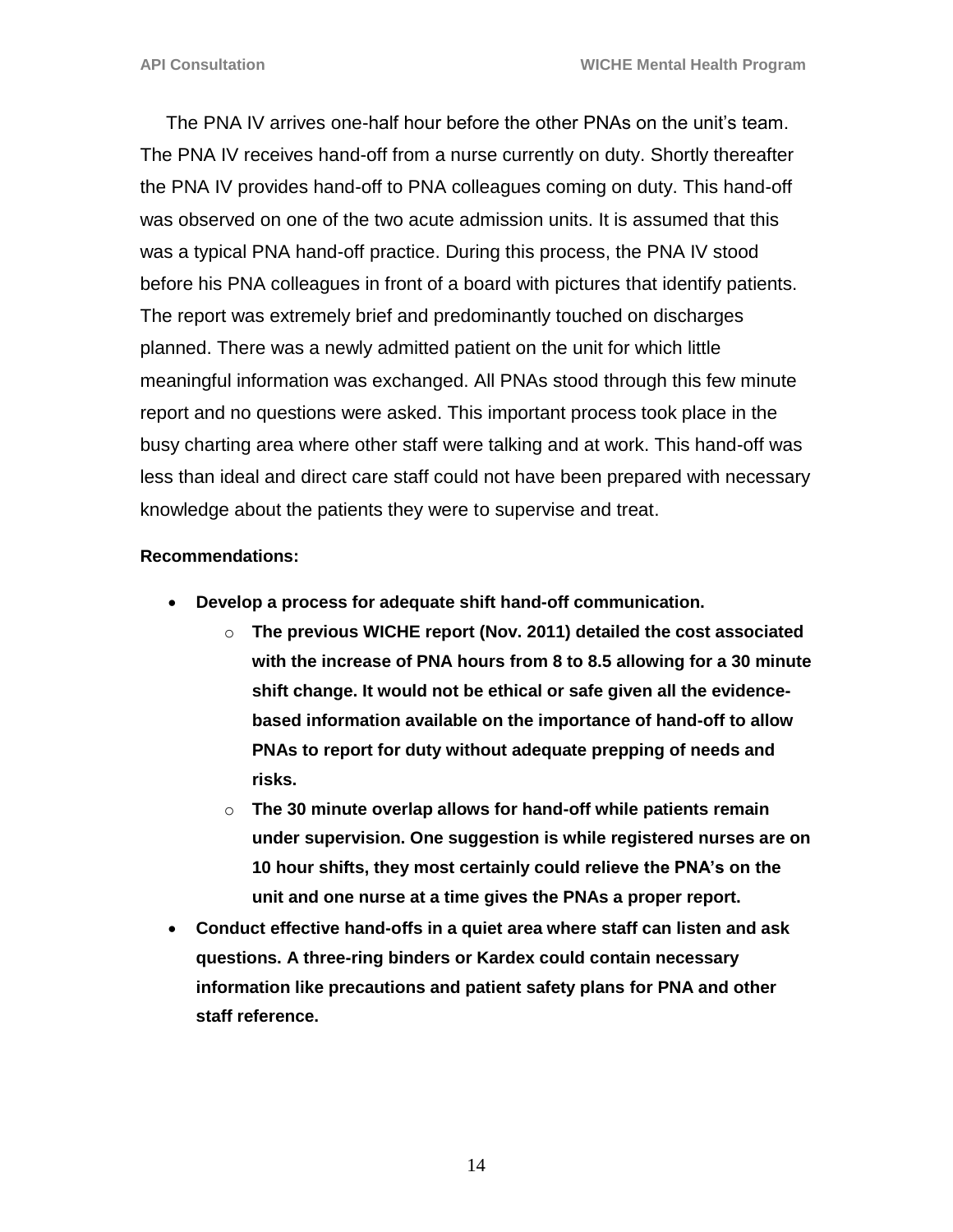#### *Unit Safety Enhancements*

 A structural / functional observation was made in regards to the charting area. This is a busy station where computer terminals are set up for electronic medical record (EMR) entry. Each one of the charting areas are structurally similar however, in some units the glass is covered up eliminating the opportunity to observe patient activity at the desk, hallways and dayroom area. Additionally, computer terminals are set up along the back and side walls positioning staff with their backs to the glass and completely inhibiting the opportunity to observe patient activity. A recommendation would be to maximize the opportunity to visualize the unit and patient activity. Opening this view would lend support to the PNAs who are on the units most with the patients and would allow nurses additional observation time. The assumption taken is that the glass may have gotten covered up because patients were congregating outside the glass windows, which may indicate that staff should be more available in the milieu. The second assumption is that the designer considered the view important in this specialty environment or there would have been a wall. HIPPA issues did not appear relevant. Covering this window creates an unnecessary barrier and essentially segregates nursing staff for a good amount of time away from the milieu.

 Each morning the units' multidisciplinary team (RN, Psychiatrist, Social Worker, Psychologist or Intern and medical students) meet briefly for rounds to review issues pertaining to patients and discuss the past 24 hours of care. PNAs were not represented in this meeting. An additional beneficial focus for this debriefing time could be placed on anticipated discharges and COSS 2 patients.

#### **Recommendations:**

 **Install a roll-top enclosure at the open nursing unit desk to close in cameras so staff can move about the unit away from the desk. An additional set of monitors could be added in the charting room so nurses can share the oversight responsibility freeing up the PNAs.**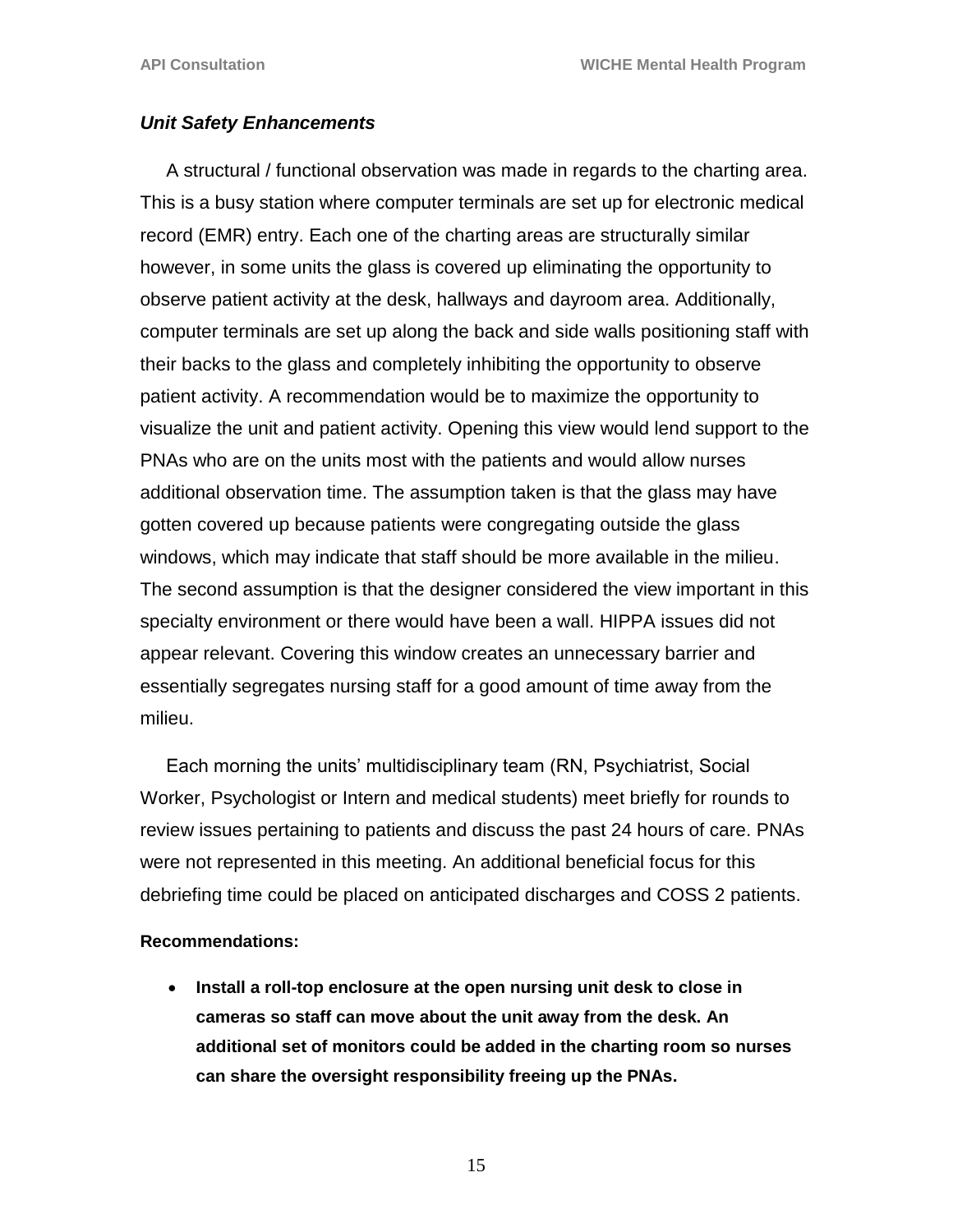- **Assure a clear view is available from all nursing station charting room window areas.**
- **Maximize patient observation by repositioning back wall terminals to front glass wall area.**

#### *Nursing Leadership Team and Staffing*

 During the visit to API separate interviews were held with the DON, ADON, Nurse Manager and two Nursing Supervisors. All unit nurses currently work four 10-hour days. The DON recently returned to five day per week while Nurse Managers and Supervisors remain on 10 or 12 hour days.

 While speaking to a Nurse Manager it was learned that this role, their duties and authority have changed considerably over time. Although Nurse Manager roles will always require flexibility, managing a unit with 24 hour accountability is challenging enough but made more difficult with a schedule for duty four of seven days. According to the Nurse Manager, duties such as interviewing staff, hiring and managing disciplinary actions have been transferred to other nurse leadership positions diluting the managers' role.

 It is assumed that API's goal is to identify competent nursing leaders to manage each unit with a scope of duty similar to but, not limited to the following:

| <b>Clinical Leadership</b>           | <b>Clinical Governance</b>           | <b>Education and Research</b>     |
|--------------------------------------|--------------------------------------|-----------------------------------|
| Clinical coordinator                 | Change management                    | Mentor                            |
| Patient flow/ Discharge planning     | Coordination of PI activities        | Orientation of staff, medical and |
| Driving Model of Care                | Oversee audits and identifies trends | nursing students                  |
| Unit rounds                          | Monitors infection control           | Informing staff of new policies   |
| Case conferencing                    | Accreditation coordinator            | Own professional development      |
| Crisis management                    | P&P coordinator                      | Attends workshops/conferences     |
| Works clinically if needed           | Incident reporting                   |                                   |
| Supports heavy workloads             | Complaints management                |                                   |
| Skill mix issues                     | Work place health and safety         |                                   |
| Driving Evidence-based clinical care | coordinator                          |                                   |
| <b>Monitors clinical Indicators</b>  |                                      |                                   |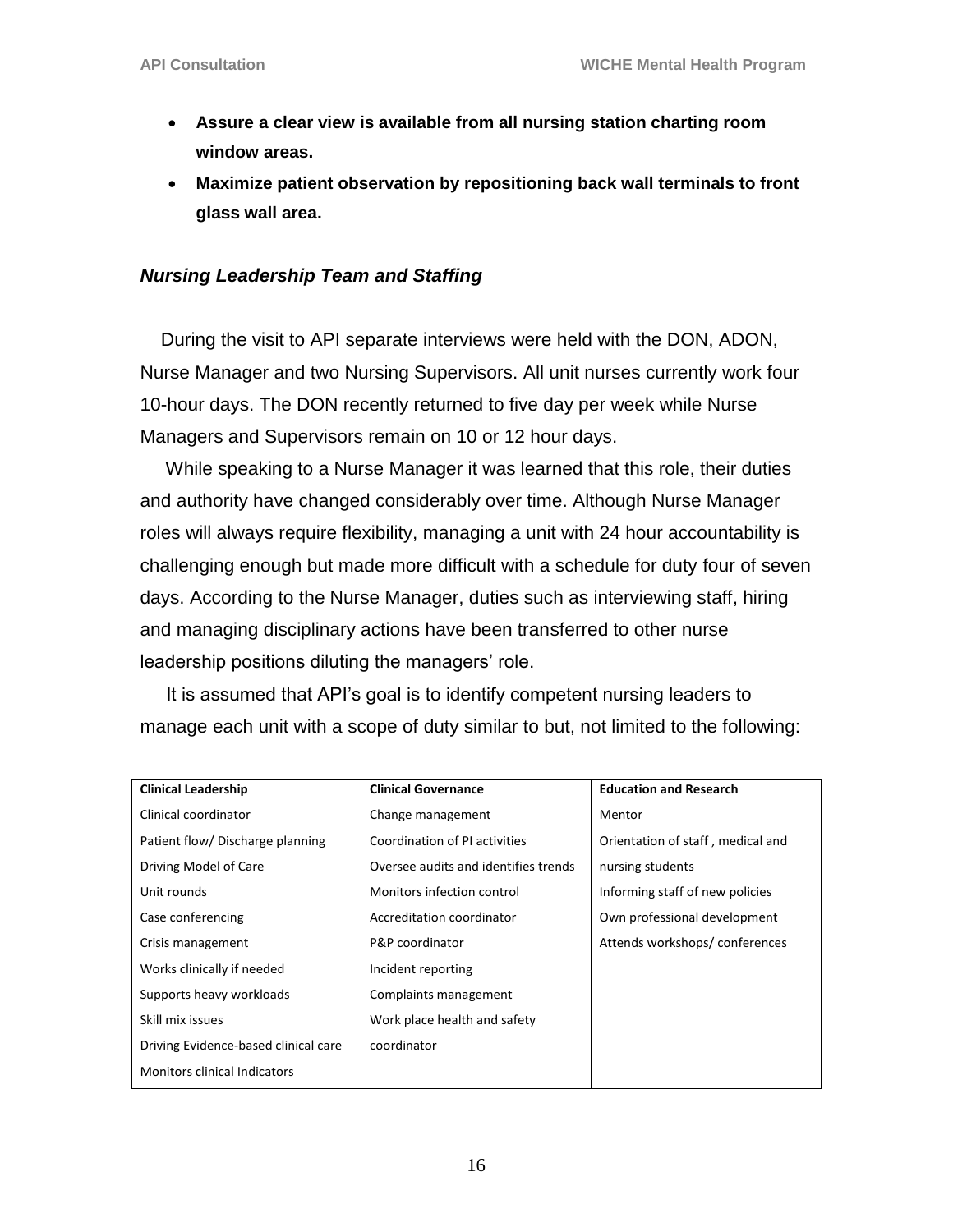| <b>Leading and Managing People</b>     | <b>Business Management</b>      | <b>Materials Management</b>        |
|----------------------------------------|---------------------------------|------------------------------------|
| Rostering -input, planning             | <b>Workforce Planning</b>       | Equipment needs and (quotes)       |
| Leave management                       | Service planning                | identification                     |
| Position occupancy status              | Budget build-up contribution    | Meetings with sales reps           |
| Supervision/Performance appraisals     | Performance Indicator reporting | IT needs coordinator               |
| Grievances, debriefings, staff support | Daily Data Management/FTEs      | <b>Extras</b>                      |
| <b>Interviews</b>                      | Patient acuity monitor          | Patient - Counselor                |
| Maintains skill mix for safe care      | Filing/emails/correspondence    | <b>Family Meetings</b>             |
| Coordinates and chairs meetings        |                                 | Coordinate multidisciplinary teams |

 Due to the size of API with roughly 80 beds and with unit census fluctuations, there are models of leadership structures to consider as potentials to achieve the desired outcomes. Rather than thinking of API as a conglomerate of units, it would best be thought of as a system, a combination of processes, people and resources that, working together achieves an end. Joint Commission looks to see how the team of leaders work together to provide high-quality safe patient care. This point is raised to highlight critical factors. (1) API has levels of nurse leaders. Clinical coordinators and nurse managers during the day and a house supervision model evenings, nights and weekends. API has not had all Nurse Manager positions consistently filled and there is such variation in unit size.

 In addition to duties highlighted above audit data collected by RNs and Managers pertaining to but not limited to; medication error variances, issues pertaining to medication management and controlled substances and restraint seclusion data must be incorporated into the performance improvement process and at all phases of this process all findings must be transparent to the executive leadership group.

Below are two examples of how unit oversight could be structured.

Model 1

| Nurse Manager 1 | Nurse Manager 2 | Nurse Manager 3      |
|-----------------|-----------------|----------------------|
| 26 Bed -Susitna | 24 Bed- Katmai  | 3 (10) Bed Specialty |

OR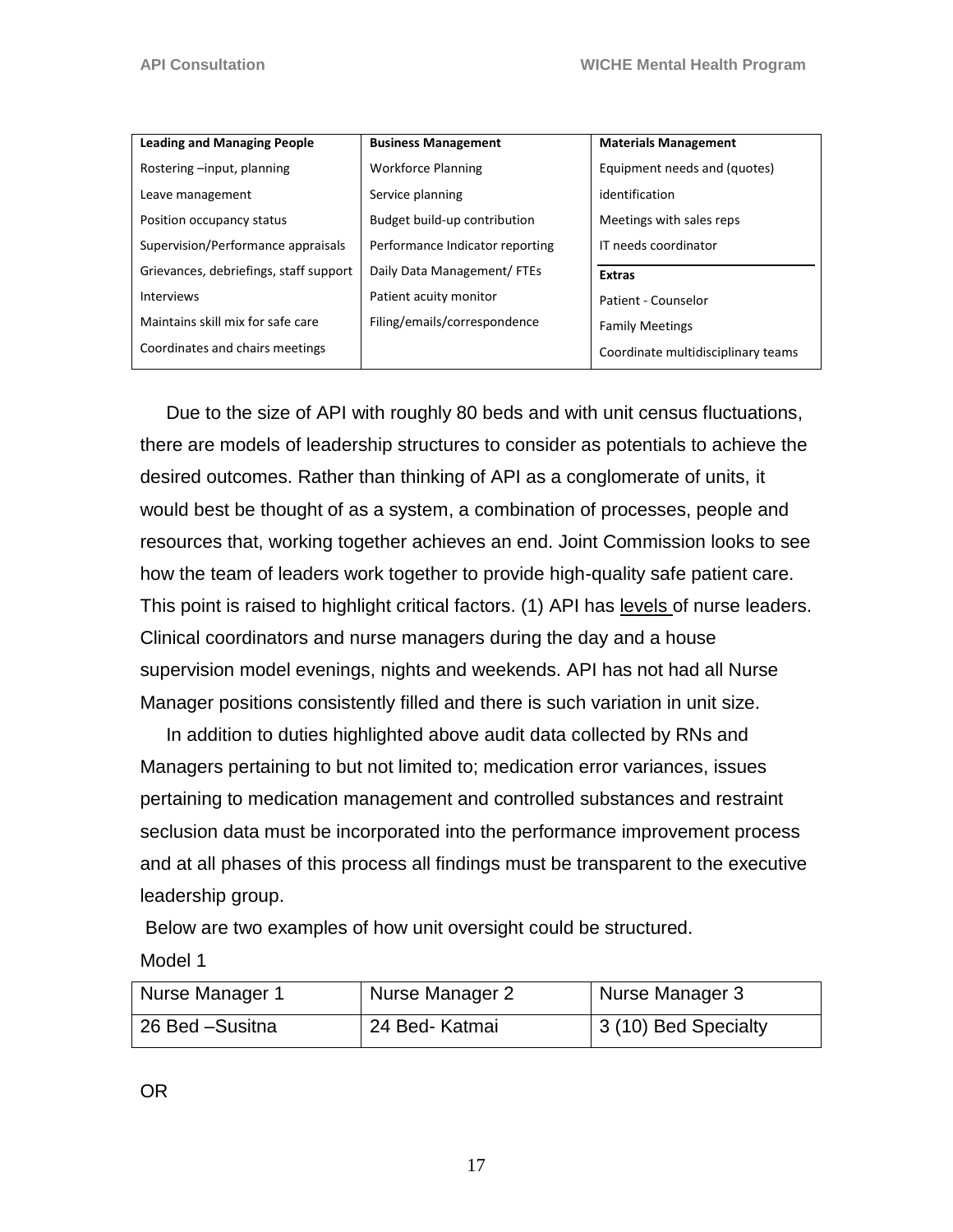| Model 2 |  |
|---------|--|
|         |  |

| Nurse Manager 1   Nurse Manager 2 |                | Nurse Manager 3   Nurse Manager 4 |                            |
|-----------------------------------|----------------|-----------------------------------|----------------------------|
| 26 Bed -Susitna                   | 24 Bed- Katmai | Chilkat-10                        | <sup>1</sup> Denali & Taku |

 Under Model 1 the difference at full census is 4 patients. One nurse manager over three (10) bed units would allow for keen insight into opportunities to gain more efficiency. The Clinical Coordinator could provide support and backup. Of note, private sector nurse managers carry much higher responsibilities such as for 50 bed units. Also for comparison with the private sector, an 80 bed hospital would not typically employ a Clinical Coordinator. Those duties would be assumed by the ADON. API's goal is to have accountability for unit function, finance and the delivery of sound clinical programs and care. With scarce resources it is difficult to support a model with five (5) unit based leaders plus a Clinical Coordinator. Senior Nurse Leaders should consider unit managers, as part of leadership, to be available during major programming and business hours 5 days per week. Effective nursing leadership teams lead by coaching and modeling and become expert delegators of tasks and authority and are guided by the principle of *trust but verify.* In a facility with scarce resources thought must be given to one nurse FTE dedicated to metabolic syndrome data collection. In institutions state psychiatric institutions with as many as 350 patients there are not dedicated nurses assigned to this now considered "routine practice" The initial data is part of the nurses admission assessment and incorporated into the monthly assessment process following each patients' scheduled need.

 Currently the units have charge nurses who work 10 hour shifts. The charge nurses could be developed further and have more accountability for their staff. This is possible because the current schedule of 10-hour shifts includes a twohour overlap time of shifts. Three traditional shifts generally cover 24-hours. In this case the three shifts total 30 hours of nurse time.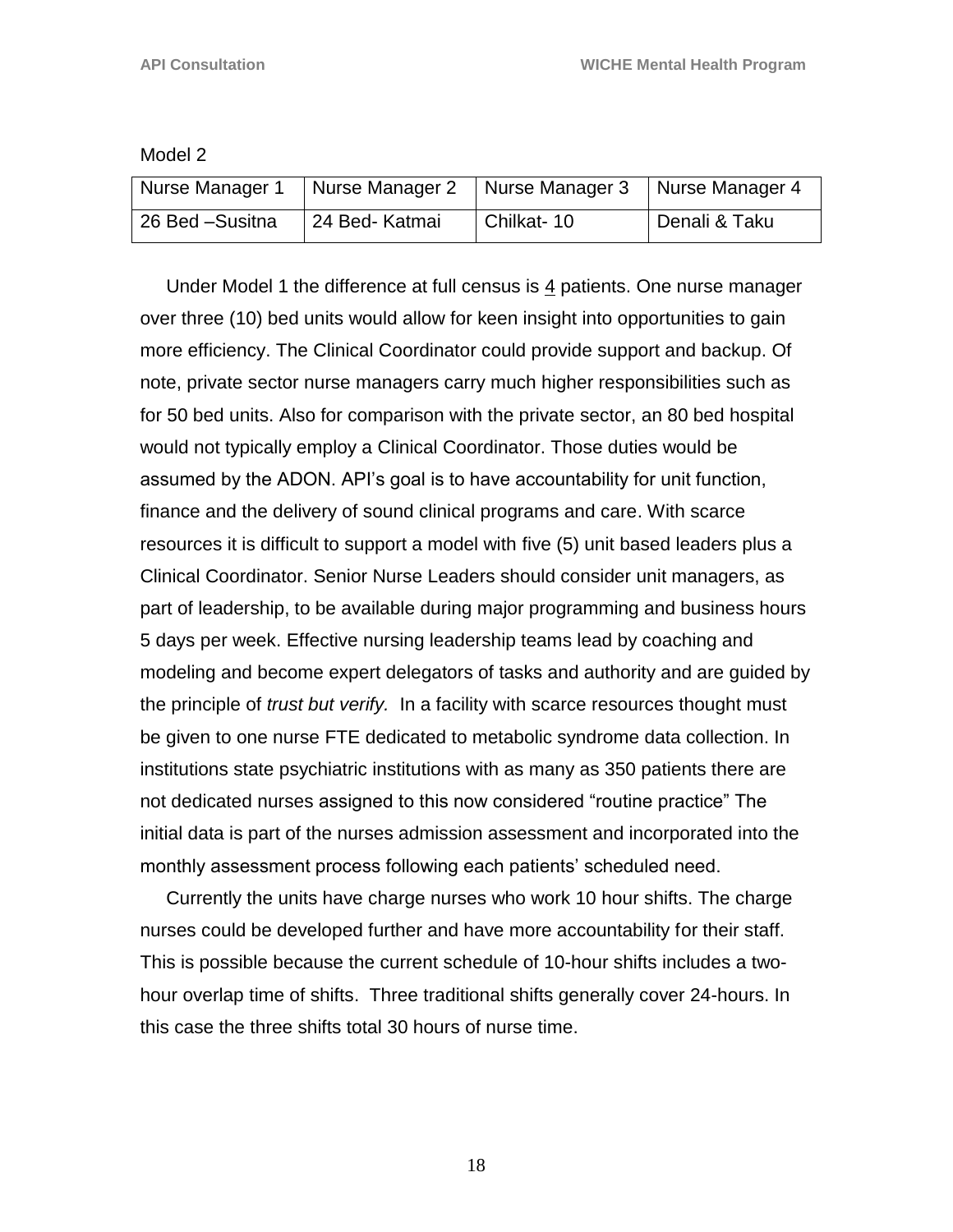| <b>RN Shifts</b> |
|------------------|
| 6am-4pm          |
| 2pm-12am         |
| 10pm-8am         |

 An RN post is 1 RN position spanning over three shifts and equaling 24 hours. At API, using the current core staffing there are 7 RN posts or 21 RNs scheduled in the 24 hour period excluding managers and supervisors.

 On 10 hour shifts, these 21 nurses are scheduled for 40 hours per week but, compressed into 10 hour shifts in a 24 hour period; this creates an overlap of 6 hours each 24 hours. For each 7 RN posts there are 42 hours of overlap per day. Over the course of 365 days an extra 15,330 hours are used in over-lap or, an additional approximate 7.3 FTEs in over-lap time. Do breaks need to be mentioned or stated that they are not included in the calculations?

 Twenty-one (21) RN's (I- III's) with an average salary of \$30.41per hour multiplied by 2080 hours annually worked equals \$1,328,308.30 (without benefits).

 Assuming this average salary of \$30.41 per hour multiplied by the 15,330 over-lap hours, you estimate an approximate \$466,185.30. These are salary dollars only and the benefit package of approximately 40 % is not calculated in this number.

 Of importance to note, typical 40 hour nurses cover 5 days so replacement is for two days off, vacation / time off. When 40 hour nurse positions are compressed into a four day work-week an institution needs to replace nurses for 3 days plus vacation and time off. The typical replacement factor for 40 hour FTEs is now insufficient and the institution requires more staff to cover the 7 day posts.

 Ten-hour shifts are extremely popular; after all, they provide more days off per year and are a lot more tolerable than 12-hour shift.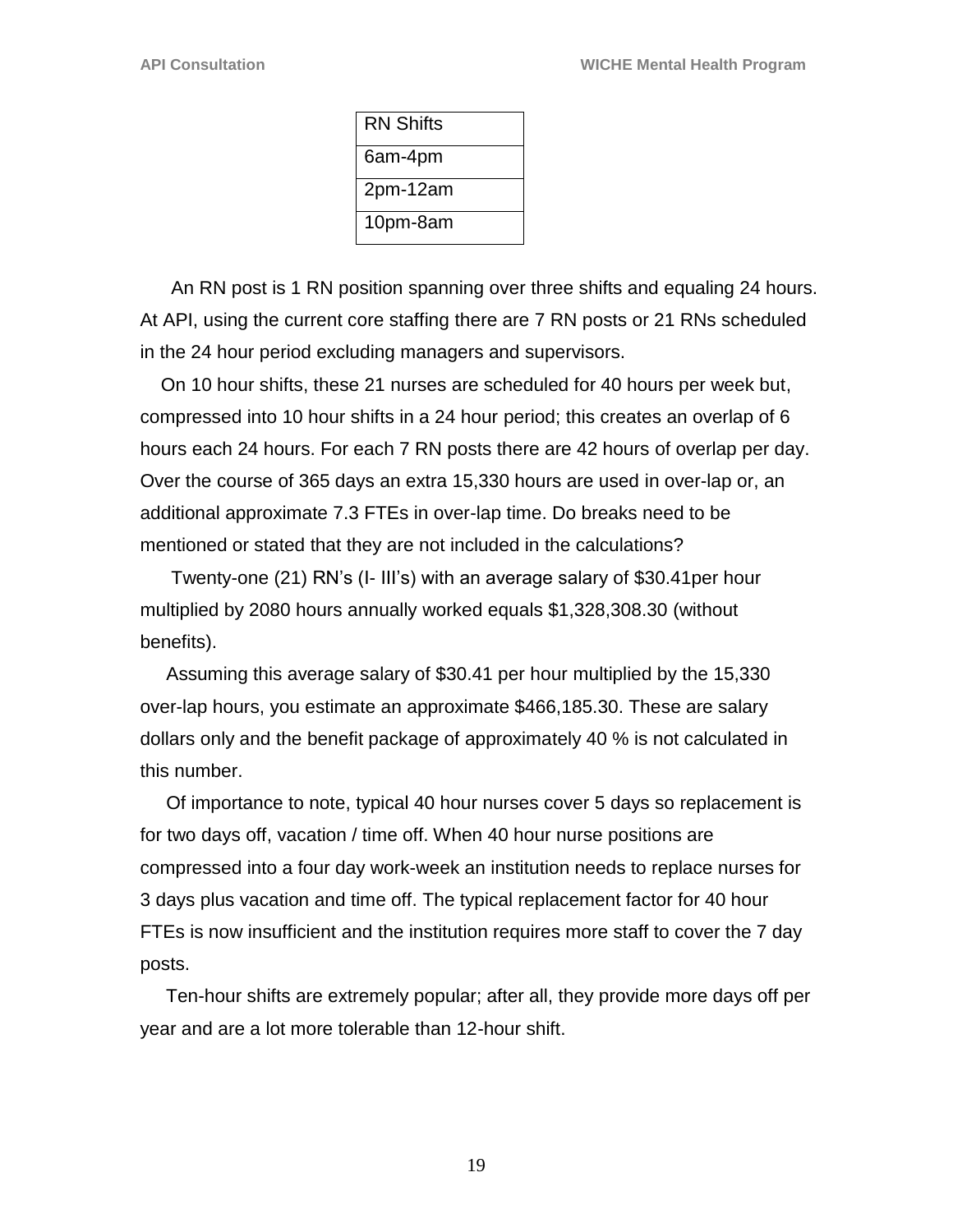#### *Reasons For and Against 10 Hour Shifts*

 Ten-hour shifts are fine in office setting or in 24/7 operations which have more variable workloads with predictable "rush hours". Ten-hour shifts are not a good choice if the workload stays relatively constant throughout the day. Ten-hour shift schedules require more employees because they are based on 30 hour work days (three 10-hour shifts). If replacing 8 hour shifts with 10 hour shifts without making any other changes, 25% more people are needed to maintain the same coverage. If the choice does not include hiring more people, when this change is made, coverage levels are reduced by 25%.

 In the case of API, if not clear to current leadership, it must be determined if additional nurses were allocated prior to the conversion to (4) 10-hour shifts. If no additional base positions were allocated then ongoing unbudgeted nursing hours are accrued to fill the 7 RN posts per day. This would be managed through oncall or premium pay. If the 25 % deficit in staff needed to fulfill required posts is not managed prior to the transition, the financial strain can be severe. While supervisory nursing staff continue to call staff in for coverage, additional unauthorized FTEs begin to swell over and above the 7 FTEs sitting in the overlap coverage.

 As the 10-hour shifts overlap, you actually have employees from two (2) shifts working at the same time. If you try to align the overlapping shifts with peak workflow hours, you generally have some unusual start times, which are difficult to manage in a hospital environment.

 That being said, since the conversion in 2008, 10-hour shifts have been considered one of the successful strategies put in place for recruitment and retention, which may be the case. Until API can conduct an analysis and a reconciliation of positions, costly overlap time should be managed carefully. One comment made during the visit at API related to challenges with discharges. API may consider dedicating overlap hours to focus and organize discharges, conduct performance improvement activity and provide additional unit program groups. Without structuring this time, routine everyday matters will consume it.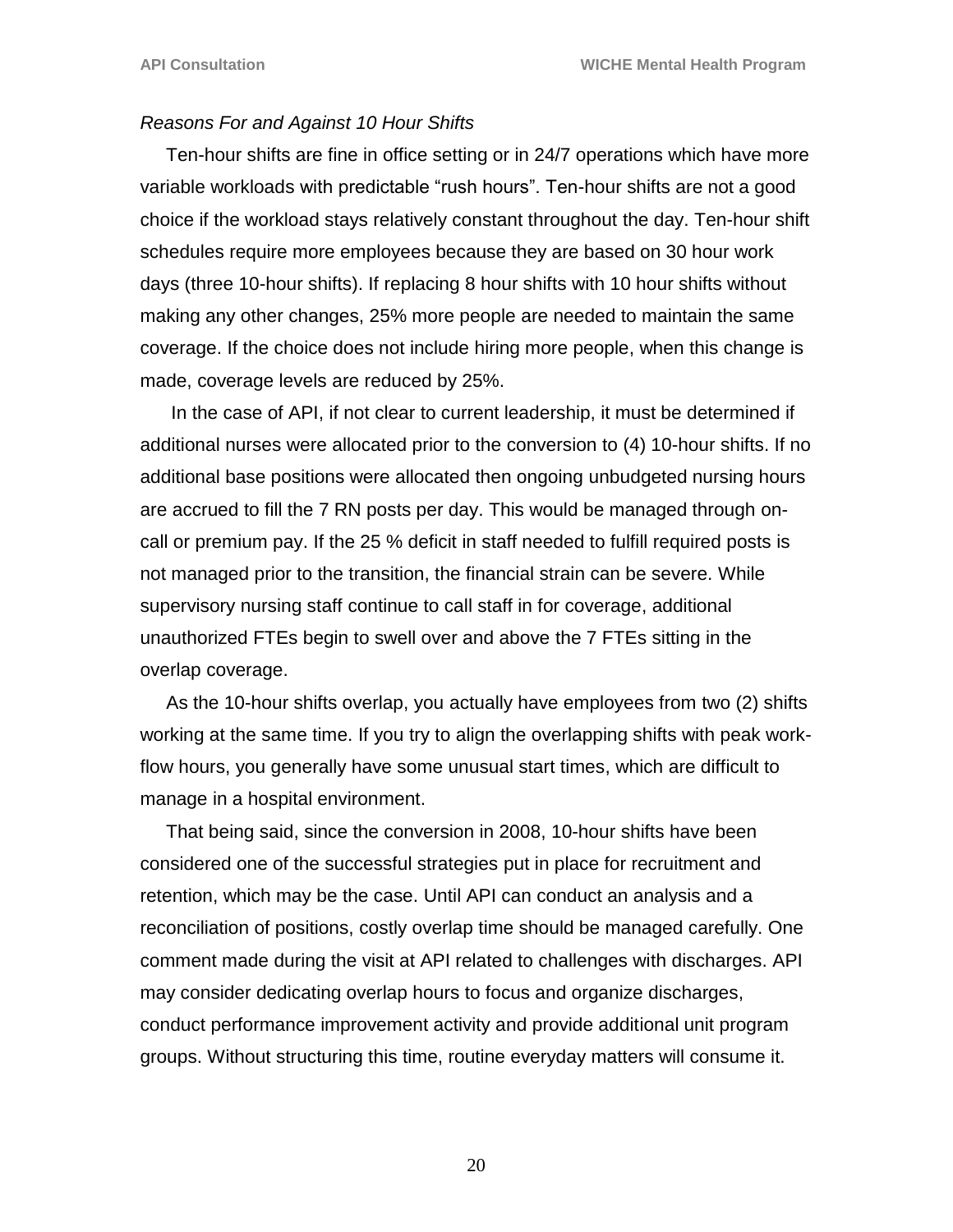Throughout the nation hospitals are struggling with this issue. Many hospitals have 12-hour shifts. In rural areas it is more difficult to maintain because you actually need more staff. Because API actually has about 7 FTEs built into overlap and possibly additional in unauthorized hours (if this is the case), 12 hour shifts may be a consideration. Hospitals that have been attempting to move staff from 10-hour shifts to 8-hours shifts are meeting with resistance and an increased loss of retention. It is high risk in rural settings. Changes that may come about need to be planned well, particularly where resources are limited. There may be an opportunity to gradually move into 8 hours shifts if consideration can be given to alternating work periods with two weeks of 8 hours shifts and two weeks of 10-hours shifts. This may or may not be possible depending on API's time and attendance process. At the very least this would eliminate approximately half of the overlap hours and add the burden of additional shift changes.

#### *Census-Based Staffing Bands*

 The census at API experiences significant fluctuations and in recent months has been frequently been between 60-75 per-cent of capacity. The greatest variances occur on the two large admissions units. It has been noted that even when census is running at reduced capacity for an extended period, staffing remains constant and at times, over the 'core' unit staffing allocations. This is not an efficient use of resources and could be better managed by the use of censusbased staffing bands such as the proposed example below. WICHE's November 2011 report suggested similar staffing adjustments (see bullets below). However, at that time the census was running closer to capacity. In light of recent census fluctuations coupled with the premium pay issues, implementing census-based staffing bands (with periodic adjustments due to extreme patient acuity or other issues) would be beneficial. Recommendations from the November 2011 WICHE Report included:

- Construct new enhanced core staffing standards for each of the treatment units.
- Determine the number of nurses, LPNs and PNAs to be assigned as primary staff for each of the units, including adequate coverage for all shifts.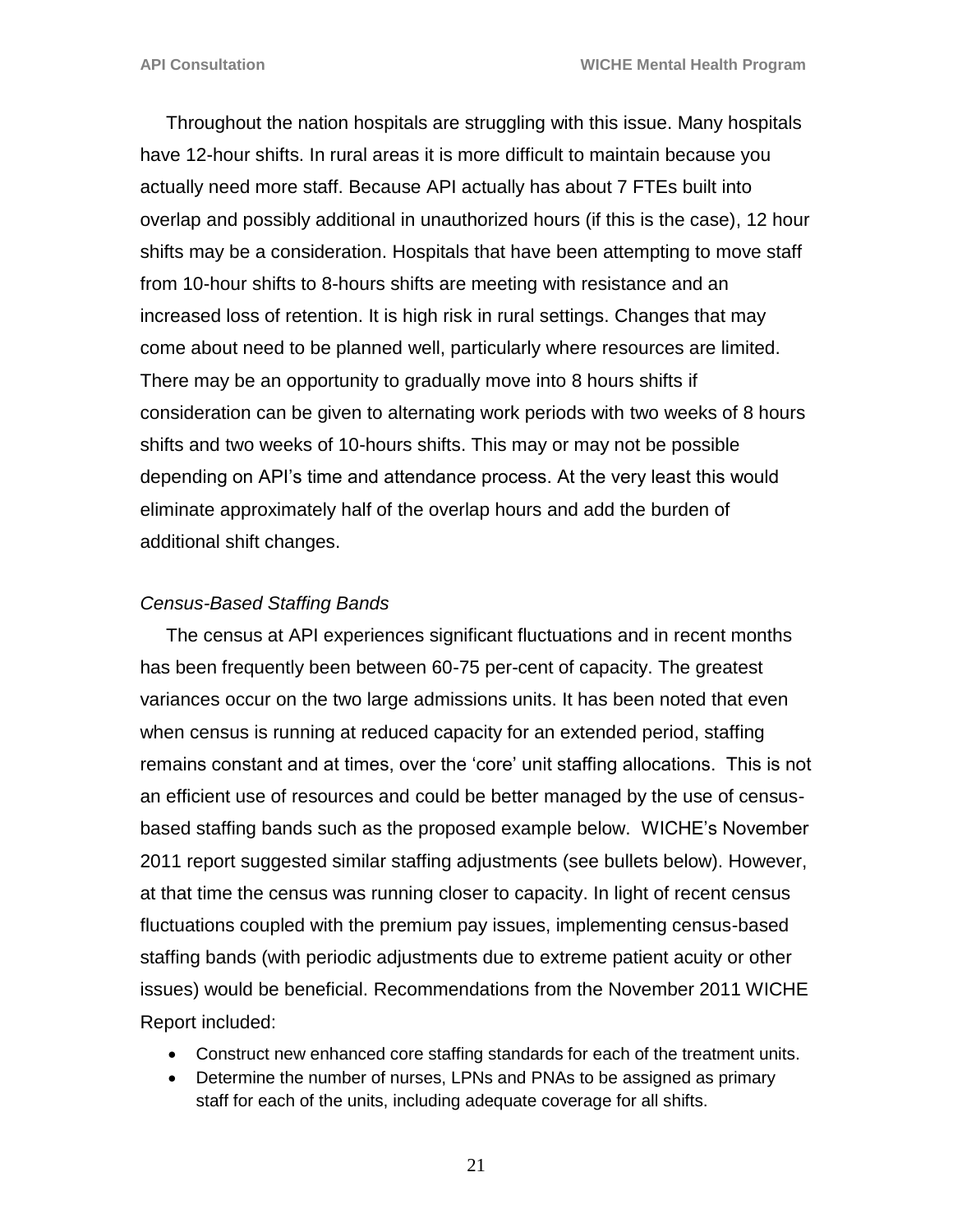- Determine the on-call staff necessary to retain for coverage when emergency and extenuating circumstances present.
- Identify the number of nursing FTE no longer needed for unit coverage, some which may be assigned to other responsibilities such as admissions, training support, etc., while other positions may be reduced through attrition.

| <b>UNIT</b>                              |           | <b>CENSUS</b> | <b>DAYS</b> | <b>EVENING</b> | <b>NIGHT</b>       |
|------------------------------------------|-----------|---------------|-------------|----------------|--------------------|
| Chilkat (10)<br><b>Adolescent Unit</b>   | Planned   |               | 1 RN/       | 1 RN/          | 1 R N/             |
|                                          | Minimum   | $1 - 5$       | 1 PNA       | 1 PNA          | 1 PNA              |
|                                          | Planned   |               | 1 RN/       | $1$ RN $/$     | $1$ RN $/$         |
|                                          | Minimum   | $6 - 10$      | 2 PNA       | 2 PNA          | 2 PNA              |
| Denali (10)                              | Planned   |               | 1 RN/       | 1 RN/          | $\overline{1}$ RN/ |
|                                          | Minimum   | $1 - 5$       | 1 PNA       | 1 PNA          | 1 PNA              |
| Neuropsychiatric                         |           |               |             |                |                    |
| <b>Intensive Care</b>                    | Planned   |               | 1 RN/       | 1 RN/          | 1 RN/              |
| <b>Setting</b>                           | Minimum   | $6 - 10$      | 2 PNA       | 2 PNA          | 2 PNA              |
|                                          | Planned   |               | 1 RN/       | 1 RN/          | 1 RN/              |
|                                          | Minimum   | $1 - 12$      | 2 PNA       | 2 PNA          | 2 PNA              |
|                                          | Emergency |               | 1 RN/       | 1 RN/          | 1 RN/              |
|                                          | Minimum   | $1 - 12$      | 2 PNA       | 2 PNA          | 1 PNA              |
|                                          | Planned   |               | 2 RN/       | 2 RN/          | $\overline{1}$ RN/ |
| Katmai (24)                              | Minimum   | $13 - 19$     | 3 PNA       | 3 PNA          | 2 PNA              |
| <b>Adult Acute Care</b>                  | Emergency |               | 1 RN/       | 1 RN/          | 1 RN/              |
| <b>Unit</b>                              | Minimum   | $13 - 19$     | 3 PNA       | 3 PNA          | 2 PNA              |
|                                          | Planned   |               | 2 RN/       | 2 RN/          | 1 RN/              |
|                                          | Minimum   | $20 - 24$     | 4 PNA       | 4 PNA          | 2 PNA              |
|                                          | Emergency |               | 1 RN/       | 1 RN/          | 1 RN/              |
|                                          | Minimum   | $20 - 24$     | 2 PNA       | 2 PNA          | 2 PNA              |
|                                          | Planned   |               | 1 RN/       | 1 RN/          | 1 R N/             |
|                                          | Minimum   | $1 - 12$      | 2 PNA       | 2 PNA          | 2 PNA              |
|                                          | Emergency |               | 1 RN/       | 1 RN/          | 1 RN/              |
|                                          | Minimum   | $1 - 12$      | 2 PNA       | 2 PNA          | 1 PNA              |
|                                          | Planned   |               | 2 RN/       | 2 RN/          | 1 R N/             |
| Susitna (26)                             | Minimum   | 13-20         | 3 PNA       | 3 PNA          | 2 PNA              |
| <b>Adult Acute Care</b>                  | Emergency |               | 1 RN/       | 1 RN/          | 1 RN/              |
| <b>Unit</b>                              | Minimum   | 13-20         | 3 PNA       | 3 PNA          | 2 PNA              |
|                                          | Planned   |               | 2 RN/       | 2 RN/          | 1 RN/              |
|                                          | Minimum   | $21 - 26$     | 4 PNA       | 4 PNA          | 2 PNA              |
|                                          | Emergency |               | 1 RN/       | 1 RN/          | 1 R N/             |
|                                          | Minimum   | $21 - 26$     | 3 PNA       | 3 PNA          | 2 PNA              |
| <b>Taku (10)</b><br><b>Forensic Unit</b> | Planned   |               | 1 RN/       | 1 RN/          | 1 R N/             |
|                                          | Minimum   | $1 - 5$       | 1 PNA       | 1 PNA          | 1 PNA              |
|                                          | Planned   |               | $1$ RN $/$  | 1 RN/          | $1$ RN $/$         |
|                                          | Minimum   | $6 - 10$      | 2 PNA       | 2 PNA          | 2 PNA              |

## **Census-Based Nursing Department Staffing Plan**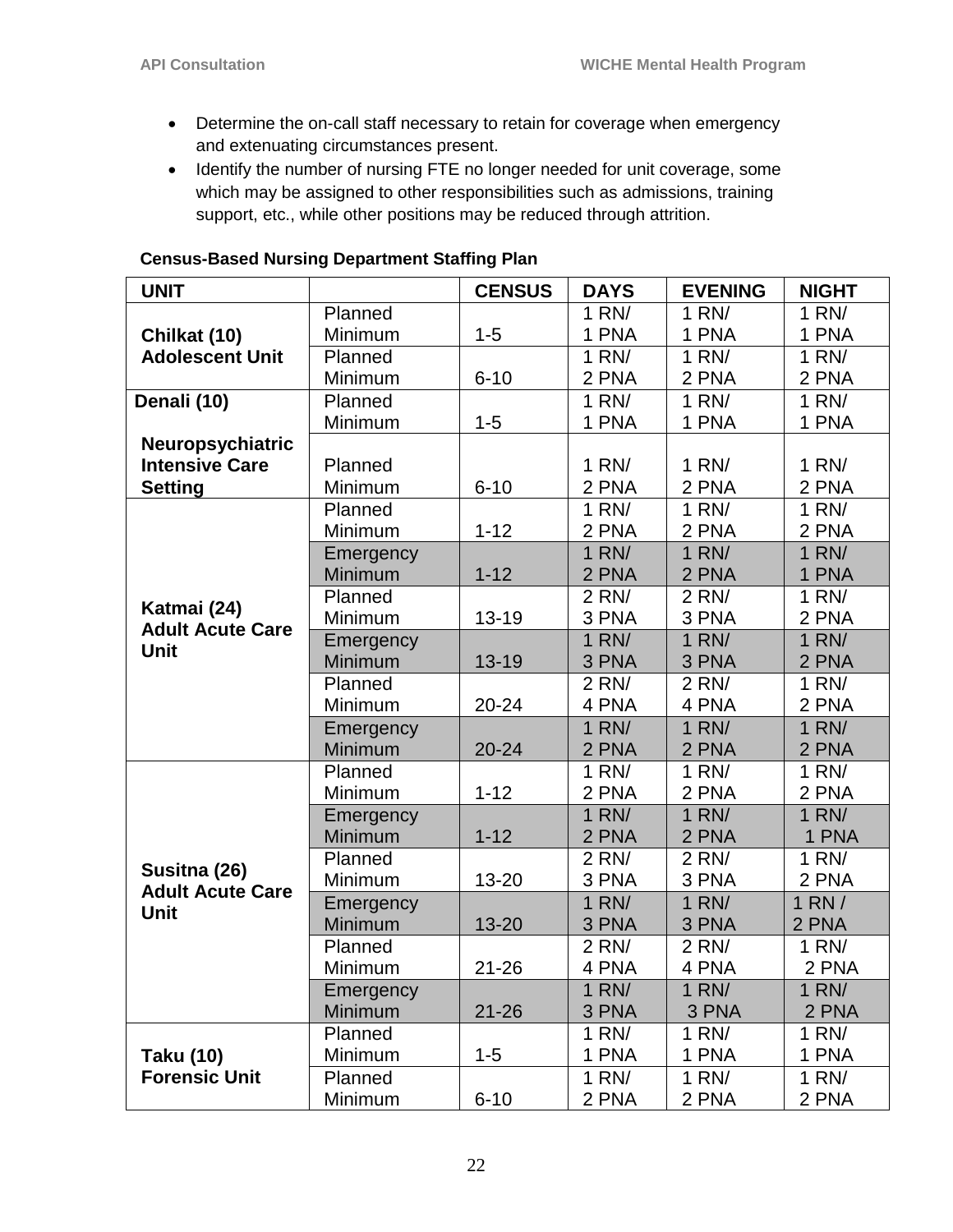#### *Patient Acuity and Staffing*

 Nursing supervisors typically make rounds to units once per shift, and on occasion depending on need, perhaps more. Nursing supervisors are making the decisions if changes in staffing are needed. More frequent supervisor rounds, at least twice per shift could benefit the supervisors' decision-making to support right-size staffing.

 The acuity system used by API is discussed in detail in a previous September 2011 WICHE report to API. The source of the acuity system cannot be identified therefore; its validity and reliability cannot be verified.

 API nursing leadership stated that the system is not used for core staffing purposes however, while on site nursing supervisor staff did demonstrate how they find it useful. As an example, if the census drops and a nurse or PNA could be cancelled, the supervisor staff may rely on the acuity numbers to support a higher number thus retaining the staff. Its use has been to support the "what if" scenarios. Supervisors have to make hard calls at times and this has provided them additional back up or rationale for their decisions. Without knowing that it is a valid and reliable measure, it cannot be supported. If the hospital would desire a formal acuity system then one that is tested could be sought.

 Staffing a hospital or shift is not an exact science nor always predictable. Nurses tend to use caution and in some cases may keep scheduled staff in place that could have been cancelled. Consideration should be given to a paid on-call program. Knowing that back-up staff are available could easily change the manner in which nurses' staff shifts. An analysis of cost in this case could be helpful. The number of on-call staff does not have to be excessive. The goal is to meet the hospital patients' needs and although staffing plans in acute care require flexibility, staffing personnel should not bolster staff based on multiple potential "what if" scenarios. Nursing supervisor staff should have senior staff available for review of additional staffing needs and to discuss opportunities for staff savings.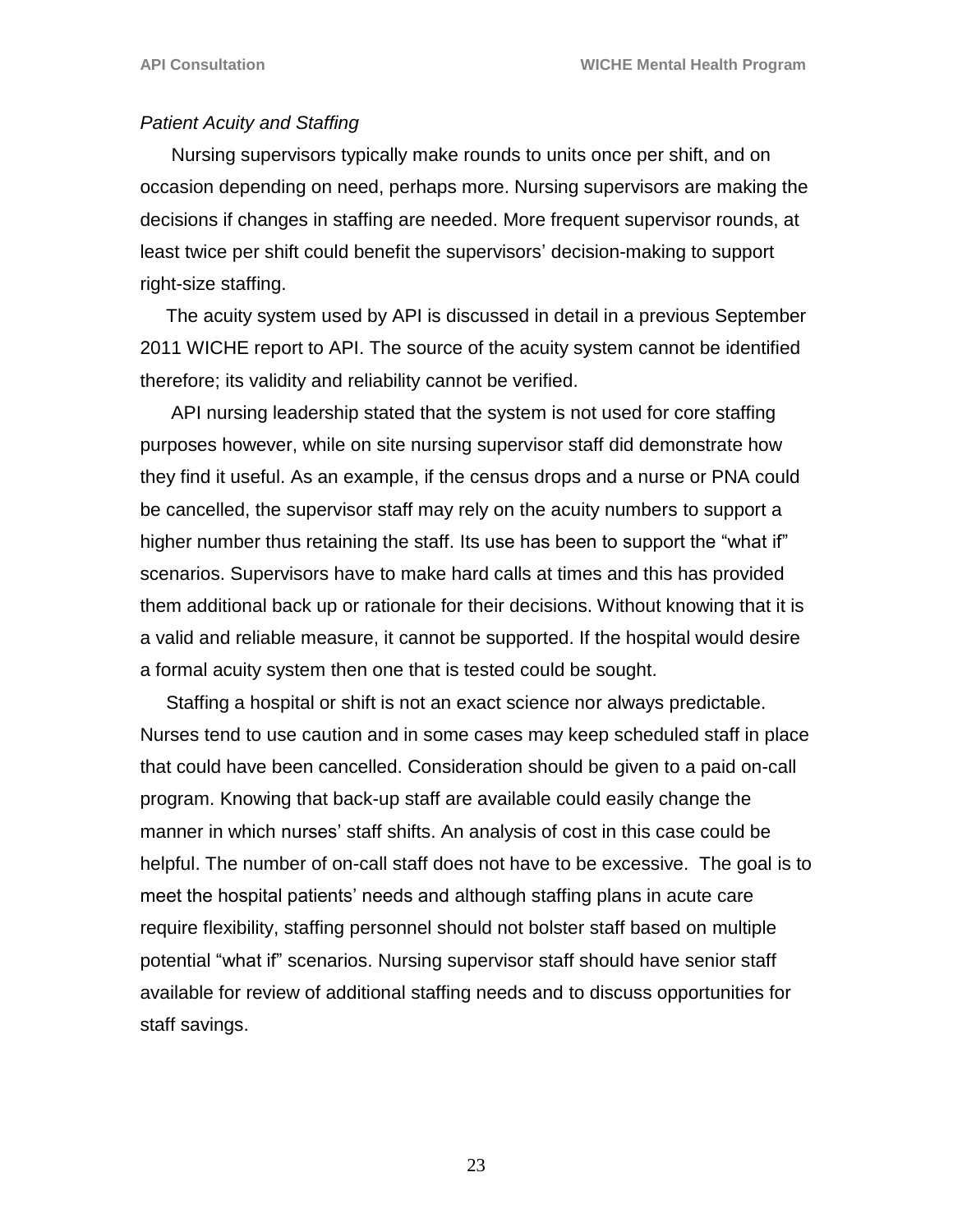#### **Recommendations:**

- **Reallocate Nurse Manager assignments and downsize to 3 to 4 Nurse Managers only, 5 cannot be supported with 10-– bed units.**
- **Shift nurse leadership positions to a five-day work week to increase continuity across the week and support greater engagement in management activities with other hospital leadership staff.**
- **Conduct a comprehensive work-flow study to determine if there is predictable need for overlap time above the traditional 30 minutes for handoff.**
- **Conduct a look-back to 2008 to determine if additional FTEs were reallocated to meet additional FTE needs, unless leadership is assure of this previous change.**
- **Conduct an analysis of shift workflow loads as a basis for factoring business-case for 10-hour shifts.**
- **Conduct side-by-side staffing position reconciliation.**
- **Conduct nurse tolerance survey for shift modification.**
- **Consider moving direct care staff to eight-hour shifts, while looking into the feasibility of shifting to 8.5 hour work days, as this precedent has already been set in the State.**
- **Give strong consideration to structured use of nurses' time if 10-hour shifts are to continue for any period of time. There is a tendency for staff to just pace over 10 hours with a risk that nothing additional gets accomplished.**
- **Implement census-based staffing bands based on the higher bands for the three 10-bed units and the middle bands for the two larger admission units instead of using the current acuity-based model. Adjust policies as needed.**
- **Assess the value of assigning much needed RN resources to such tasks as collecting metabolic syndrome data when today these data are considered data within a nursing assessment. Additionally, all nursing FTEs assigned outside of direct care nursing should be reviewed to determine true value and need when this institution is struggling to maintain minimum staffing without having premium pay issues.**
- **Consider an Informatics Team versus one Informatics nurse due to the high need to manage EMR changes at this phase of implementation.**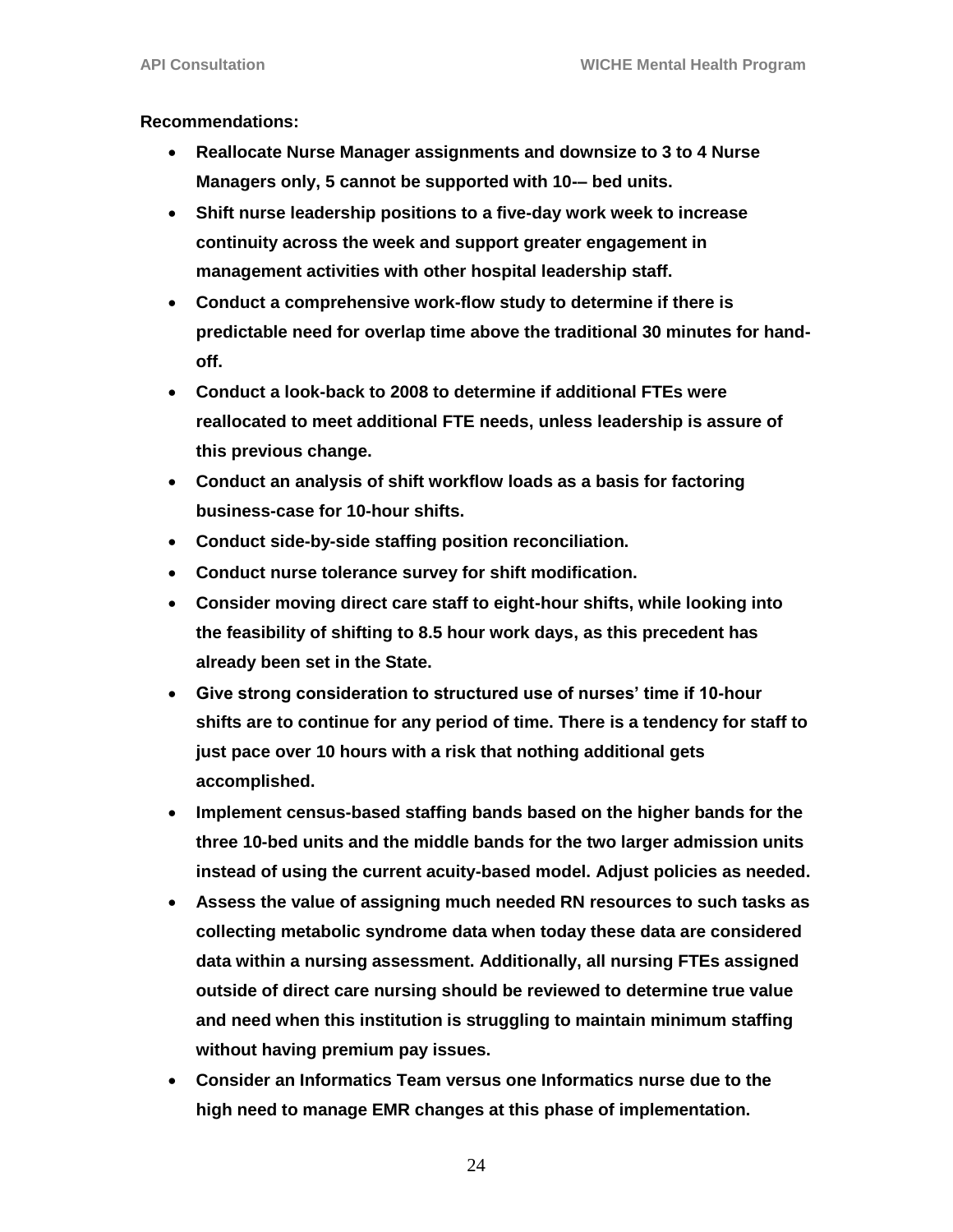- **Assure (nurse leadership) that deficits noted through audit cycles, medication error variances and survey findings are managed through the performance improvement process. All findings, improvements and progress must be transparent to all senior team members as nursing moves from its silo into a fully embraced collaborative supporting team leadership.**
- **Empower HR to become more actively involved with monitoring the status of a worker's compensation / Family Medical Leave Status Act case and provide to Nursing continual feedback. API to consider discussion with external Claims Company over-seeing cases to determine if management could be tightened.**
- **Consider a study to explore how Alaska's Nursing compensation compares nationally. If 10-hour shifts are the main recruitment tool for API, an evaluation cost-benefit analysis may be helpful in determining the direction API wishes to take.**

#### *Conclusion*

 Although this report centers around Nursing Staffing Effectiveness issues it cannot be completed without also stating that API is fortunate to have a remarkable workforce. It is obvious that staff are dedicated to the institution and the patients under their care. Nursing Leadership must be commended for their initiatives and successes. It is noteworthy to mention that while many institutions struggle to maintain upper nursing leadership; this has not been the case at API. In addition this leadership team set their sights on succession and has developed new nurses through an effective mentoring program to the point where a few have recently been promoted into their own leadership structure.

 API, its leadership and staff continue to make strides forward in many areas such as in programs, admissions and the EMR implementation, all of which are not simple tasks, specifically with one informatics nurse is dedicated. It is evident however that this team has their feet firmly placed on the road to excellence in the delivery of mental health services.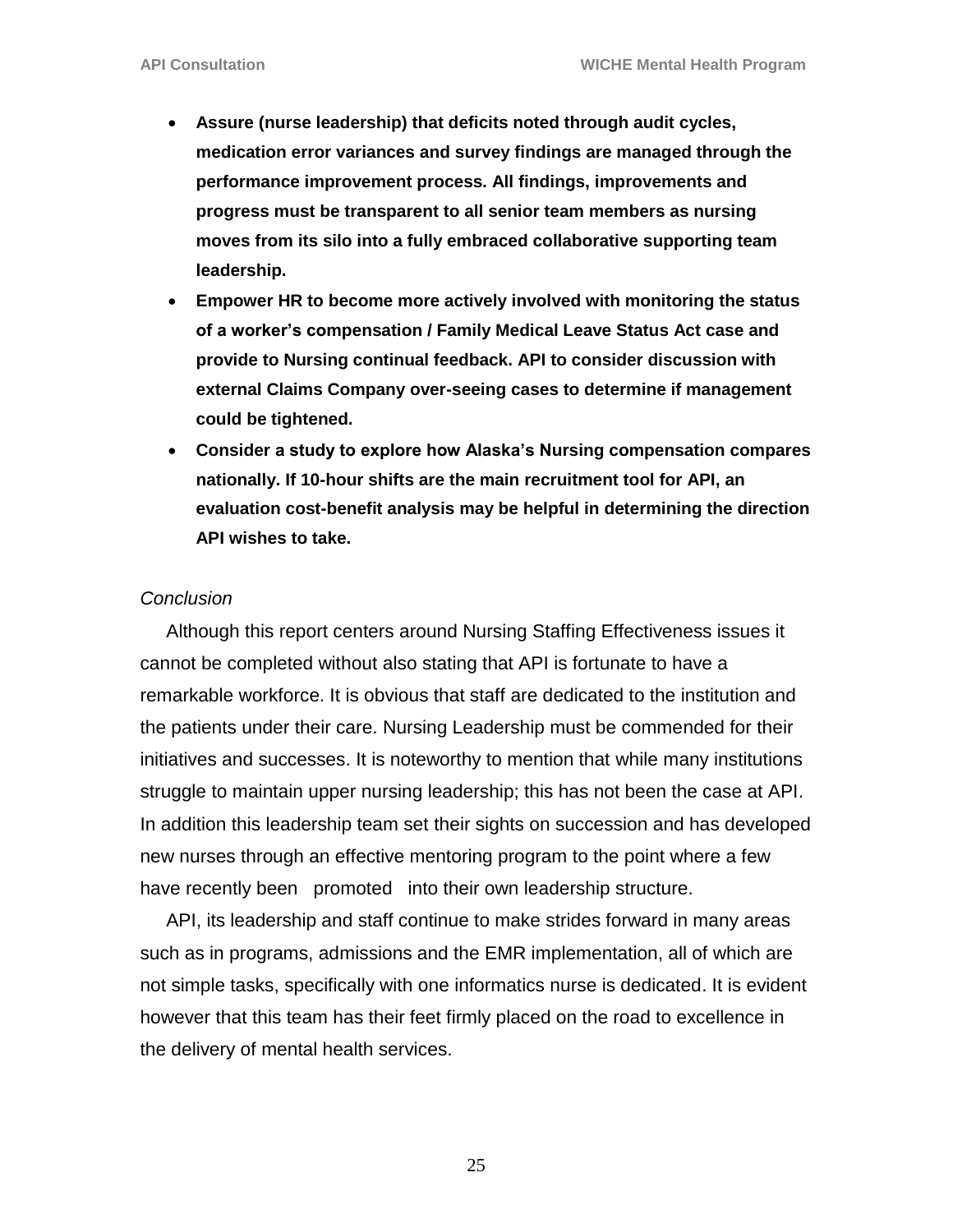## **COMPLIANCE AND PERFORMANCE IMPROVEMENT PLAN- Sample**

## **2012**

## **PURPOSE**

The leadership of XXX State Hospital has established the mission and vision for the hospital and annually, through the strategic planning process, sets the organization values and establishes the strategic goals, objectives and priorities for improvement for the coming year. The purpose of the Performance Improvement (PI) Plan is to outline the PI Program, which describes the methodology that XXX STATE HOSPITAL utilizes to achieve continuous improvement of processes, outcomes and systems in order to achieve the hospital's mission, vision and strategic objectives and to outline the organization's comprehensive and coordinated approach to achieving and maintaining continuous compliance with contract regulatory and accreditation requirements.

The overall goal of the Performance Improvement Program is to ensure that processes are designed well and that we systematically monitor, analyze and improve performance with the ultimate goal of improving outcomes for persons served. The program is comprehensive, encompassing all aspects of direct care and support services provided by XXX STATE HOSPITAL and include both the quality of clinical care and the quality of service provided. It is a managementled effort and involves all levels of the organization. The success of the program depends on the integration of information from all key functions within the organization, as well as input from a variety of outside sources. XXX STATE HOSPITAL will apply the principles and concepts of Continuous Quality Improvement (CQI) and performance measurement in all areas in an effort to involve and empower the entire work force, as well as family members and persons served. Many of the activities of the Performance Improvement Program will be established through the development of interdisciplinary committees and improvement teams that provide problem identification, analysis, improvement efforts and evaluation of outcomes.

## **SCOPE**

#### **Strategic Plan**

The strategic plan outlines the hospital's mission, vision and values and identifies the strategic objectives and priorities for the year. At the Strategic Plan Retreat several goals were chosen through a SWOT and Prioritization analysis. Also the strategies to be employed to achieve them and performance measures for assessing progress were chosen.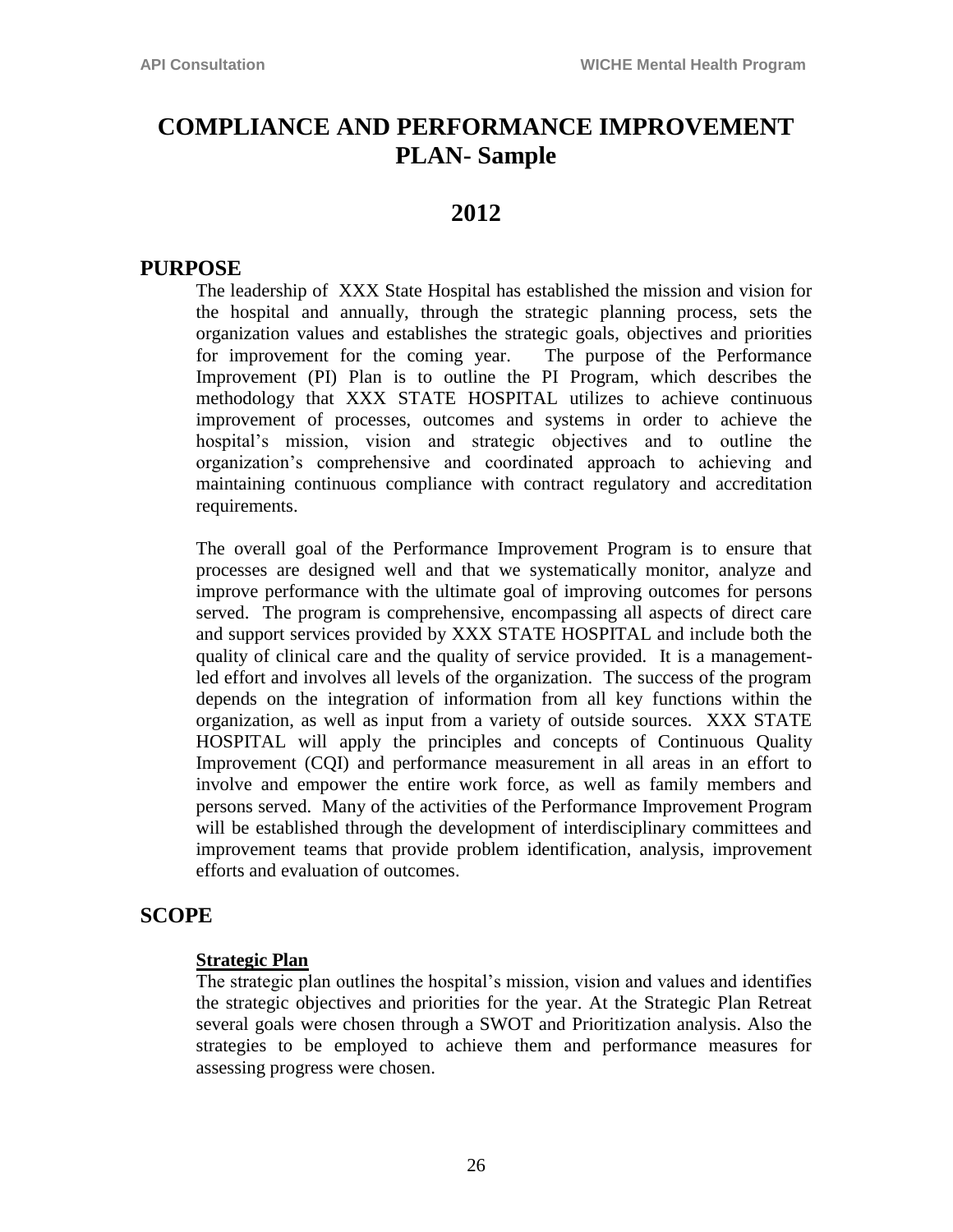#### **Performance Improvement Plan**

The Performance Improvement Plan outlines the philosophy, organizational structures, practices and operational processes that constitute the hospital's Performance Improvement Program, which is the vehicle for facilitating the highest quality, customer safety and continuous improvement of care, services, and outcomes for persons served. The Plan:

- Describes the role of the Executive Management Group in providing leadership for the PI program.
- Defines the role of the performance improvement subcommittees and departments in the PI Program
- Describes the structure of the PI Program
- **Promotes a consistent and systematic methodology for performance** improvement
- Establishes mechanisms for reporting performance improvement activities
- **Provides for evaluation, review and revision of the PI Program.**
- **Promotes improved intercommunication between units and administration** for better performance improvement processes.

### **Operating Procedures**

Written operating procedures provide specific guidance for the day-to-day implementation of the essential processes of the PI program.

## **ORGANIZATIONAL STRUCTURE**

## **Governing Board**

The Governing Board has ultimate responsibility for the quality of care and services provided at the hospital, and have delegated to hospital management the responsibility for developing and implementing the performance improvement program. Quality Management reports quarterly to the Governing Board on the implementation and effectiveness of the PI Program.

#### **Hospital Management**

Leadership for the PI Program is coordinated through the Executive Management Group (EMG), the Organized Medical Staff (OMS), and subordinate interdepartmental management groups. The Executive Management Group provides overall oversight of the performance improvement program, including, but not limited to:

- Screen, select and prioritize areas for improvement
- Re-prioritize issues in response to unusual or urgent events
- Assign or approve collaborative performance improvement teams based on high risk, high frequency or problem prone areas
- Establish time frames for progress reports on performance improvement activities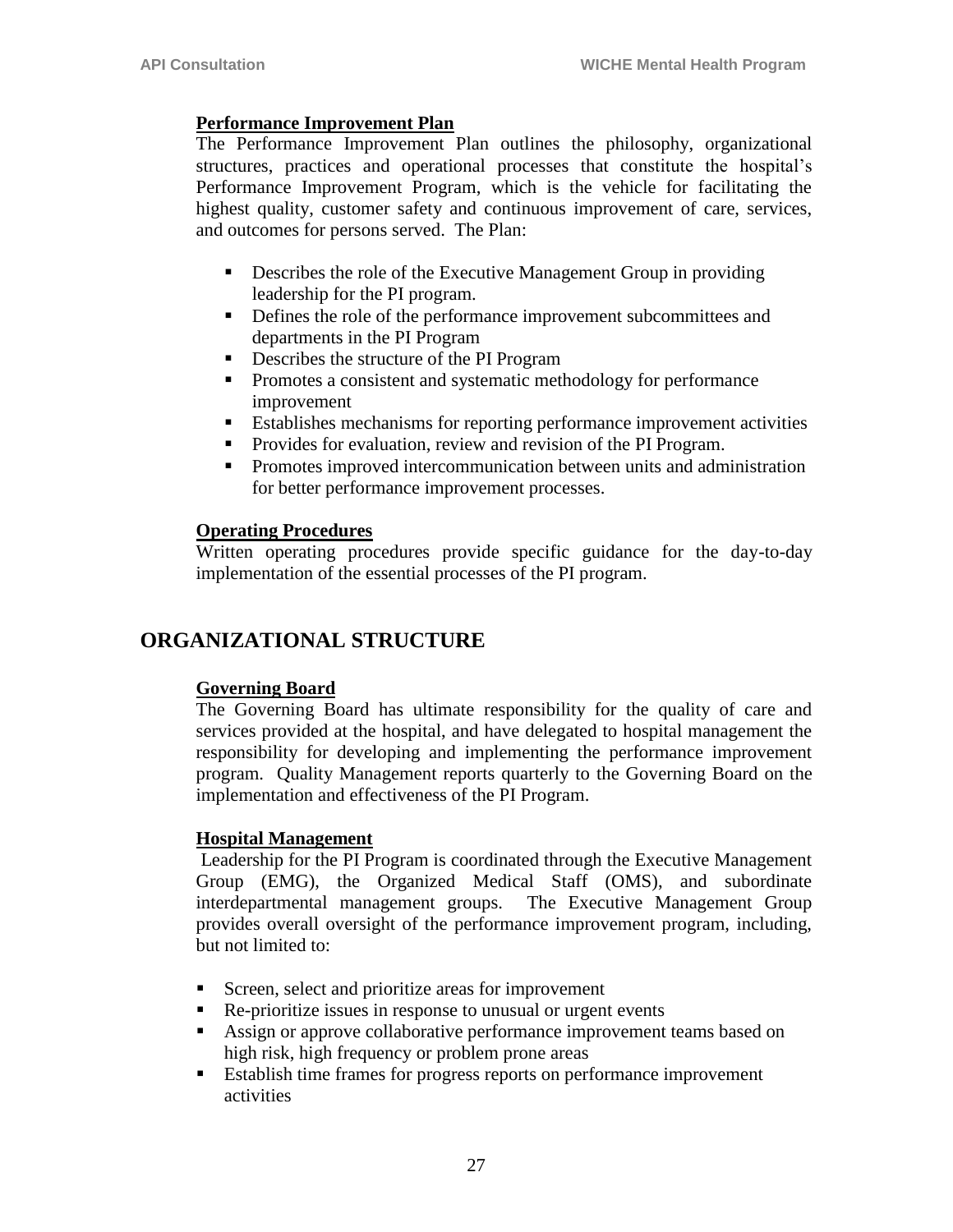- Approve formats for the documentation of team activities and results
- Review reports of subcommittees, departments and performance improvement teams
- Evaluate the effectiveness of the Performance Improvement Program annually and determine performance improvement priorities for the coming year.

#### **Quality Management Department**

The Quality Management (QM) Department coordinates the development and implementation of the continuous quality improvement system and provides support for the day-to-day operation of the PI Program, including, but not limited to:

- Ensures proper and effective use of problem-solving methods and statistical tools
- **Provides needed training regarding the tools and approaches to the** performance improvement process to all staff involved
- Facilitates the development and implementation of corrective action plans when deficiencies or deviations from acceptable standards are recognized for a particular program or process involving one or more programs
- Develops operating procedures for specific aspects of the PI program
- Monitors the implementation and assess the effectiveness of changes made
- **Ensures compliance with regulatory agencies**
- **Ensures compliance with National Patient Safety Goals**
- Provides support with Policies  $&$  Procedure revision
- Ensures revised standards education is provided to all staff
- Assures compliance with the National Patient Safety Goals
- Administrative Rounds Follow up
- Staffing Effectiveness

#### **Performance Improvement Standing Committees**

Interdepartmental and interdisciplinary collaboration and cooperation are facilitated through the following standing committees, which have been assigned responsibility for specific functions and operate according to a charter. A committee reporting structure is established whereby committees report regularly to the Organized Medical Staff and/or Executive Management Group. Each committee is required to evaluate its performance yearly.

| <b>Quality Council</b>        | <b>Medical Record Committee</b>   |
|-------------------------------|-----------------------------------|
| <b>Environment of Care</b>    | <b>Administrative Committee</b>   |
| <b>Ethics Committee</b>       | <b>Executive Management</b>       |
| Group                         |                                   |
| <b>Infection Control</b>      | <b>Forensic Review Committee</b>  |
| <b>Information Management</b> | <b>Medical Staff Organization</b> |
| Senior Management Group       | Peer Review Committee             |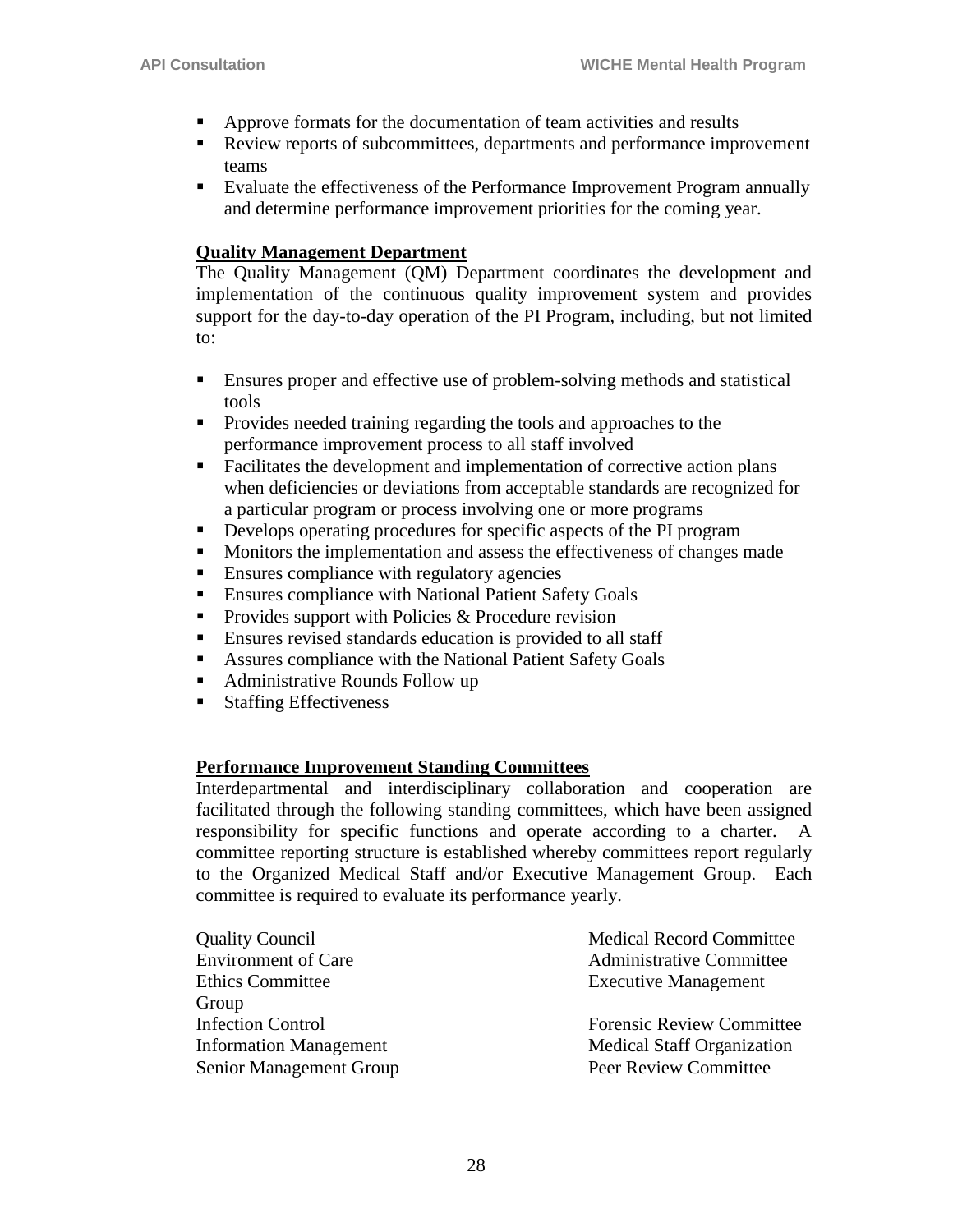Customer Safety Specialized Behavioral Program Pharmacy and Therapeutics Utilization Review committee

These committees provide avenues for internal (staff) and external customer participation in decision making for performance improvement.

Customers participate through the Family Advisory Group, the Consumer Affairs Committee, XX/ Drop-in Center Advisory Committee, Customer Safety Committee, and the Customer Satisfaction Committee.

#### **Performance Improvement Teams**

The Executive Management Group and Standing Committees establish multidisciplinary performance improvement teams to work on specific projects that have been identified as priorities for improvement, based on performance results and factors such as whether the issue is high risk, problem prone, occurs frequently, and affects or involves several processes and/or departments.

#### **Departmental Groups**

Hospital departments participate in performance improvement activities specific to services provided. Each department identifies performance improvement priorities and selects performance indicators to monitor improvement efforts. Representatives of these departments are also included as members of subcommittees and participate in performance improvement teams.

## **CQI CONCEPTS, METHODS AND TOOLS**

The performance improvement process is built around the key concepts of dedication to quality and customer value, a scientific approach to continuous improvement and fostering an environment of teamwork and cooperation. Quality is the central focus of the program. Quality is defined in terms of the needs of our primary customers as expressed in the mission statement. Customers are broadly defined to include internal customers (primarily persons served, families, Department of XXX, XXX employees, and other customers (vendors, community mental health providers, individuals with the court systems, etc).

The hospital has selected specific performance improvement approaches, methods and tools to be used by management and staff in order to ensure a systematic approach. Performance improvement activities center on process planning and design, process management and process improvement.

P-D-C-A (Plan, Do, Check, Act) is a cycle based upon the premise that to always meet customer needs, you must continuously improve. You must plan it, do (or implement) it, check the results of your actions and act upon the findings,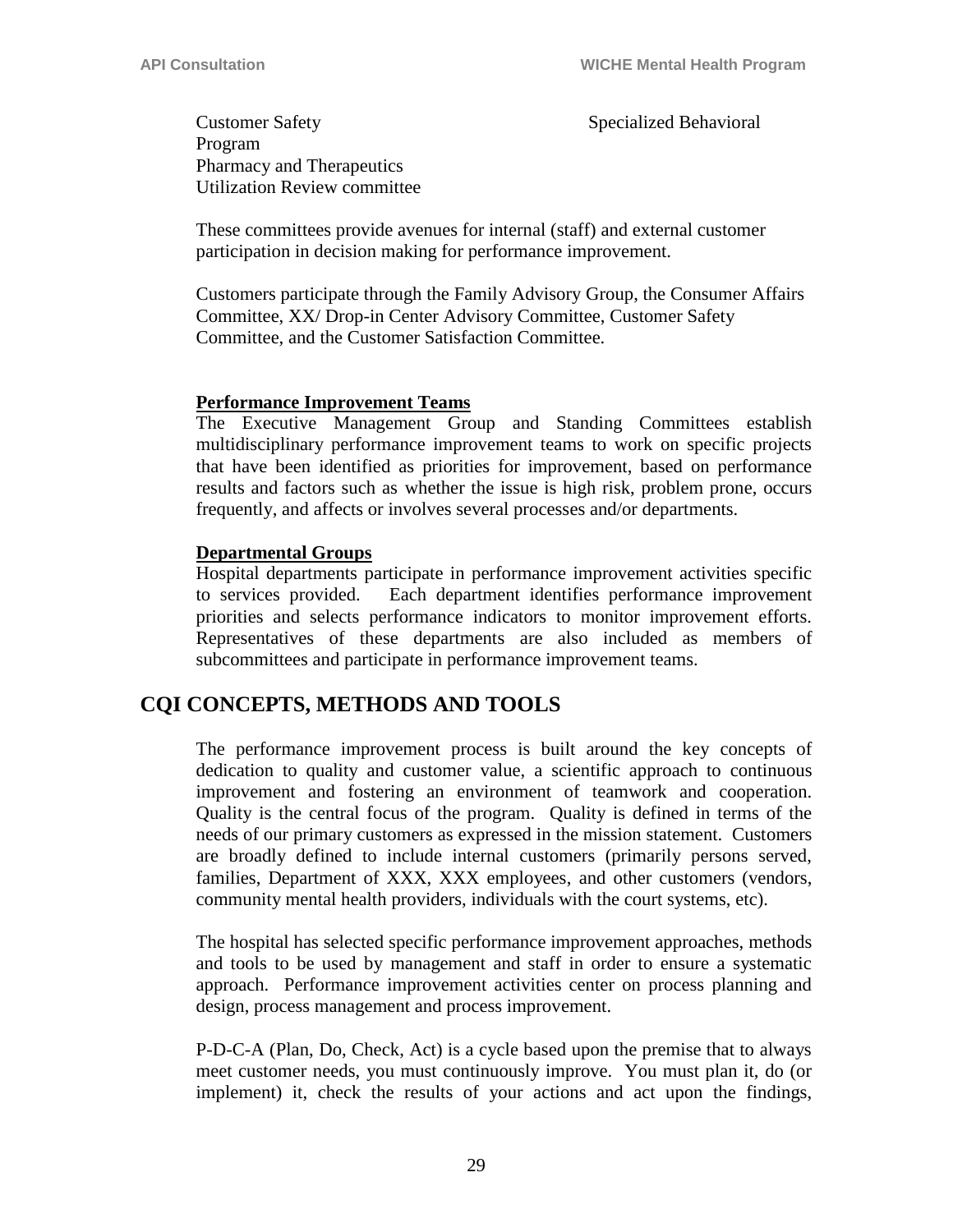applying lessons learned to future activities. This model is utilized by all levels of staff when designing, managing and improving processes.

The Failure Mode Effect Analysis process is used as a yearly proactive analysis. The team members receive training in this method as part of the team process.

It is the goal of the Performance Improvement department to introduce the Lean Six Sigma DMAIC. D-M-A-I-C (Define, Measure Analyze, Implement, and Control) is a tool of Lean Six Sigma utilized to enhance continual process improvement. This model will be utilized to monitor the effectiveness of the goals and objectives outlined in the Strategic Plan.

## **PERFORMANCE MEASUREMENT AND REPORTING**

To measure, assess and continuously improve performance, departments, hospital committees and performance improvement teams develop observable, measurable performance indicators. The Executive Management Group has prioritized these indicators and established standards for data collection, analysis and reporting.

Direct service indicators have been selected to ensure that all dimensions of performance are measured. That allows the hospital to determine whether it is "doing the right thing" and "doing the right thing well." Performance on indicators is monitored by departments, committees and the Executive Management Group.

There are four categories of performance improvement indicators that a department and/or committee select via a priority grid or as mandated with the ORYX Indicators that coincide with the XXX Hospital's Strategic Plan for 2009. The performance improvement indicators are divided into four categories:

#### Dashboard Indicators

The EMG has selected Dashboard Indicators to provide intense monitoring of results that are considered high priority for meeting the hospital's long-term goals and short-term business objectives. These indicators measure and assess processes and outcomes related to direct care and treatment of patients served and key hospital operations. The Dashboard Indicators are reported monthly to the designated subcommittees, Quality Council and the Executive Management Group.

#### Committee Indicators

The Committee Indicators have been selected by the various subcommittees in order to provide close monitoring, analysis and improvement opportunities for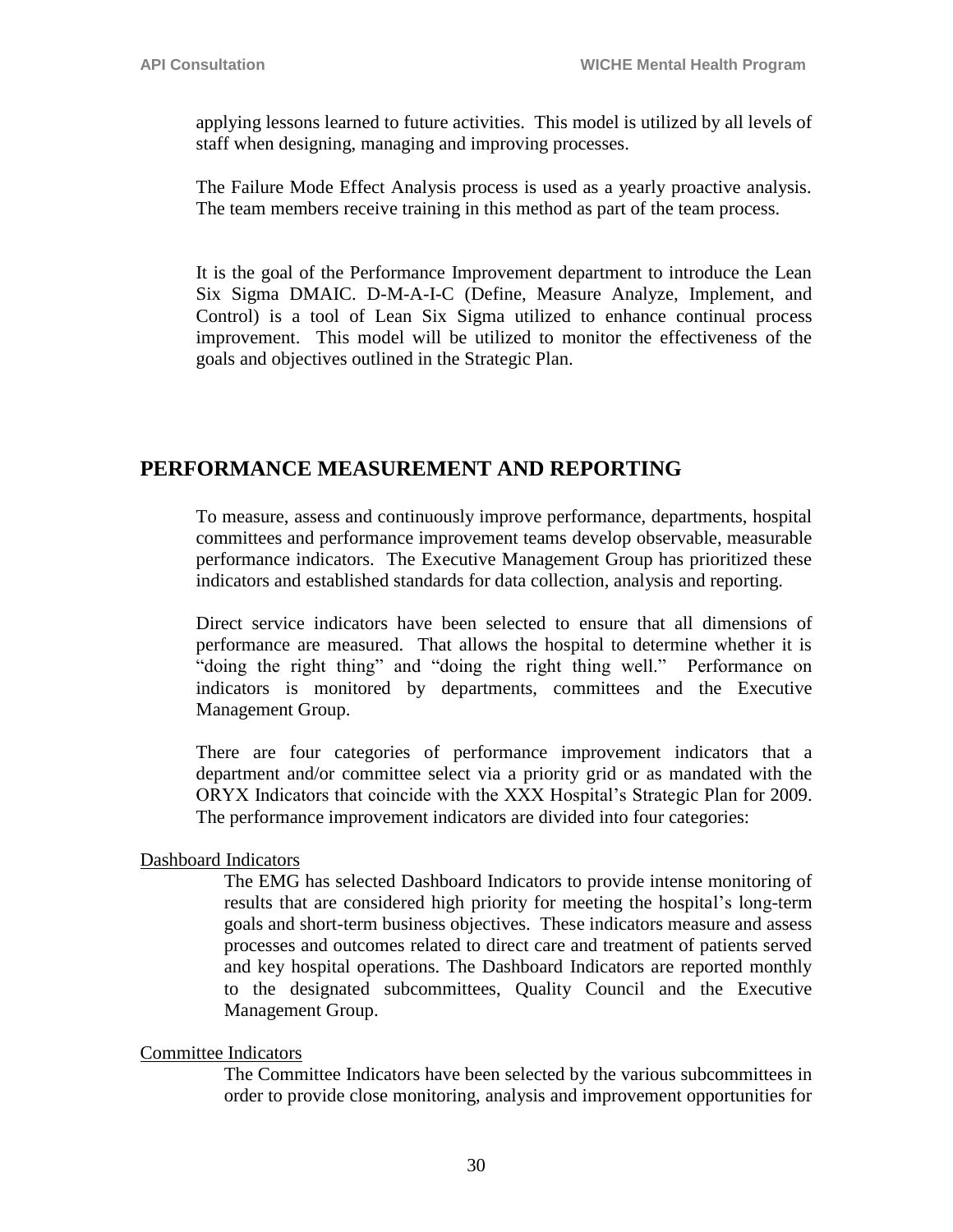processes that have been identified as priorities for improvement. These indicators also provide valuable customer input into the performance improvement process. The Committee Indicators are reported monthly to the designated subcommittee and quarterly to the Quality Council and Executive Management Group.

#### Departmental Indicators

The Departmental Indicators have been selected by the departments in order to monitor improvement efforts specific to services provided by each of these groups. The departments have identified these processes as priorities with the goal of improving outcomes for their specific customers. The Departmental Indicators are reported monthly in department meetings. Selected departmental indicators may be reported quarterly to the Executive Management Group and Quality Council.

#### ORYX Indicators

The ORYX Indicators provide the facility with comparative data related to processes and outcomes that we have identified as priorities. The hospital participates in the National Association of State Mental Health Program Directors (NASMHPD) Research Institute (NRI) Performance Measurement System. We are currently participating in the Hospital – Based Inpatient Psychiatric Services (HBIPS) Core Measures which include:

- Assessment of violence risk, substance use disorder, trauma and patient strengths completed.
- Hours of restraint use
- $\blacksquare$  Hours of seclusion use
- Patients discharged on multiple antipsychotic medications
- **Patients Discharged on Multiple Antipsychotic Medications with** Appropriate Justification
- Post Discharge Continuing Care Plan Created
- Post Discharge Continuing Care Plan Transmitted to Next Level of Care Provider upon Discharge

XXX STATE HOSPITAL performance on each of these indicators is compared with a national average based on data from all the other state hospitals that have selected these indicators. The comparative data is utilized to identify improvement opportunities. The Quality Management Department presents comparative data to the Quality Council and Executive Management Group as updates are received from NRI.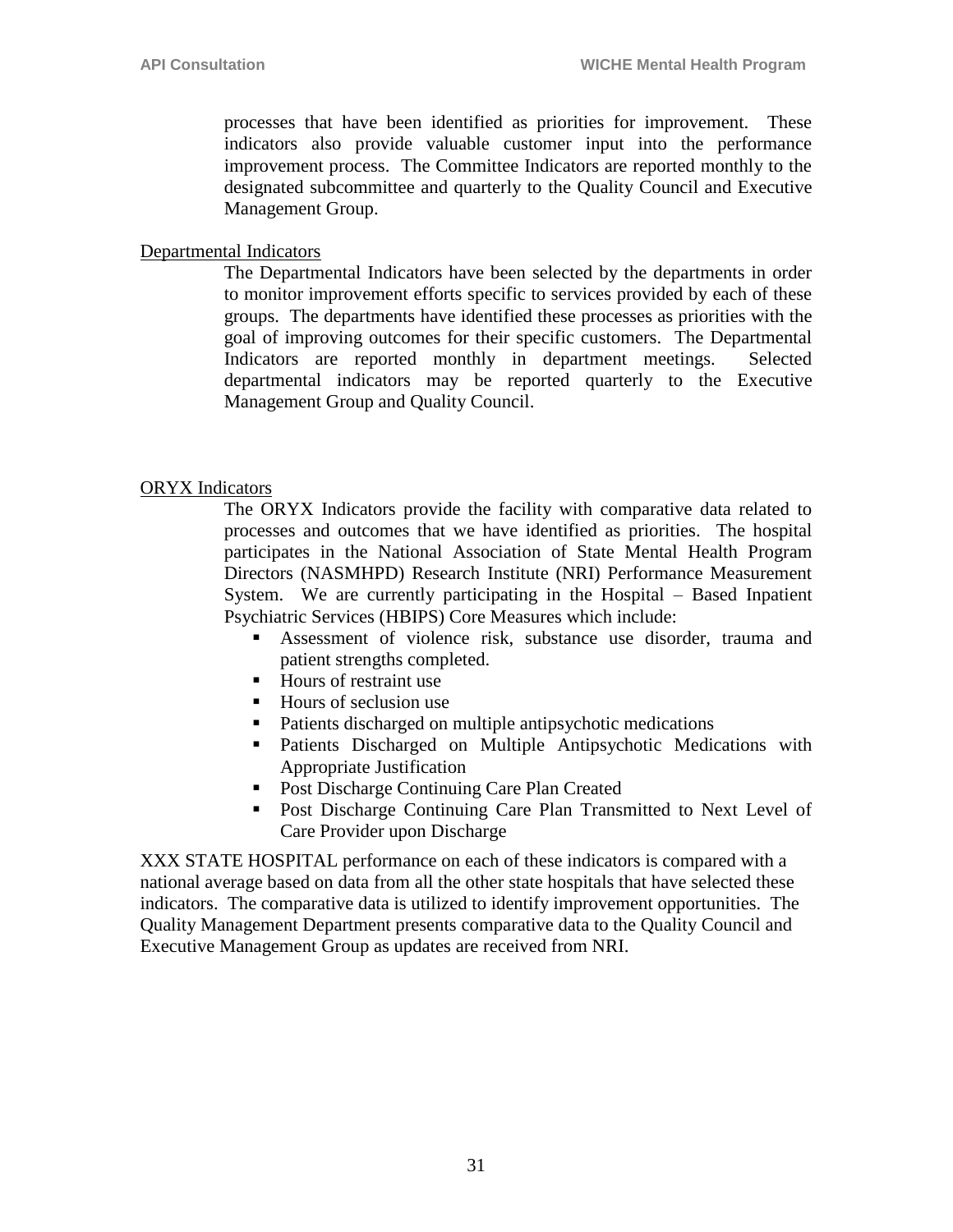## **ORGANIZATIONAL COMMUNICATION**

Several avenues have been created for management to communicate with staff, and for receiving and utilizing staff feedback for identifying opportunities for improvement.

#### Senior Management Group

The Senior Management Group (SMG) is established to facilitate two-way communication between the EMG, management, supervisory staff, and line staff. The SMG consists of managers and supervisors designated by the EMG. SMG meetings are held once per month and serve as a conduit for information from EMG and feedback from line staff to EMG. SMG members are responsible for receiving and transmitting information through SMG, departmental/unit meetings and other appropriate forms of communication.

#### Department/unit meetings

Department heads and unit supervisors/managers are required to conduct meetings with their staff on a regular basis, in order to share information from leadership and committee meetings and provide staff with the opportunity to participate as a team in performance improvement at the department level.

#### General staff meetings

The Executive Management Group conducts general staff meetings as necessary to communicate with staff about major decisions, policy changes, upcoming activities, improvement opportunities and projects, and to give staff the opportunity to ask questions and give feedback.

#### Bi-monthly Newsletter

The Harper Gazette is published to facilitate communication between the hospital leadership and staff and for information sharing among staff. Publication will be managed by an editorial committee appointed by the EMG to ensure appropriate and relevant content, professional presentation and timely production and distribution.

#### Staff satisfaction survey

At least every other year staff has the opportunity to complete a satisfaction survey. The results are analyzed and presented to staff, along with a report on the actions that are being implemented and others that are being considered to address the priority issues identified through the survey responses. Employees are also given the opportunity to provide input on other issues through a variety of other surveys administered at general staff meetings or otherwise.

#### Feedback from customers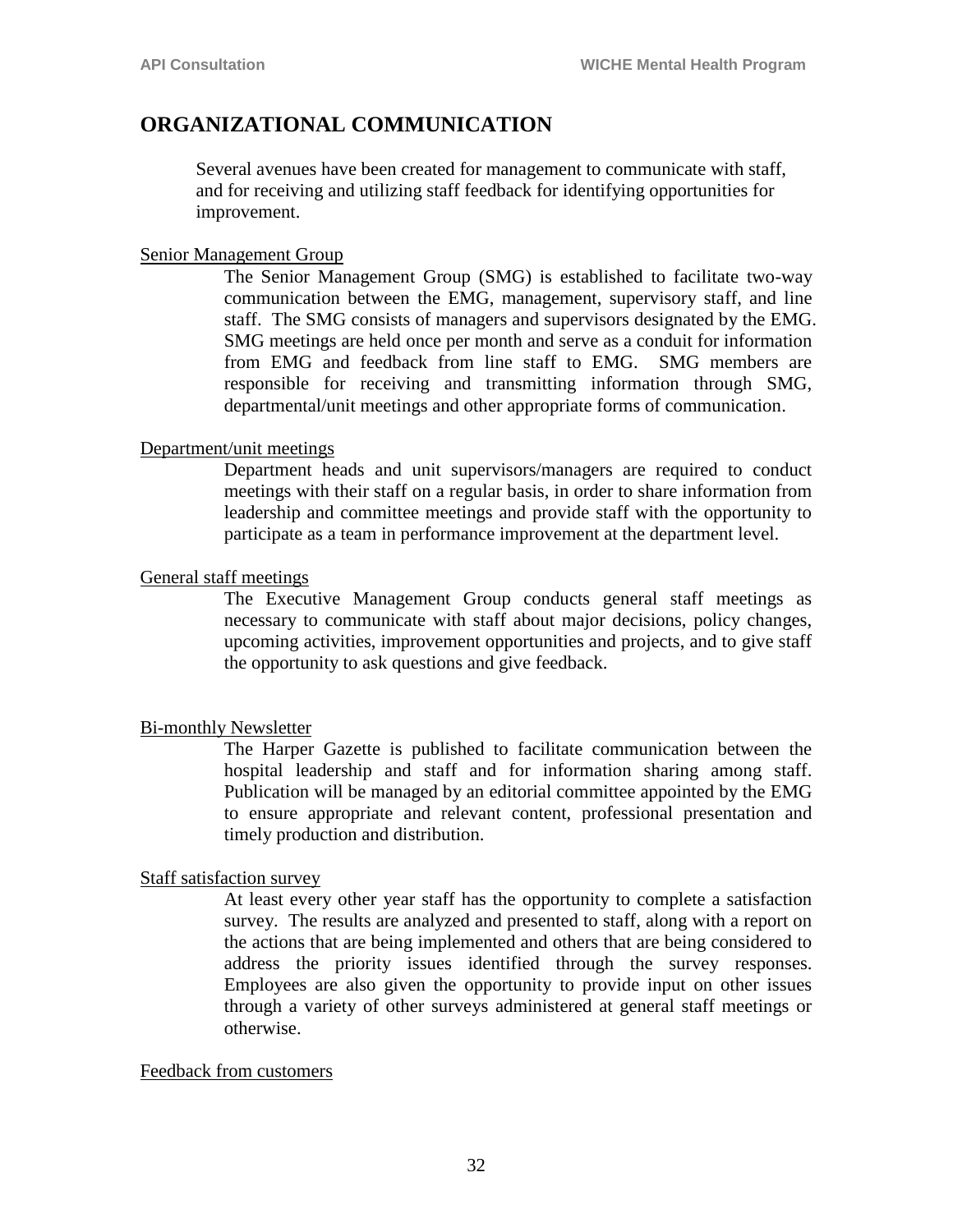Feedback from internal and external customers is actively solicited and utilized to identify opportunities for improvement. Feedback on person served needs and perceptions is provided through the Department's Resident (Person Served) Satisfaction Questionnaire, which each person served, has the opportunity to complete at least once per year and upon discharge. Families and community agencies provide feedback through the Department's Mental Health Community Partners Survey, which the hospital administers twice per year. The results of these surveys are analyzed and, when appropriate, actions are designed, implemented and assessed to address areas identified for improvement. Management provides a response to the persons completing the survey on the results and actions implemented or proposed to address concerns.

## **PERFORMANCE IMPROVEMENT TRAINING**

Performance improvement orientation is provided for all new employees. Department heads or their designees provide on-going performance improvement training. A competent and skilled workforce is essential for providing quality care and services that meet or exceed contract, accreditation and regulatory standards. XXX assesses the competence of each employee to perform assigned duties prior to employment and continuously throughout their tenure with the facility. Required competences for each position are identified and used as a basis for hiring employees. Each employee receives a general pre-service orientation, which includes patient safety information. Employees also receive unit specific orientation and annual updates on topics related to performance of their assigned duties. A program of ongoing training is also provided for leadership. Specific training (Quality Educational Program) in the team process and performance improvement methods and tools is provided to team leaders and members as new performance improvement teams are launched. Also, leadership and staff will be educated regarding contract requirements, Joint Commission accreditation standards and applicable state and local laws, rules and regulations. A Quality Week is conducted as a tool to educate and communicate Performance Improvement information and to reward effective outcomes as a result of team work through the Quality Expo.

## **EVALUATION OF THE PERFORMANCE IMPROVEMENT PROGRAM**

The Executive Management Group evaluates the effectiveness of the performance improvement program on an ongoing basis and provides quarterly reports and a complete annual evaluation report to the Governing Board. The evaluation measures how the hospital performs relative to the specific processes that are outlined in the Performance Improvement Plan and the effectiveness of the performance improvement process as reflected in processes and outcomes related to care and services hospital-wide.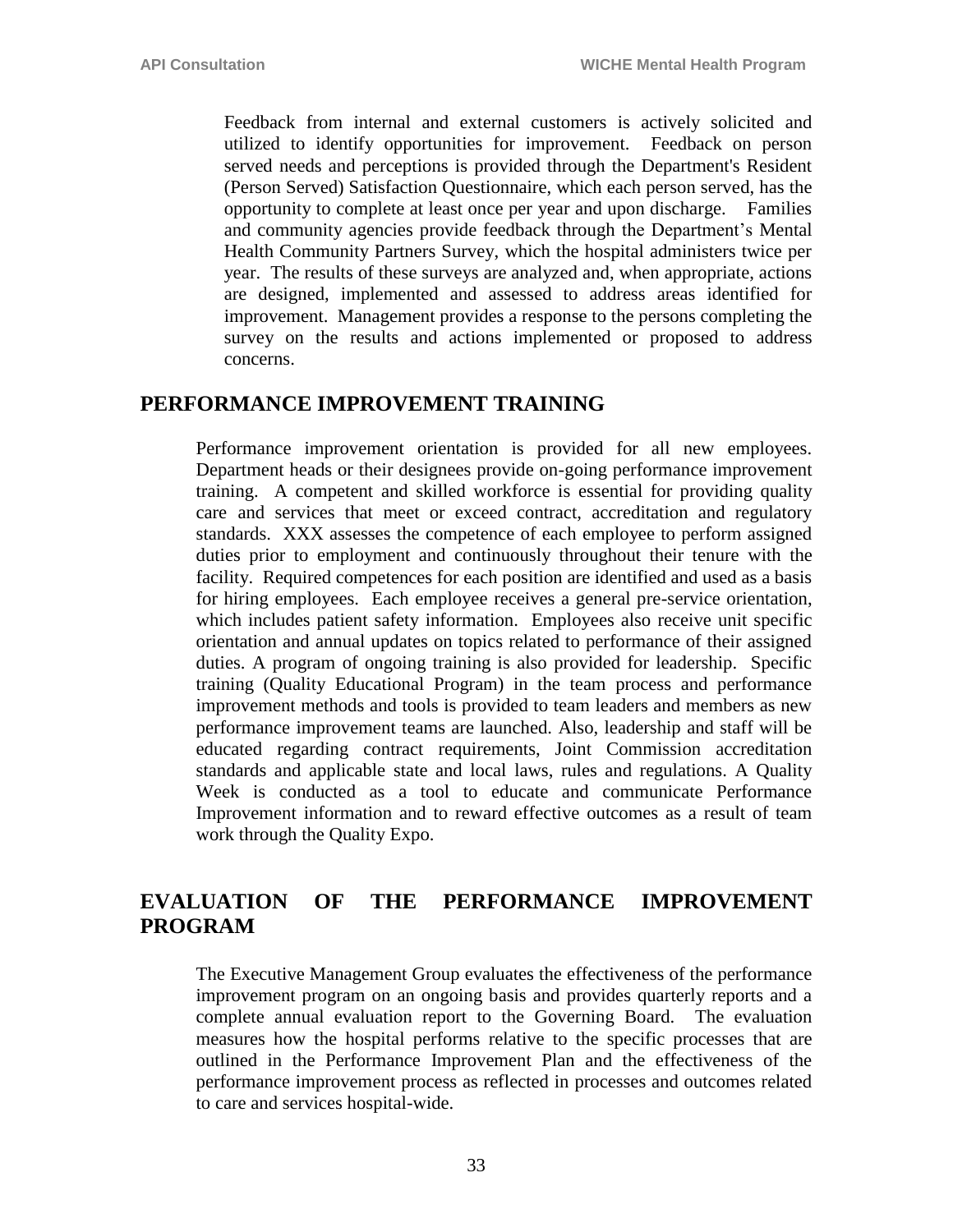The Quality & PI Manager reports regularly to the Executive Management Group on the overall implementation of the substantive components of the program. Effectiveness of the program is assessed through review of data relating to performance and outcome of processes and services.

Performance improvement priorities are determined from internal data analysis, comparative data and customer input. This information is incorporated into a SWOT analysis, which is performed as part of the strategic planning process.

## **RELATIONSHIP WITH REGULATORY AGENCIES**

#### **Reporting**

XXX will submit accurate and complete reports within the time frames stipulated by DMH. Timely response will be provided for additional reports or requests for information.

#### **Monitoring**

**XXX** will adequately prepare for and fully cooperate with scheduled and unscheduled monitoring activities to determine compliance or investigate complaints. Corrective action plans will be developed, submitted and implemented, with ongoing monitoring and measurement to verify that the desired improvements have been achieved and are being sustained

## **COMPLIANCE OFFICER**

#### **PI Manager/Risk Manager shared responsibility**

XXX Hospital has designated the PI Manager and Risk Manager as the compliance officers to coordinate compliance activities and facilitate compliance in the facility. The compliance officer/PI manager is accountable to facility leadership to ensure that the facility creates the structures and processes to achieve and maintain continuous compliance with requirements, accreditation and regulatory standards. The compliance officer/PI manager officer:

- Provides education and interpretation of standards and communicates with leadership and staff regarding changes in requirements, TJC or regulatory standards.
- Facilitates self-assessment processes and coordinates/conducts internal monitoring for standards compliance.
- Collects, reviews and submits action plan reports to DMH and other agencies.
- Coordinates on-site surveys and other contract, accreditation, and regulatory monitoring and investigation activities. Disseminates findings from monitoring activities, coordinates development, submission, and implementation of action plans, including Root Cause Analysis (RCA) Action Plans.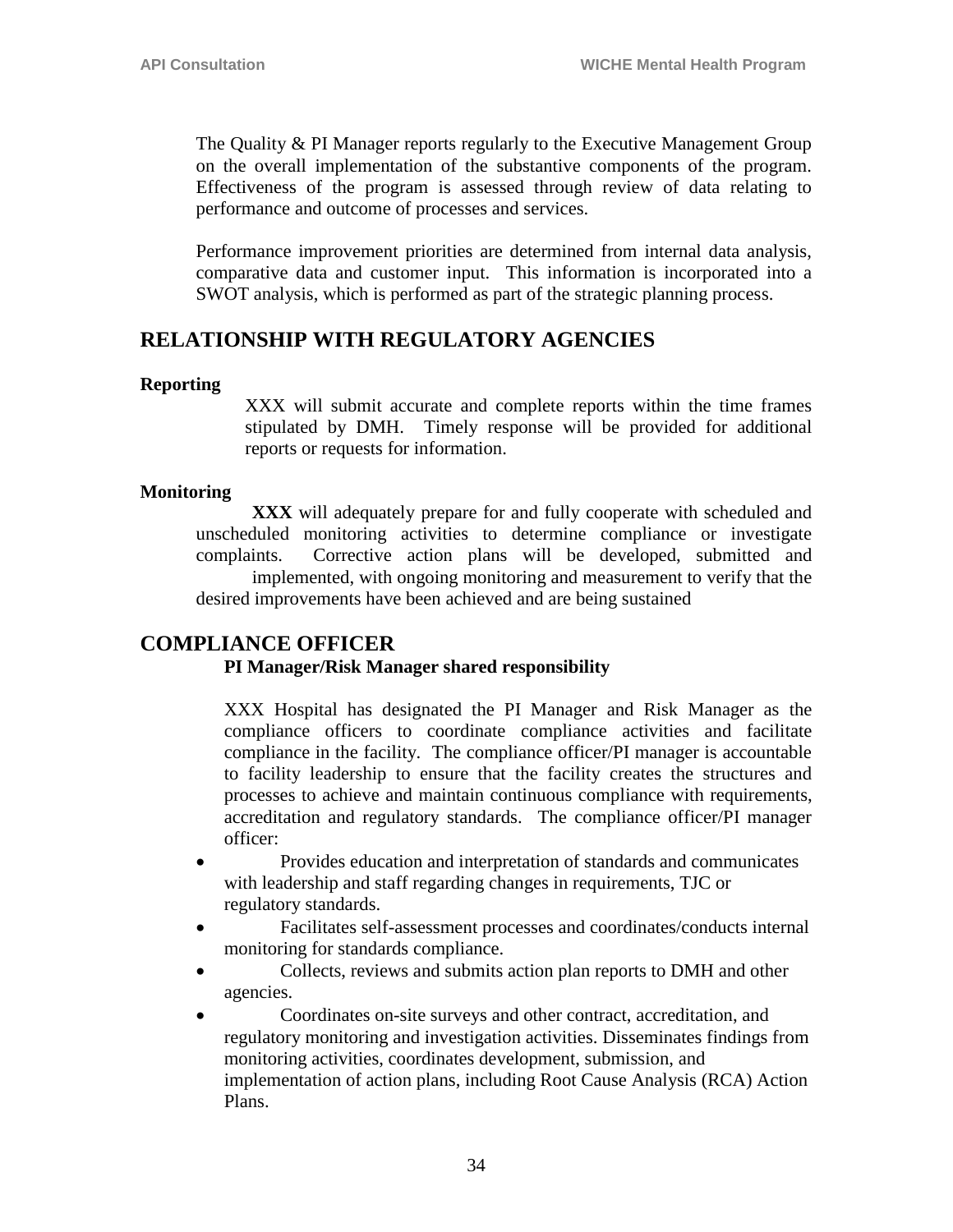Coordinates response to requests from DMH, TJC and regulatory agencies.

The Compliance Officer/Risk Manager is accountable to facility leadership and DMH to ensure that the facility creates the structures and processes to achieve and encompass a broad range of duties including but not limited to the investigation of alleged misconduct, the development of policies and rules, training and staff, maintain and oversee day-to-day Medicare compliance. The Compliance Officer/Risk Manger:

- Coordinates incident report monitoring system and conducts internal monitoring for standards and contracted requirements
- Prepares and submits required reports, i.e., Critical Event, Notification of Death, Code XX Reports, to DMH, and regulatory agencies as required
- Initiates and Develops Root Cause Analysis (RCA) for events as applicable.
- Facilitates DMH Office of Professional Responsibility (OPR) referrals and follow up investigations as assigned.
- Conducts Medicare billing compliance audits on a monthly basis and report findings to Executive Management Group/Quality Council

## **MANAGEMENT OF SUBCONTRACTS**

XXX subcontracts for some of services required and Subcontractor agreements will be in writing and will be approved in advance by DMH, when required. Agreements will include a detailed scope of work, rate and method of payment, and other applicable provisions and will be signed by both parties. A member of the facility leadership team will be responsible for oversight of each contracted service and will monitor the quality of services provided and verify satisfactory provision on services prior to approval of invoices for payment. Accurate and timely payments will be made to contractors upon submission of complete and accurate invoices indicating that the services have been provided as agreed.

Subcontractors will be required to provide appropriate on-site leadership and supervision for their staff and will be required to provide documented proof that staff are qualified to work in the facility and competent to perform assigned duties. Contract employees will contribute fully to the XXX performance improvement program, including data collection and analysis, and active involvement in standing committees and performance improvement teams.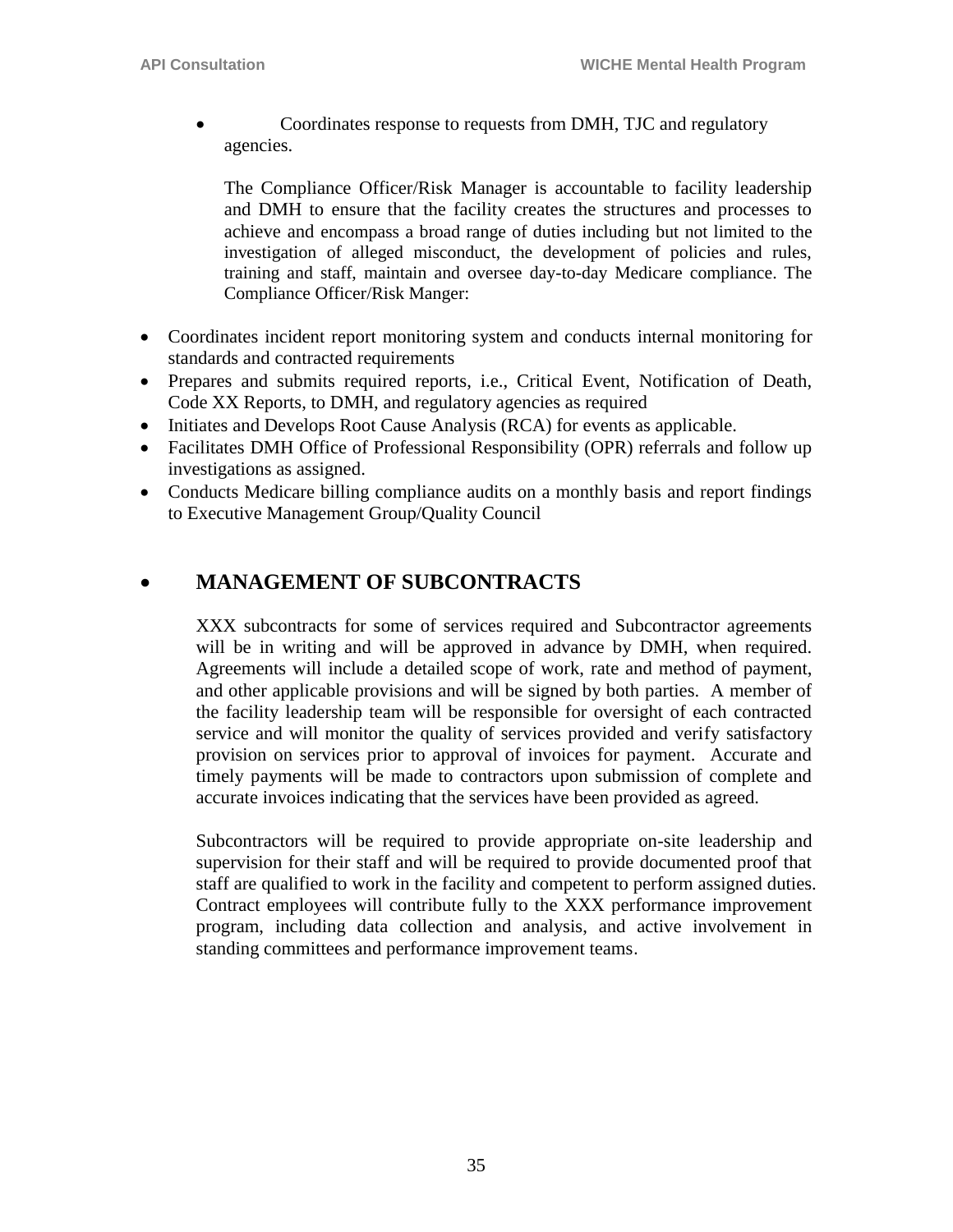## **Sample Risk Management Plan**

#### **PURPOSE:**

The purpose of the Risk Management Plan is to document an organized, coordinated and clear manner of identifying risk factors to the facility, to promote and support development of practices aimed at minimizing the adverse effects of loss, and to reduce, modify, eliminate and control conditions that may cause loss. All risk management activities can be clearly tracked to provide trending data, accountability, and program evaluation and establish limits to standards. The Risk Management Plan also establishes the level of authority and responsibility for decision making processes and interaction through facility wide communication.

#### **PROCEDURE:**

- A. This Risk Management Plan of the XXX Facility is an integrated comprehensive proactive program designed to oversee all aspects of risk identification, risk evaluation and coordination of corrective action implementation. The Governing Body supports the development of the risk management process and has delegated risk management functions to the facility's Risk Manager. All healthcare providers, in partnership with the medical staff, are responsible for the safety, health and well being of all residents, visitors and facility staff. Thus, it is the responsibility of all providers to work together continuously to promote safe work practices and improve quality of care.
- B. The program provides for the coordination of collecting internal and external data on potential facility risk and reports the analysis and investigated findings of the facility's actual and potential risk to the Governing Body, medical staff, administration and the respective department, programs and committees. The reporting mechanism is such that communication is reviewed by all key members of the organization in a timely manner. The process establishes and monitors methods to avoid, eliminate or reduce risks in resident care. The process incorporates the resources of the internal organization, insurance claims management, legal counsel, corporate authorities, external agencies and databases.
- C. Immunity:
	- 1. No individual or institution reporting, providing information, opinion, counsel or services to a medical staff committee, or any medical staff, administration or Governing Body Committee that evaluates quality of care issues or part of the internal Risk Management Program shall be liable in a suit for damages based on such reporting, providing information, opinion, counsel or services provided that such individual or institution acted in good faith and with reasonable belief that said actions were warranted in connection with or in furtherance of the functions of the internal Risk Management Program.
- D. Confidentiality: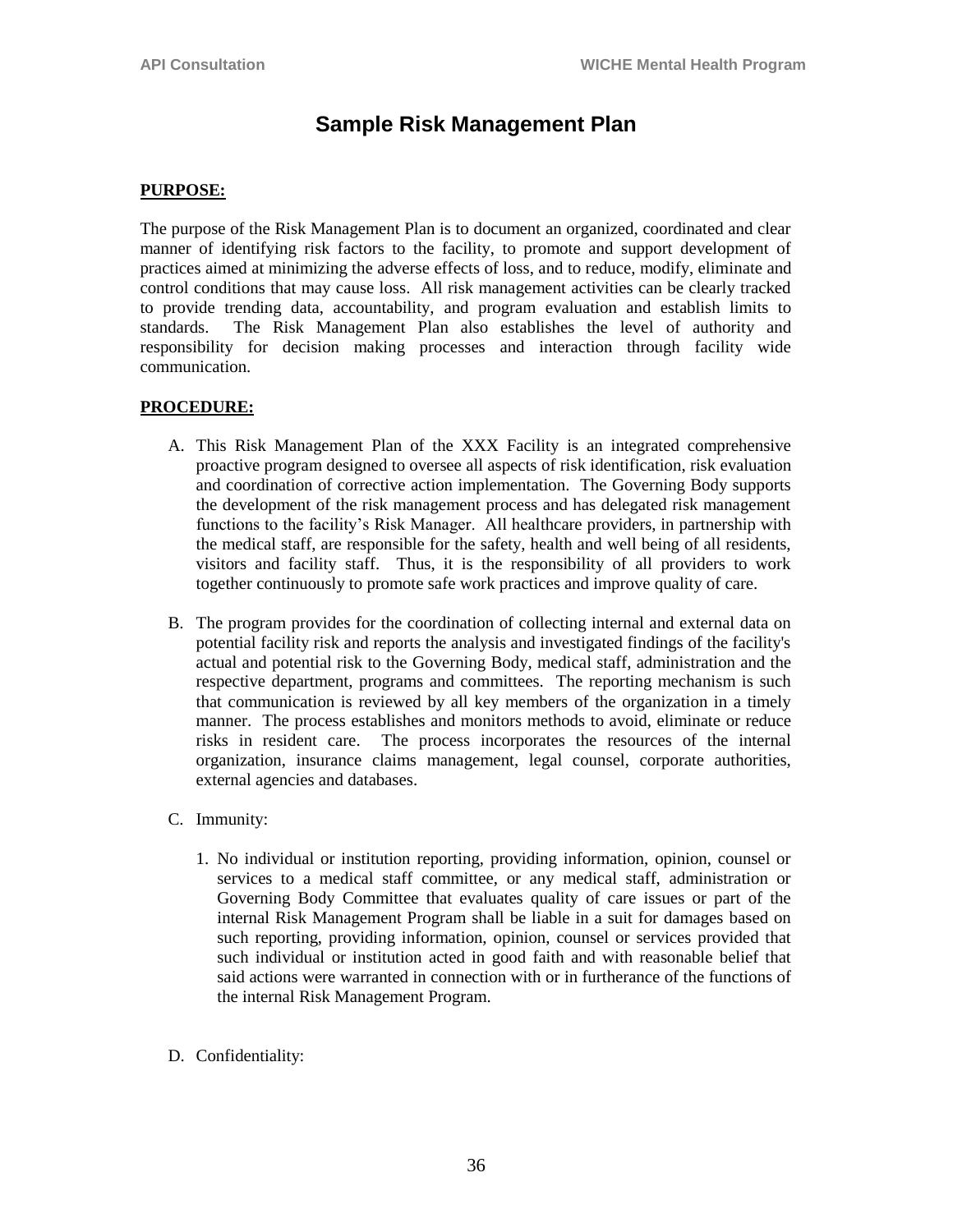- 1. Any and all documents and records that are part of the internal Risk Management Program as well as the proceedings, reports and records from any of the above committees shall be confidential and not subject to subpoena or discovery or introduced into evidence in any judicial or administrative proceeding except for proceedings by the department responsible for disciplinary and/or review action of any professional.
- E. Objectives:
	- 1. Identify factors that present the potential for injury to residents, visitors or personnel, other risk of facility liability or damage to facility property
	- 2. Reduce the risk of sentinel event occurrence
	- 3. Minimize the occurrence of situations that can lead to injuries and liability claims
	- 4. Reduce risk through proactive loss control programs
	- 5. Control the severity of loss or potential liability when loss occurs
	- 6. The risk management process is part of the XXX Facility's goal for providing the best possible care to its residents and a safe workplace for personnel. Because factors that may present potential liability problems may be present in any component of the facility, the Risk Manager maintains communication with all departments within the facility, including general and fiscal services, clinical departments and medical staff.
- F. Data resources:
	- 1. Incident Report (risk identification report mechanism)
	- 2. Performance Improvement activities
	- 3. Resident Safety Committee Reports
	- 4. Environment of Care Committee Reports
	- 5. Utilization Management referrals
	- 6. External review agencies and databases
	- 7. Claim notification from Health Information Management or Business Office **Departments**
	- 8. Infection Control Reports
	- 9. Administration referral
	- 10. Medical Staff request
	- 11. Resident/family complaints
	- 12. Resident Satisfaction Questionnaires
	- 13. Root Cause Analysis of Sentinel Events
	- 14. Sentinel Event Action Plans
- G. Components: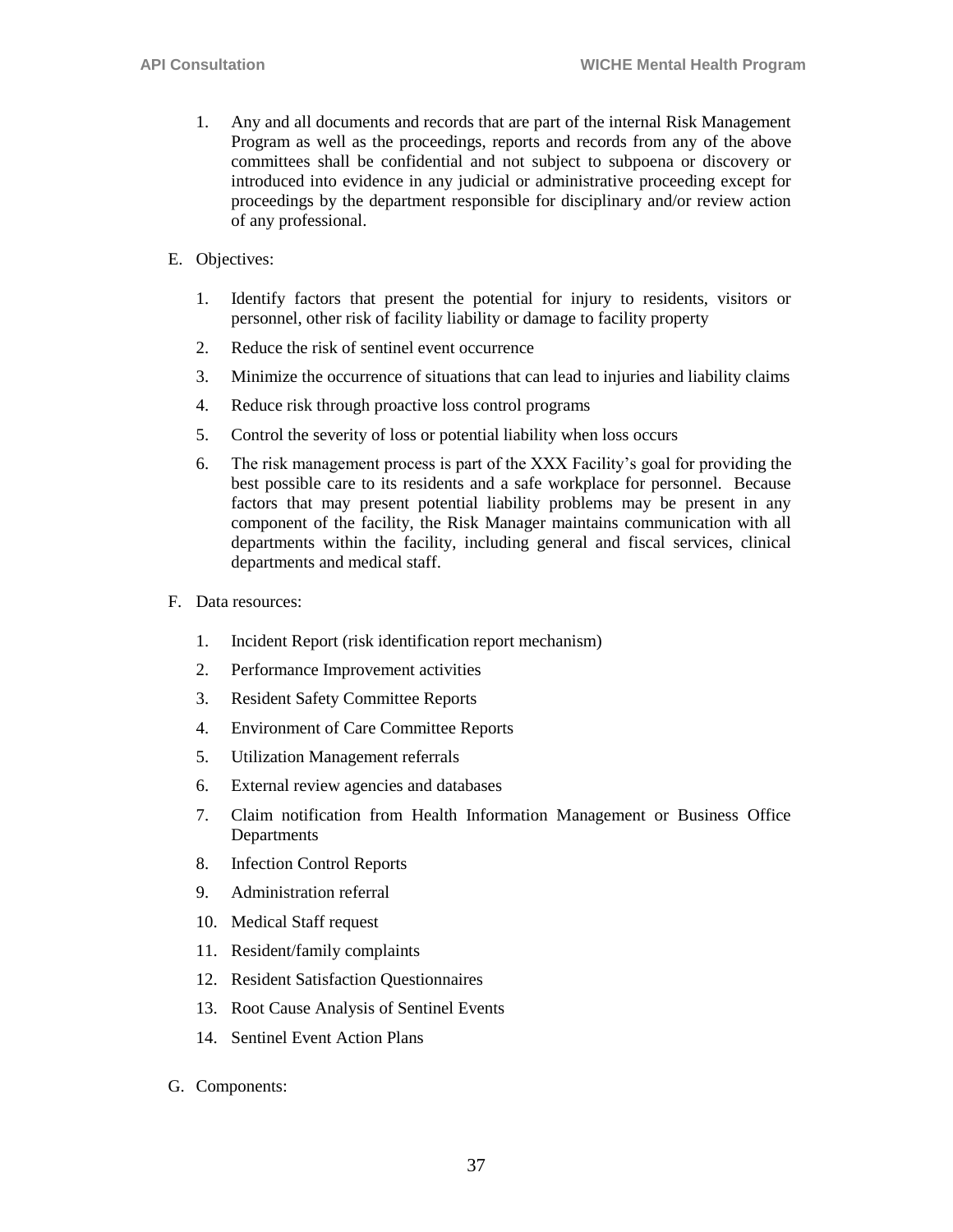- 1. Identifying the potential and actual risk in resident care and safety. The incident report (risk identification) process is designed to identify, evaluate, trend and report analysis of findings to assist in reducing the frequency of preventable adverse occurrences that may lead to liability claims.
- 2. Practical application and implementation of the Sentinel Event Policy and Procedure and Root Cause Analysis/Action Plan Policy and Procedure, which requires immediate team analysis of all root causes of any defined sentinel event. A thorough root cause analysis leading to a determined problem resolution action plan will assist in reducing further sentinel events throughout the facility.
- 3. Through prompt identification and follow-up of these adverse events, risk management is an effort to control costs of individual claims. Assuring complete documentation for legal defense and early intervention with the resident and family are keys to averting payments for frivolous claims and to controlling the costs of claims where the facility or physicians bear some legal responsibility.
	- a. Incident Follow-up:
		- i. Reported via written report, oral notification, occurrence screening or resident complaint
	- b. Four (4) Step Approach to Incident Follow-up:
		- i. Immediate response
		- ii. Further investigation
	- iii. Loss control and loss prevention
	- iv. Evaluation of defensibility prior to settlement or litigation
		- (a) Step 1: Immediate Response:
			- $\Box$  Verify that the resident is now receiving appropriate medical management.
			- $\Box$  Review the documentation for completeness, contradictions and clues to the cause. Copy the chart to prevent alterations. Interview those involved.
			- Involvement of medical staff department directors/committee chairperson as appropriate.
			- Notification of the resident and family by the physician of an untoward event.
			- $\Box$  Preserve any equipment or other evidence.
			- □ Notify administration, facility insurance carrier and the Billing Department.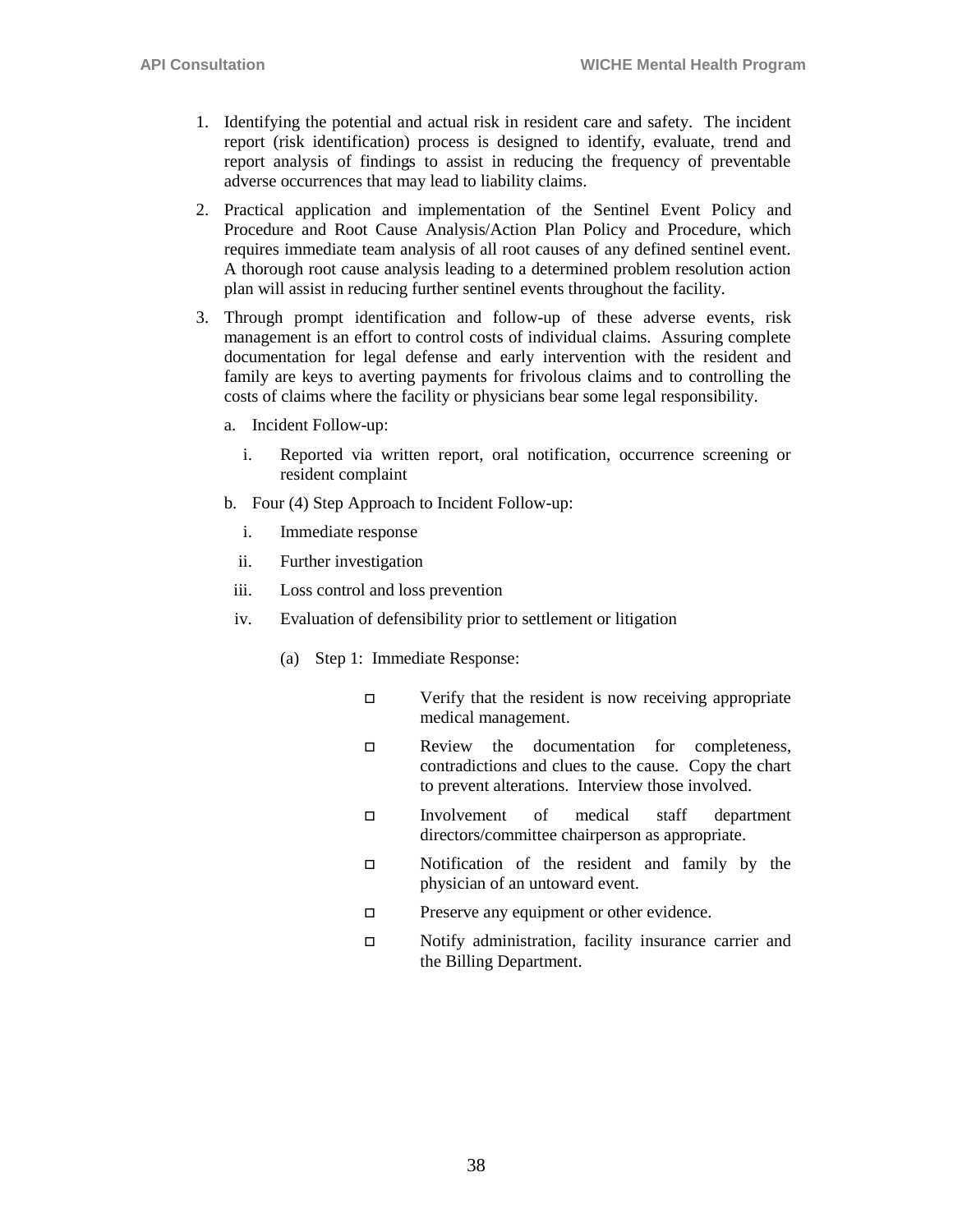- (b) Step 2: Further Investigation:
	- Gather all pertinent facts about the incidents:
		- $\Diamond$  Scene where, when, equipment involved, resident and circumstances at the time
		- Parties names and addresses of all those involved
		- Description include quotes of described events
		- Damages extent of injury, extended length of stay, estimated additional medical expenses, loss of earnings, number of dependents, pain and suffering, permanent disability
		- Assess degree of facility responsibility
		- $\Diamond$  Continue to communicate with the resident and family through the physician
- (c) Step 3: Loss Control and Loss Prevention:
	- Loss Control:
		- $\Diamond$  Keep open communication with the resident and family.
		- If appropriate, "write off" a portion of the resident's bill.
		- Develop a risk management case file, with complete, secure documentation.
	- D Loss Prevention:
		- Enter incident report into database for trend analysis.
		- Determine, possibly through Performance Improvement Committee/Risk Management analysis/CQI evaluation, if changes in processes, in-service education or other steps as necessary.
- (d) Step 4: Evaluation of Defensibility Prior to Settlement or Litigation:
	- □ Communicate with appropriate parties and evaluate how defensible the case would be in court (standard of care met, document substantiates care, estimate cost of settlement).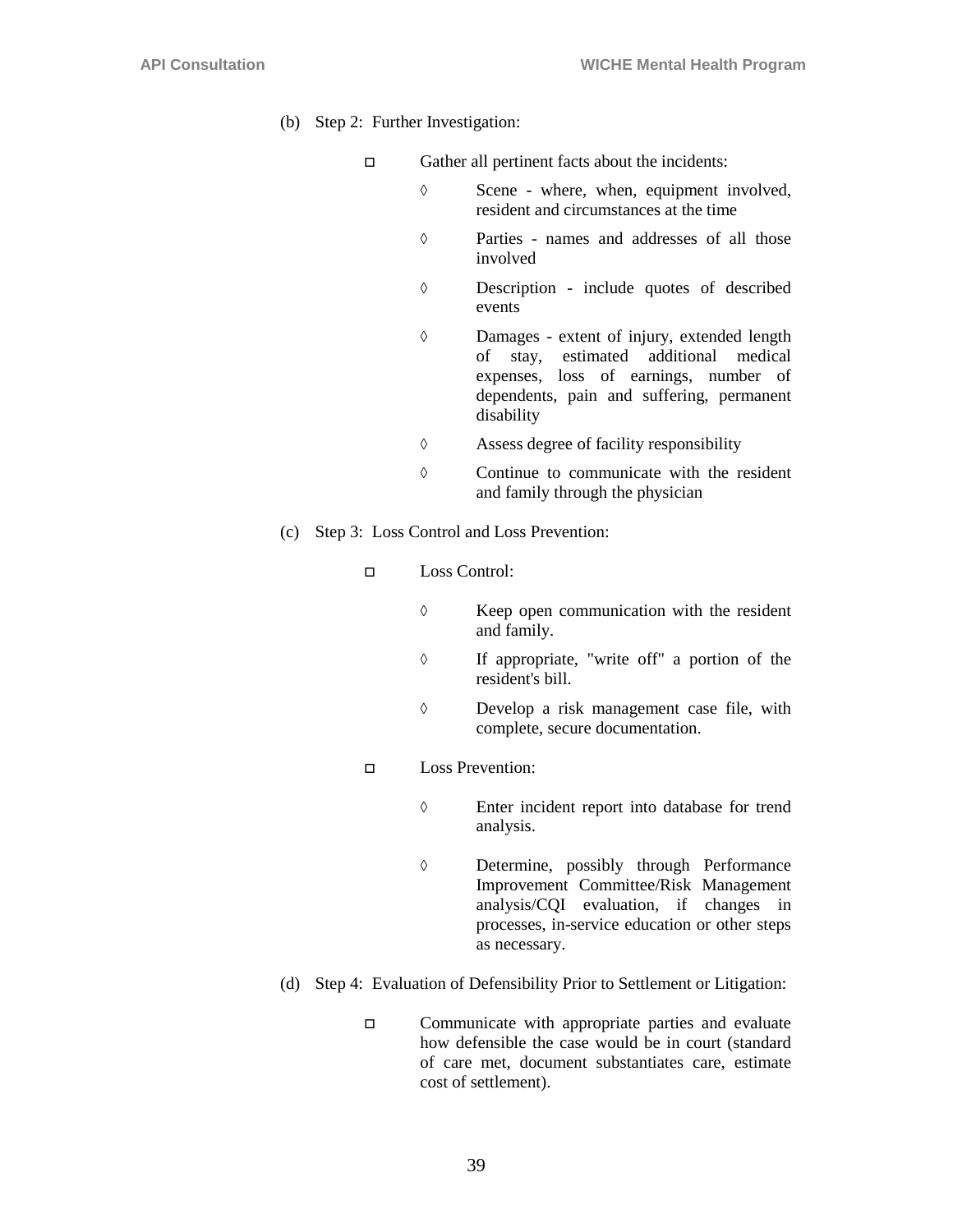- $\Box$  Contact administrative authorities, claims management representative and/or legal counsel; initiate discussions with the resident and family to reach a settlement.
- 4. Facility wide review of incidents, injuries to residents, actual or potential sentinel events and safety hazards shall be reported as evidence of the risk management function. Risk management reporting system:
	- i. Governing Body monthly Performance Improvement Report, Sentinel Event Report, quarterly pending liability suit listing, Risk Management and Safety Report
	- ii. Performance Improvement Committee PI/Risk Identification Report and Analysis (including any sentinel event and root cause analysis/action plan), PI/Risk Management Interventions Summary Report, Infection Control Monitoring, Medication Error Report Analysis
- iii. Resident Safety Committee/Environment of Care Committee Safety Analysis Report (including Sentinel Event Report, as appropriate to occurrence), monthly
- iv. Infection Control Committee infection monitoring
- v. Medical Staff Committees Risk Management/Performance Improvement Activities Report (including sentinel event, root cause analysis and action plan)
- vi. Nursing Performance Improvement Risk Management/Performance Improvement Report (including sentinel event, root cause analysis and action plan) Resident Questionnaire, Infection Control Monitoring
- vii. Performance Improvement Department concurrent update on risk management cases
- viii. Business Office concurrent risk management case update and pending liability suit
- ix. Resident Satisfaction Surveys monthly monitoring and reporting facility wide
- x. Pharmacy and Therapeutics Committee Medication Error Report, Food Drug Interaction Report
- xi. Infection Control/Transfusion Committee Transfusion Reaction Report
- xii. Infection Control Committee Report of Surveillance Activities and Trends
- 5. Operational linkage between performance improvement and risk management functions to facilitate identification, follow-up, and corrective action or prevention of actual or potential problems/needs in resident care and safety, visitor untoward events and personnel illness and injury prevention. Both functions and goals are under the umbrella of the Performance Improvement Department and utilize the same data sources, such as occurrence screening and occurrence reporting, as well as the same peer review processes to assess individual occurrences, problems and trends.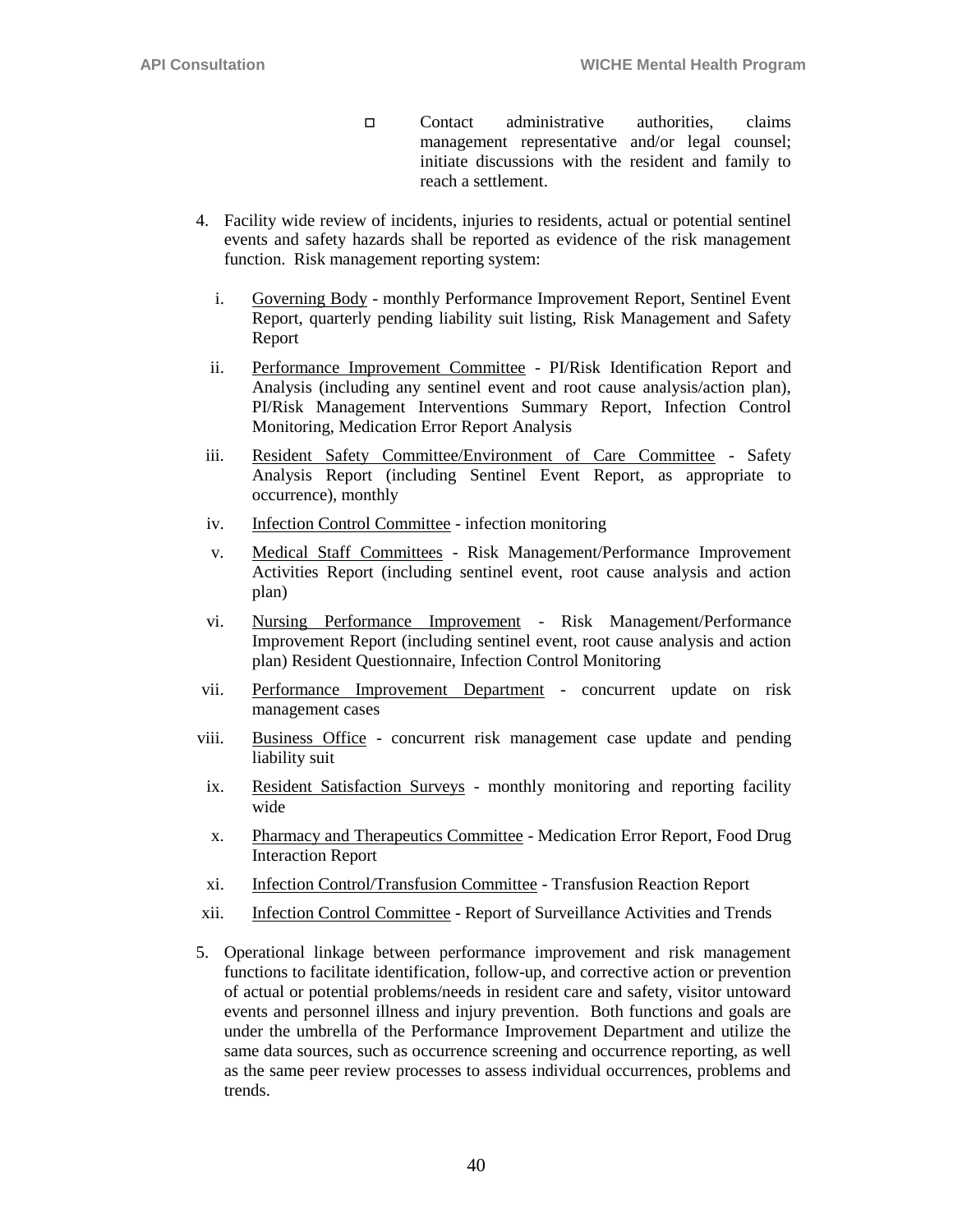H. Integration of Risk Management and performance improvement:

- Identifies risk and adverse and sentinel events through occurrence reporting, resident complaints and other data sources.
- Assesses and analyzes (root cause) incidents, adverse and sentinel events and trends through the Performance Improvement Committee Risk and Management Analysis.
- **RISK MANAGEMENT PERFORMANCE IMPROVEMENT**
	- Identifies problems through continuous monitoring of priority focus indicators of the quality and appropriateness of resident care.
	- Assess performance improvement data through the peer review process.
- Recommends and monitors corrective actions designed to reduce resident risks. Monitor effectiveness of corrective actions.
	- 1. Through the performance improvement process, identified problems/needs of facility staff, programs and medical staff can be resolved with implementation, interventions and evaluation. The risk management and performance improvement functions have accessibility to all necessary, relevant facility and medical staff data.
	- 2. Biomedical, Safety and Security: Assuring the safe and effective use of medical equipment depends on the professional responsibility for purchasing equipment, checking prior to use, operating equipment properly, assuring correct settings, reporting problems to the Biomedical Engineer and documented maintenance.
	- I. Integration of Risk Management and Security/Safety Engineering:
		- 1. The risk management aspects of a safety engineering program include incident reporting and follow-up for equipment related occurrences and/or medical device failures.
		- 2. The safety engineering aspects of the program include pre-purchase review, preoperation testing, staff training, preventive maintenance and documentation. In the event of an equipment related occurrence and/or medical device failure, the Safety Officer is responsible, in coordination with the Risk Manager, for implementing testing of the equipment/device by the facility Biomedical Engineering Department or by a qualified independent biomedical engineering company.
		- 3. The Safety Officer is responsible for securely storing the identified and tagged piece of equipment/device and determining if other similar equipment/devices in the facility should receive a preventive examination. The Safety Officer is responsible for following the Safe Medical Devices Act and notifying the FDA and the manufacturer of the malfunction and if a resident's injury occurred which may result in a claim. In coordination with the Risk Manager, the Safety Officer will determine whether the equipment/device should be repaired and returned to service, held for evidentiary purposes or returned to the manufacturer.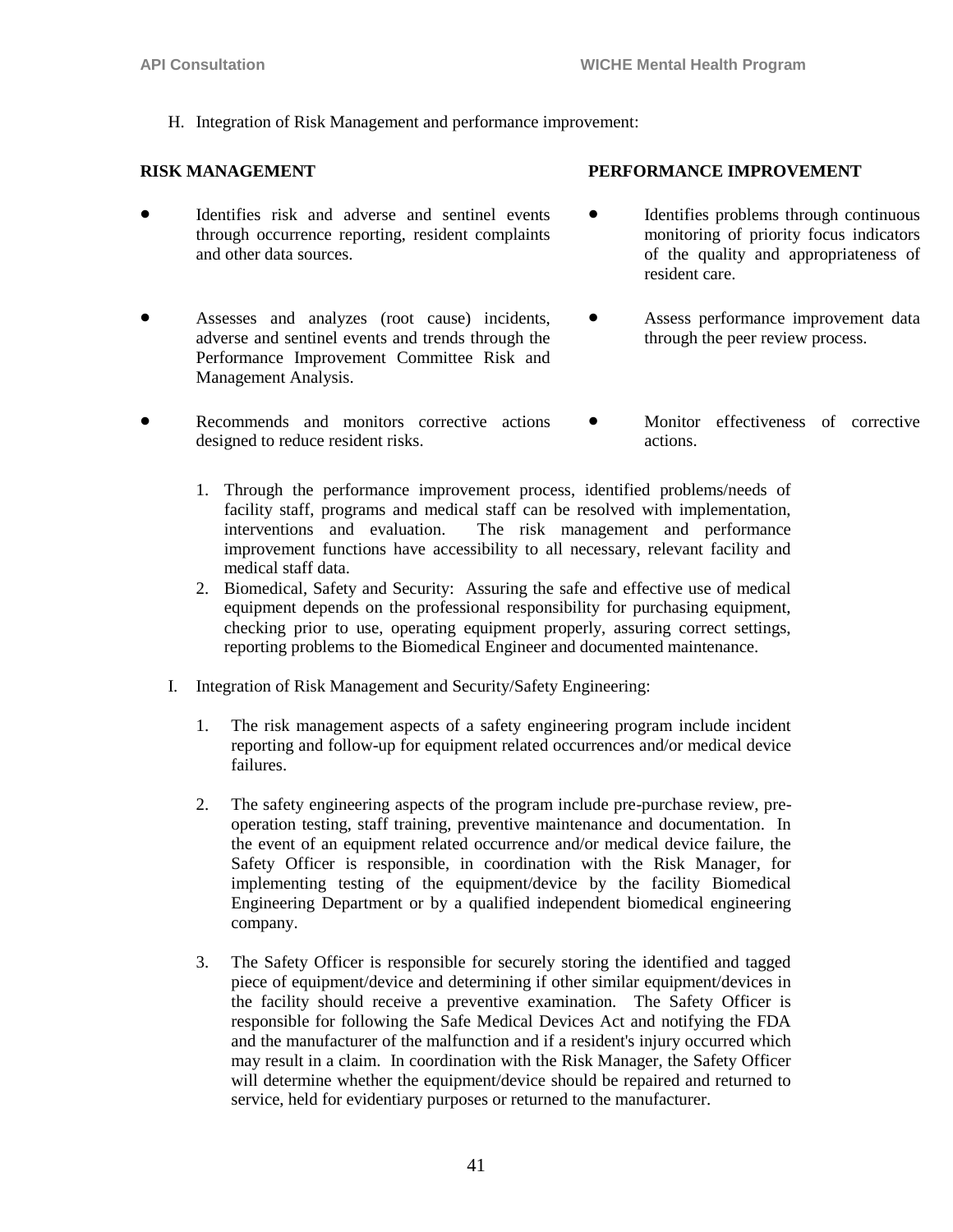- a. Integration of Risk Management and Education:
	- i. Accountability and corrective measures for incidents most often involve educational functions. Once the exposure to loss has been identified and priorities set or new policies developed, the Risk Manager may request that an effective educational program with training and retraining will be implemented.
	- ii. The Risk Manager will coordinate, plan and implement educational programs to minimize the risk of harm to residents and others through the general orientation handbook, Risk Management educational sessions as indicated, and coordinate an annual presentation facility wide by the Risk Manager, insurance carrier and/or legal counsel.
- b. Integration of Risk Management and Resident Relations:
- i. The Resident Relations Plan functions to evaluate resident feedback identify individual problems and to take appropriate measures through a reporting system to improve resident satisfaction, enhance the facility's image and reduce liability losses where resident dissatisfaction is involved. The Performance Improvement Department addresses resident relations and systematically responds to resident complaints about non-medical problems, staff attitude or delayed medications and identifies medical problems, such as lack of information and informed consent concerns and refers these matters to the appropriate medical staff member/committee.
- ii. The systematic reporting of resident concerns, frustrations, anger or communication breakdowns and the collective response of corrective action will result in both greater resident satisfaction and reduced risk of claims. The role of the Performance Improvement Department, in coordination with the Risk Manager, is to determine an appropriate course of action to ensure that optimum care is provided while working with the department or departments involved in the problem, including the negotiation on behalf of the individuals, providing input toward changes in facility or department policy and procedure and providing follow-up to ensure that satisfactory resolution has been reached for each individual. Through risk management participation, identified need for in-service education can be arranged and reported and related visitor and resident care activities submitted to facility Performance Improvement Committee.
- c. Business Office: To assist in prompt resolution of financial problems with residents and families, the Risk Manager has the authority to work closely with the Business Office Manager to resolve discrepancies in resident billing. The authority to "write-off" certain portions of the resident's bill will be recommended by the Risk Manager to the Business Office Manager after administrative approval.
- d. Legal Counsel: The facility's legal counsel and administrative personnel work closely in coordinating and resolving associated problems as a result of an incident prior to it becoming a significant claim. The facility's legal counsel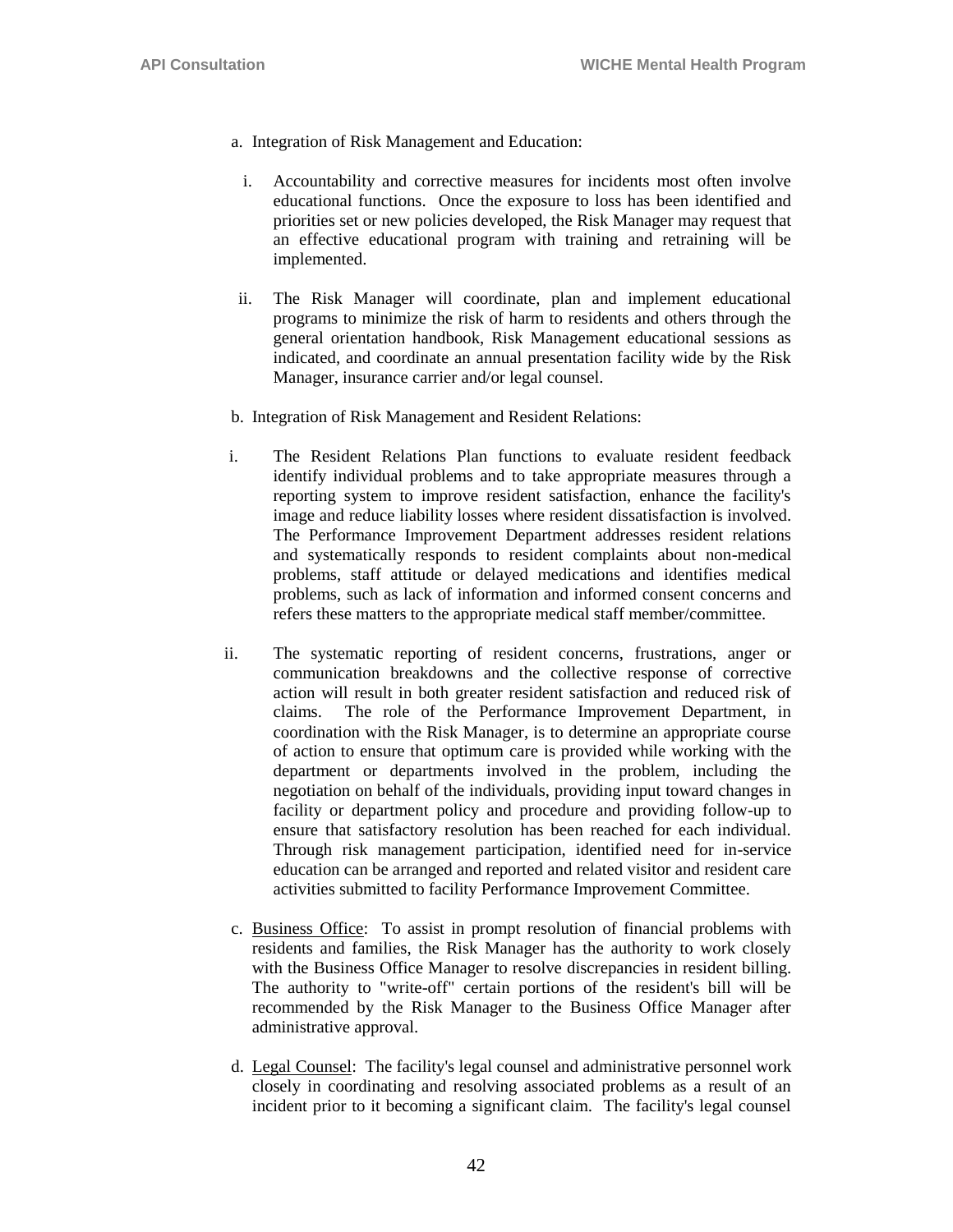and administrative personnel also coordinate a defensible representation through staff interview, documentation review, preservation of evidence, estimating probable damages and expenses, assessing the degree of facility responsibility and developing a case file for settlement and/or litigation purposes.

- e. Claims Management: The facility's insurance carrier provides claims management services to the Risk Manager to provide consultation, direction and proactive investigation and interventions in the coordination of controlling medical liability loss and in reducing potential loss claims. The Claims Manager provides quarterly reporting to the administration on claims management activities. The Risk Manager provides, as indicated, reports on incident occurrences, investigation activities and results and corrective action when appropriate.
- f. Medical Records: The facility's Health Information Management Department provides for security of medical records involved in a potential or actual claim and notifies the Risk Manager of the receipt of a request for a copy of a resident's medical record due to potential litigation. The Risk Manager and/or administrative personnel work closely with the Health Information Management Director in informing of any potential or actual claims and assists in providing secure and confidential storage of the medical record.
- g. Integration of Risk Management and Medical Staff:
- i. The Risk Manager and/or the Performance Improvement Coordinator provides risk-related and potential corrective action reports with follow-up documentation as indicated to selective medical staff committees through the performance improvement process reporting system.
- ii. Prompt reporting of medically related adverse events allows the Risk Manager/Performance Improvement Coordinator to advise the physician about proper documentation procedures and how to approach the resident and family of an untoward event. The Risk Manager and/or administrative personnel will also assure that all documentation is in order and that an investigation case file is prepared in the event litigation does ensue.
- iii. The identification and follow-up of medically related incidents will be integrated in to the facility's risk management and performance improvement programs. The medical staff committees will review adverse occurrences involving medical care and management, and report their findings through the performance improvement process. Through this review process, possible quality and appropriateness of care issues will be managed and opportunities to improve care identified. The medical staff will participate in risk management activities related to the clinical aspects of resident care and safety as follows:
	- (a) The identification of general areas of potential risk and sentinel events in the clinical aspects of resident care and safety.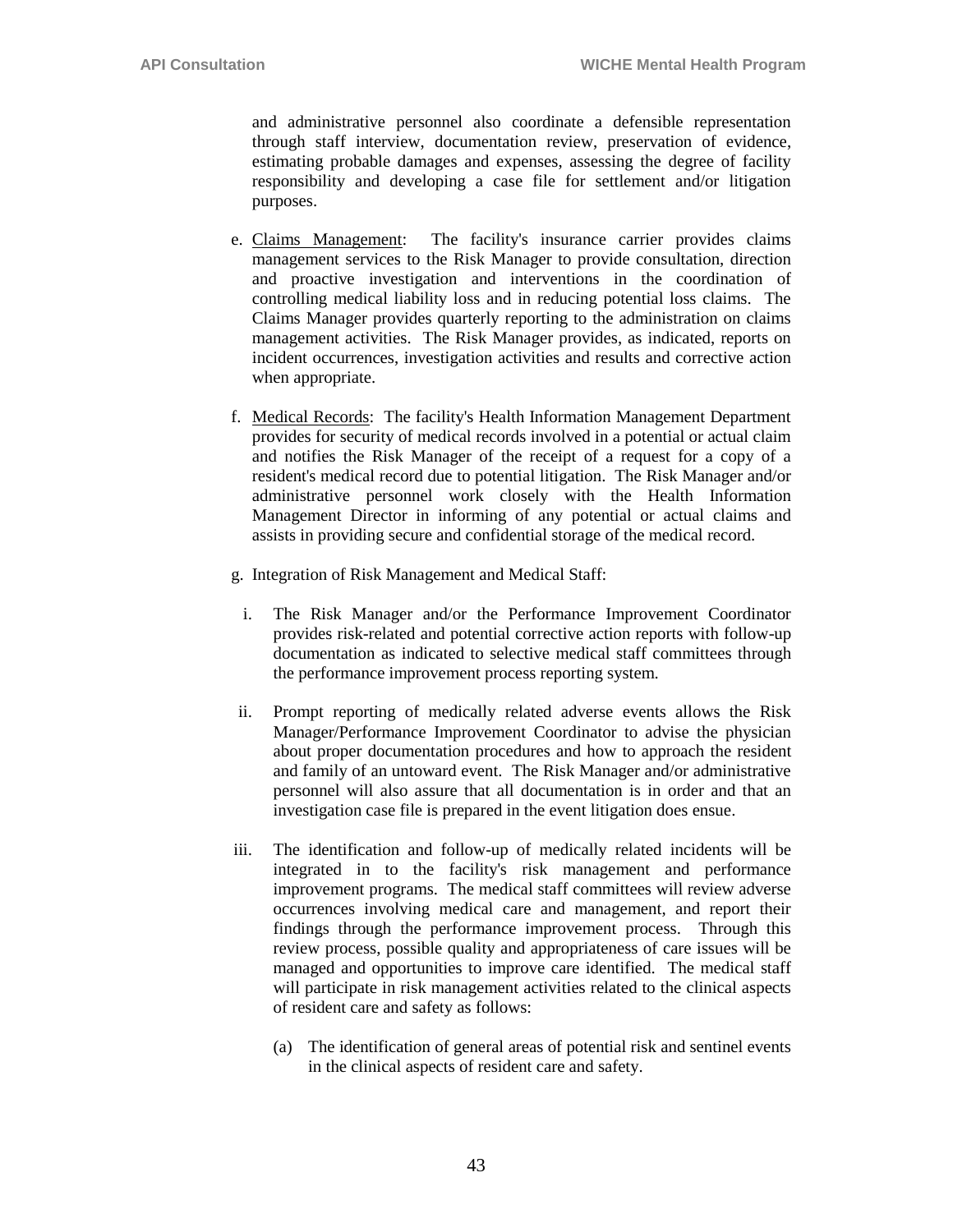- (b) The development of criteria for identifying specific cases with potential risk and/or sentinel events in the clinical aspects of resident care and safety and evaluation of these cases.
- (c) The root cause analysis with resultant correction of problems in the clinical aspects of resident care and safety identified by risk management activities.
- (d) The design of programs to reduce risk in the clinical aspects of resident care and safety.
- ix. Another area of risk management involvement is assuring the implementation of informed consent. Informing the resident of the risk of medical and/or surgical procedures is part of good medical management, physician's practice and a legal requirement. The physician is responsible for the process of informing the resident about risks and hazards of medical and/or surgical procedures. The facility staff may assist the physician in the process by obtaining the resident's, or the individual legally empowered to act for the resident, signature on model consent forms after the communication process between physician and resident has been completed and documented. The risk management process will review written policy and procedures annually relative to the informed consent process. Policy and procedures shall address the medical and/or surgical procedures and treatments for which informed consent of the resident, manner of documentation of consent and appropriate persons other than the resident, from whom consent may be obtained.
- J. Credentialing process, physician performance profile:
	- 1. The Risk Management Plan creates a comprehensive physician reappraisal/reappointment system utilizing both risk management and performance improvement activities as the database. Through identified areas of risk management that can be used in the medical staff reappraisal/reappointment process, an effective presentation of the physician's performance can more accurately be assessed.
	- 2. The risk management and performance improvement functions will provide reporting of all involvement in any professional liability actions, previously or currently pending challenges to any licensure or registration, the reduction or loss of clinical privileges and final judgments or settlements involving the physician. This profile of the physician's performance will assist in the decision making process for conditions and status of privileges, determination and delineation of privilege additions and deletions in the reappraisal/reappointment process.
		- a. State, Federal and TJC: The Risk Manager will assist the facility administration and staff interpreting regulatory standards and assisting with performance compliance standards, including reporting of sentinel events pursuant to organizational Sentinel Event Policy and Procedure.